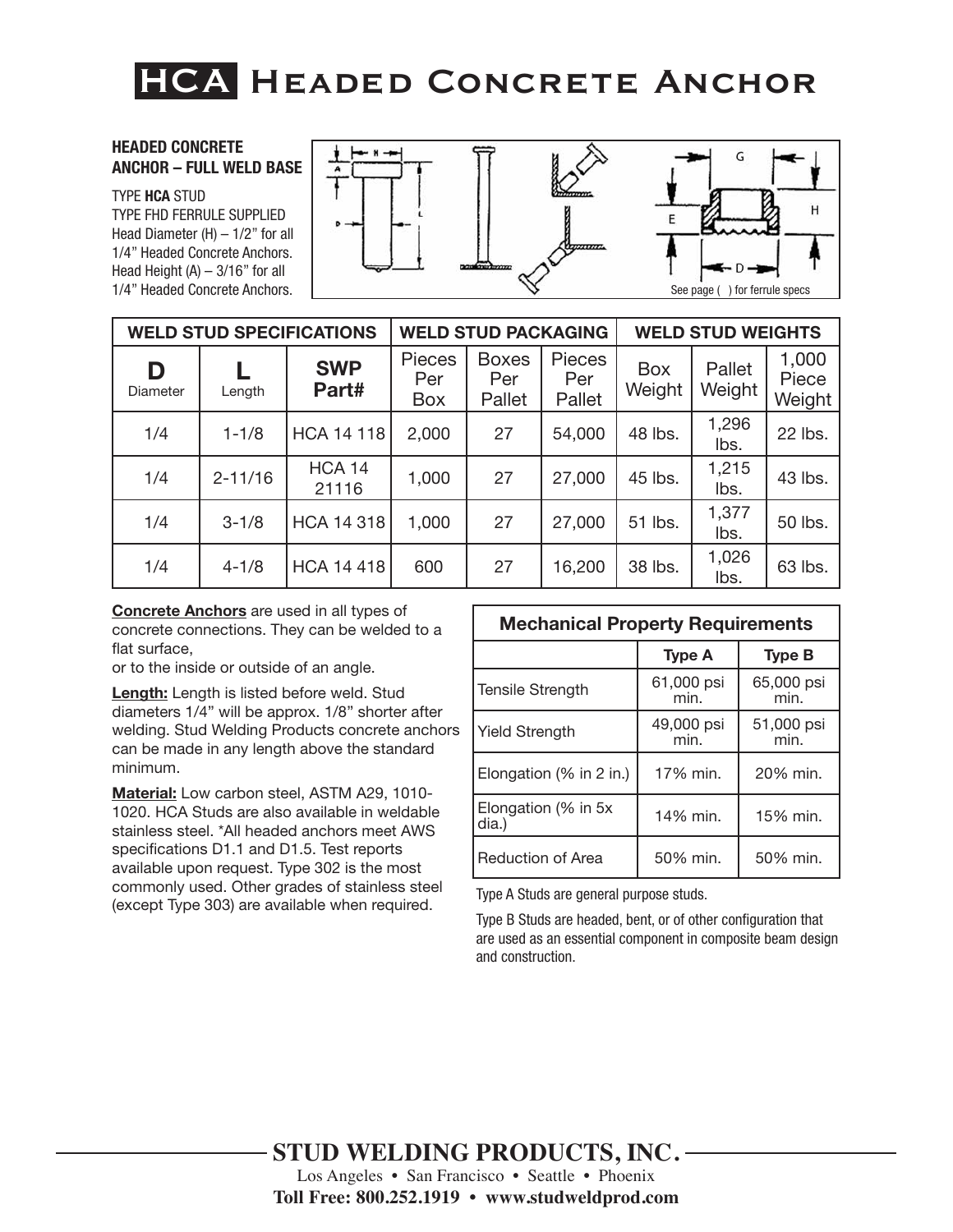### **HEADED CONCRETE ANCHOR – FULL WELD BASE**

TYPE **HCA** STUD TYPE FHD FERRULE SUPPLIED Head Diameter (H) – 3/4" for all 3/8" Headed Concrete Anchors. Head Height  $(A) - 9/32$ " for all 3/8" Headed Concrete Anchors.



| <b>WELD STUD SPECIFICATIONS</b> |           |                     | <b>WELD STUD PACKAGING</b>  |                               |                                | <b>WELD STUD WEIGHTS</b> |                  |                          |
|---------------------------------|-----------|---------------------|-----------------------------|-------------------------------|--------------------------------|--------------------------|------------------|--------------------------|
| D<br>Diameter                   | Length    | <b>SWP</b><br>Part# | <b>Pieces</b><br>Per<br>Box | <b>Boxes</b><br>Per<br>Pallet | <b>Pieces</b><br>Per<br>Pallet | <b>Box</b><br>Weight     | Pallet<br>Weight | 1,000<br>Piece<br>Weight |
| 3/8                             | $1 - 3/8$ | <b>HCA 38 138</b>   | 1,000                       | 27                            | 27,000                         | 70 lbs.                  | 1,890<br>lbs.    | 68 lbs.                  |
| 3/8                             | $1 - 5/8$ | <b>HCA 38 158</b>   | 1,000                       | 27                            | 27,000                         | 79 lbs.                  | 2,133<br>lbs.    | 77 lbs.                  |
| 3/8                             | $2 - 1/8$ | <b>HCA 38 218</b>   | 700                         | 27                            | 18,900                         | 67 lbs.                  | 1,809<br>lbs.    | 92 lbs.                  |
| 3/8                             | $2 - 5/8$ | <b>HCA 38 258</b>   | 600                         | 27                            | 16,200                         | 66 lbs.                  | 1,782<br>lbs.    | 111 lbs.                 |
| 3/8                             | $3 - 1/8$ | <b>HCA 38 318</b>   | 500                         | 27                            | 13,500                         | 62 lbs.                  | 1,674<br>lbs.    | 124 lbs.                 |
| 3/8                             | $4 - 1/8$ | <b>HCA 38 418</b>   | 350                         | 27                            | 9,450                          | 55 lbs.                  | 1,485<br>lbs.    | 154 lbs.                 |
| 3/8                             | $5 - 1/8$ | <b>HCA 38 518</b>   | 300                         | 27                            | 8,100                          | 56 lbs.                  | 1,512<br>lbs.    | 185 lbs.                 |
| 3/8                             | $6 - 1/8$ | <b>HCA 38 618</b>   | 200                         | 27                            | 5,400                          | 44 lbs.                  | 1,188<br>lbs.    | 212 lbs.                 |
| 3/8                             | $8 - 1/8$ | <b>HCA 38 818</b>   | 250                         | 9                             | 2,250                          | 69 lbs.                  | 1,863<br>lbs.    | 274 lbs.                 |

**Concrete Anchors** are used in all types of concrete connections. They can be welded to a flat surface

or to the inside or outside of an angle.

**Length:** Length is listed before weld. Stud diameters 3/8" will be approx. 1/8" shorter after welding. Stud Welding Products concrete anchors can be made in any length above the standard minimum.

**Material:** Low carbon steel, ASTM A29, 1010- 1020. HCA Studs are also available in weldable stainless steel. \*All headed anchors meet AWS specifications D1.1 and D1.5. Test reports available upon request. Type 302 is the most commonly used. Other grades of stainless steel (except Type 303) are available when required.

### **Mechanical Property Requirements**

|                           | <b>Type A</b>      | <b>Type B</b>      |
|---------------------------|--------------------|--------------------|
| <b>Tensile Strength</b>   | 61,000 psi<br>min. | 65,000 psi<br>min. |
| <b>Yield Strength</b>     | 49,000 psi<br>min. | 51,000 psi<br>min. |
| Elongation (% in 2 in.)   | 17% min.           | 20% min.           |
| Elongation (% in 5x dia.) | 14% min.           | 15% min.           |
| Reduction of Area         | 50% min.           | 50% min.           |

Type A Studs are general purpose studs.

Type B Studs are headed, bent, or of other configuration that are used as an essential component in composite beam design and construction.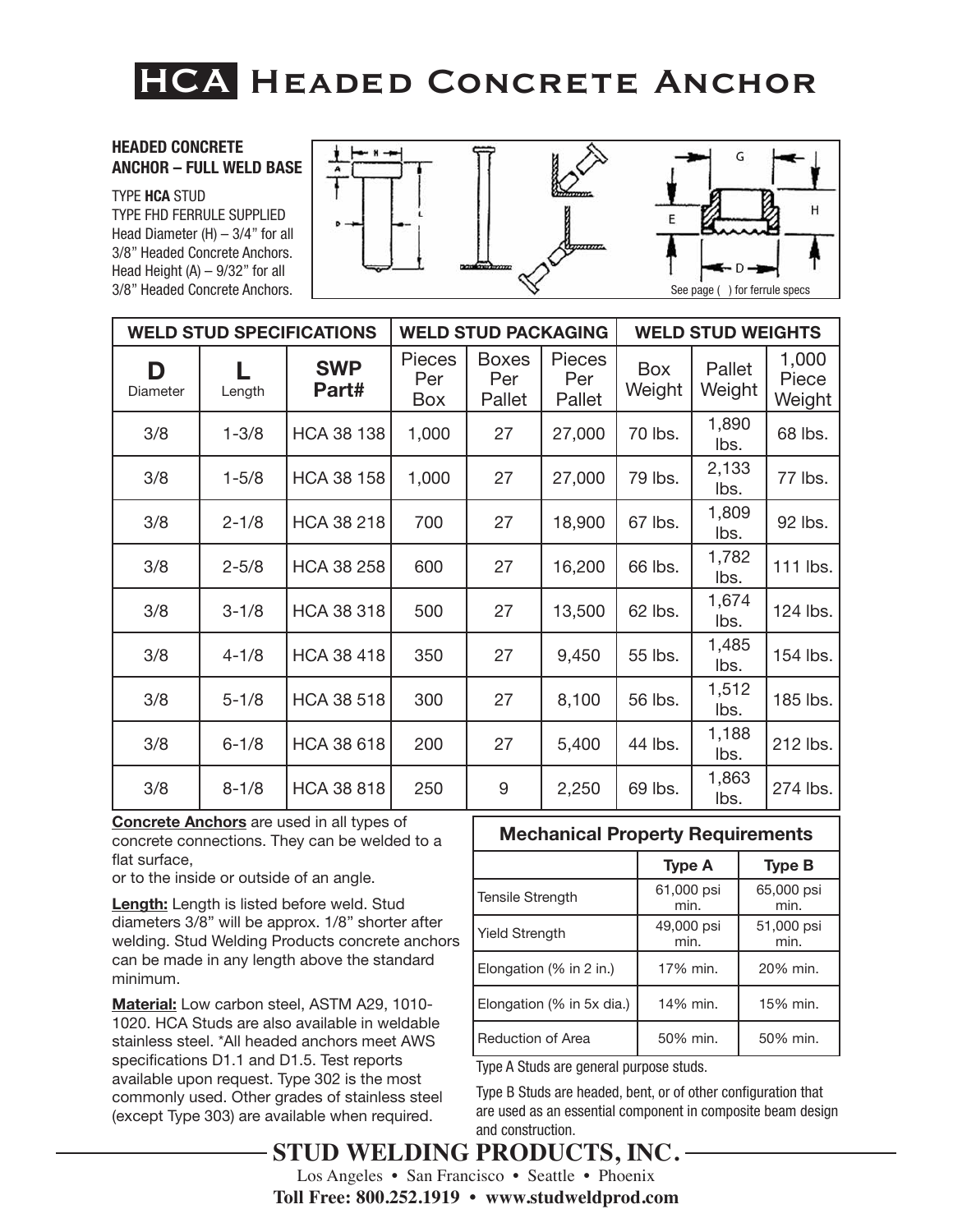### **HEADED CONCRETE ANCHOR – FULL WELD BASE**

TYPE **HCA** STUD TYPE FHD FERRULE SUPPLIED Head Diameter (H) – 1" for all 1/2" Headed Concrete Anchors. Head Height  $(A) - 5/16$ " for all 1/2" Headed Concrete Anchors.



| <b>WELD STUD SPECIFICATIONS</b> |            |                     |                             | <b>WELD STUD PACKAGING</b>    |                                |                      | <b>WELD STUD WEIGHTS</b> |                          |
|---------------------------------|------------|---------------------|-----------------------------|-------------------------------|--------------------------------|----------------------|--------------------------|--------------------------|
| D<br>Diameter                   | Length     | <b>SWP</b><br>Part# | <b>Pieces</b><br>Per<br>Box | <b>Boxes</b><br>Per<br>Pallet | <b>Pieces</b><br>Per<br>Pallet | <b>Box</b><br>Weight | Pallet<br>Weight         | 1,000<br>Piece<br>Weight |
| 1/2                             | $1 - 1/8$  | <b>HCA 12 118</b>   | 600                         | 27                            | 16,200                         | 68 lbs.              | 1,836 lbs.               | 112 lbs.                 |
| 1/2                             | $1 - 5/8$  | <b>HCA 12 158</b>   | 450                         | 27                            | 12,150                         | 64 lbs.              | 1,728 lbs.               | 138 lbs.                 |
| 1/2                             | $2 - 1/8$  | HCA 12 218          | 400                         | 27                            | 10,800                         | 67 lbs.              | 1,809 lbs.               | 166 lbs.                 |
| 1/2                             | $2 - 5/8$  | <b>HCA 12 258</b>   | 350                         | 27                            | 9,450                          | 71 lbs.              | 1,917 lbs.               | 198 lbs.                 |
| 1/2                             | $3 - 1/8$  | <b>HCA 12 318</b>   | 300                         | 27                            | 8,100                          | 68 lbs.              | 1,836 lbs.               | 223 lbs.                 |
| 1/2                             | $4 - 1/8$  | <b>HCA 12 418</b>   | 200                         | 27                            | 5,400                          | 56 lbs.              | 1,512 lbs.               | 277 lbs.                 |
| 1/2                             | $5 - 5/16$ | HCA 12 5516         | 150                         | 27                            | 4,050                          | 52 lbs.              | 1,404 lbs.               | 339 lbs.                 |
| 1/2                             | $6 - 1/8$  | HCA 12 618          | 125                         | 27                            | 3,375                          | 49 lbs.              | 1,323 lbs.               | 388 lbs.                 |
| 1/2                             | $8 - 1/8$  | <b>HCA 12 818</b>   | 100                         | 27                            | 2,700                          | 50 lbs.              | 1,350 lbs.               | 495 lbs.                 |
| 1/2                             | $10 - 1/8$ | HCA 12 1018         | 75                          | 27                            | 2,025                          | 51 lbs.              | 1,377 lbs.               | 680 lbs.                 |
| 1/2                             | $12 - 1/8$ | HCA 12 1218         | 2000                        | 1                             | 2,000                          | 1,434 lbs.           | 1,434 lbs.               | 717 lbs.                 |

**Concrete Anchors** are used in all types of concrete connections. They can be welded to a flat surface,

or to the inside or outside of an angle.

**Length:** Length is listed before weld. Stud diameters 1/2" will be approx. 1/8" shorter after welding. Stud Welding Products concrete anchors can be made in any length above the standard minimum.

**Material:** Low carbon steel, ASTM A29, 1010- 1020. HCA Studs are also available in weldable stainless steel. \*All headed anchors meet AWS specifications D1.1 and D1.5. Test reports available upon request. Type 302 is the most commonly used. Other grades of stainless steel (except Type 303) are available when required.

### **Mechanical Property Requirements**

|                           | <b>Type A</b>      | <b>Type B</b>      |
|---------------------------|--------------------|--------------------|
| <b>Tensile Strength</b>   | 61,000 psi<br>min. | 65,000 psi<br>min. |
| <b>Yield Strength</b>     | 49,000 psi<br>min. | 51,000 psi<br>min. |
| Elongation $(%$ in 2 in.) | 17% min.           | 20% min.           |
| Elongation (% in 5x dia.) | 14% min.           | 15% min.           |
| <b>Reduction of Area</b>  | 50% min.           | 50% min.           |

Type A Studs are general purpose studs.

Type B Studs are headed, bent, or of other configuration that are used as an essential component in composite beam design and construction.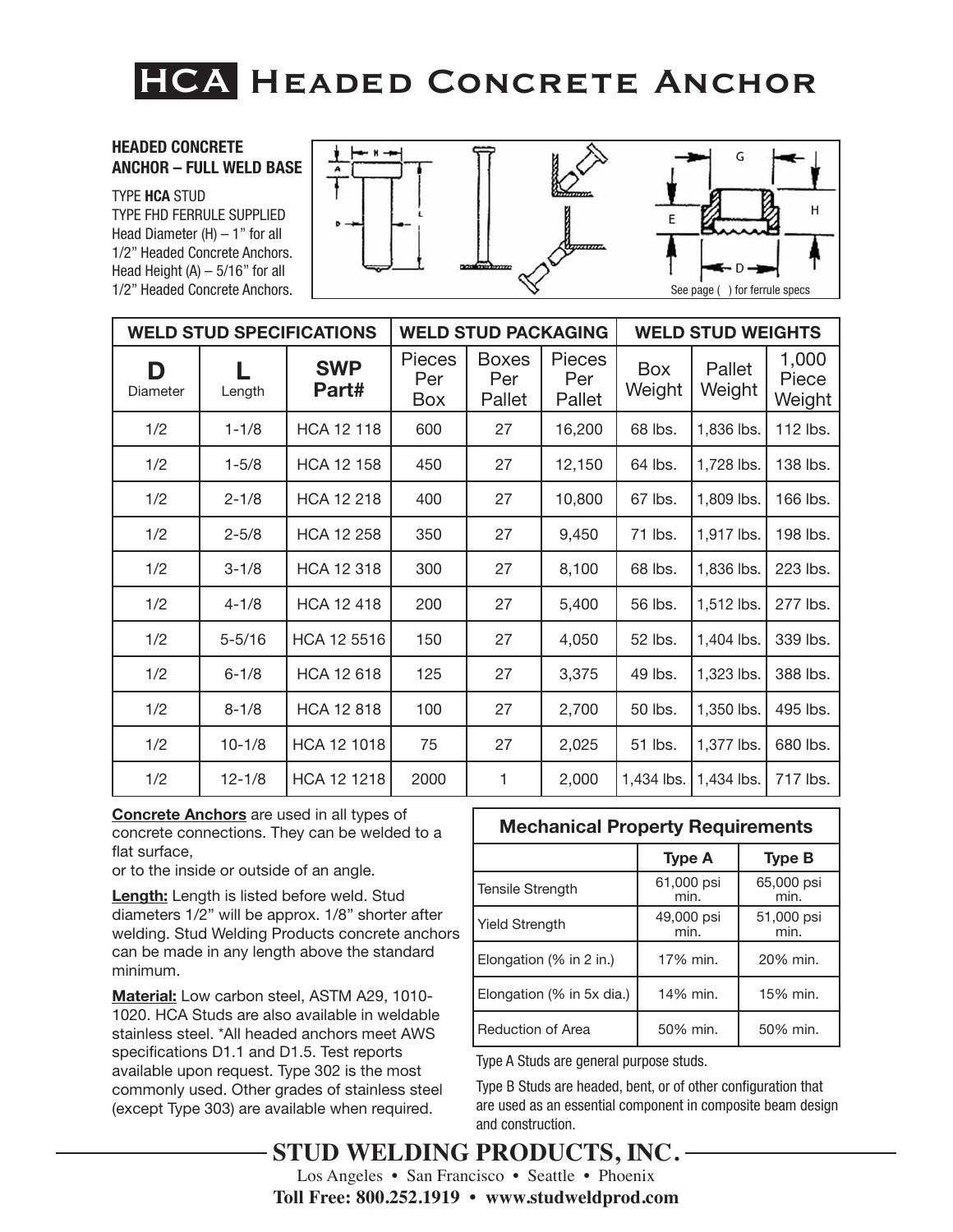### **HEADED CONCRETE ANCHOR – FULL WELD BASE**

TYPE **HCA** STUD TYPE FHD FERRULE SUPPLIED Head Diameter  $(H)$  – 1-1/4" for all 5/8" Headed Concrete Anchors. Head Height  $(A) - 5/16$ " for all 5/8" Headed Concrete Anchors.



| <b>WELD STUD SPECIFICATIONS</b> |             |                     |                             | <b>WELD STUD PACKAGING</b>    |                         |                      | <b>WELD STUD WEIGHTS</b> |                          |
|---------------------------------|-------------|---------------------|-----------------------------|-------------------------------|-------------------------|----------------------|--------------------------|--------------------------|
| D<br>Diameter                   | Length      | <b>SWP</b><br>Part# | <b>Pieces</b><br>Per<br>Box | <b>Boxes</b><br>Per<br>Pallet | Pieces<br>Per<br>Pallet | <b>Box</b><br>Weight | Pallet<br>Weight         | 1,000<br>Piece<br>Weight |
| 5/8                             | $1 - 7/16$  | HCA 58 1716         | 400                         | 27                            | 10,800                  | 85 lbs.              | 2,295 lbs.               | 208 lbs.                 |
| 5/8                             | $1 - 11/16$ | HCA 58 11116        | 325                         | 27                            | 8,775                   | 77 lbs.              | 2,079 lbs.               | 227 lbs.                 |
| 5/8                             | $2 - 3/16$  | HCA 58 2316         | 250                         | 27                            | 6,750                   | 71 lbs.              | 1,917 lbs.               | 270 lbs.                 |
| 5/8                             | $2 - 11/16$ | HCA 58 21116        | 250                         | 27                            | 6,750                   | 81 lbs.              | 2,187 lbs.               | 319 lbs.                 |
| 5/8                             | $3 - 3/16$  | HCA 58 3316         | 200                         | 27                            | 5,400                   | 75 lbs.              | 2,025 lbs.               | 363 lbs.                 |
| 5/8                             | $3 - 11/16$ | HCA 58 31116        | 150                         | 27                            | 4,050                   | 75 lbs.              | 1,674 lbs.               | 398 lbs.                 |
| 5/8                             | $4 - 3/16$  | HCA 58 4316         | 150                         | 27                            | 4,050                   | 62 lbs.              | 1,863 lbs.               | 444 lbs.                 |
| 5/8                             | $4 - 11/16$ | HCA 58 41116        | 125                         | 27                            | 3,375                   | 69 lbs.              | 1,701 lbs.               | 487 lbs.                 |
| 5/8                             | $5 - 3/16$  | HCA 58 5316         | 100                         | 27                            | 2,700                   | 55 lbs.              | 1,485 lbs.               | 528 lbs.                 |
| 5/8                             | $6 - 9/16$  | HCA 58 6916         | 90                          | 27                            | 2,430                   | 55 lbs.              | 1,485 lbs.               | 604 lbs.                 |
| 5/8                             | $8 - 3/16$  | HCA 58 8316         | 80                          | 27                            | 2,160                   | 52 lbs.              | 1,404 lbs.               | 646 lbs.                 |
| 5/8                             | $9 - 3/16$  | HCA 58 9316         | 150                         | 9                             | 1,350                   | 117 lbs.             | 1,053 lbs.               | 781 lbs.                 |
| 5/8                             | $10 - 3/16$ | HCA 58 10316        | 100                         | 9                             | 900                     | 98 lbs.              | 882 lbs.                 | 949 lbs.                 |

**Concrete Anchors** are used in all types of concrete connections. They can be welded to a flat surface,

or to the inside or outside of an angle.

**Length:** Length is listed before weld. Stud diameters 5/8" will be approx. 3/16" shorter after welding. Stud Welding Products concrete anchors can be made in any length above the standard minimum.

**Material:** Low carbon steel, ASTM A29, 1010- 1020. HCA Studs are also available in weldable stainless steel. \*All headed anchors meet AWS specifications D1.1 and D1.5. Test reports available upon request. Type 302 is the most commonly used. Other grades of stainless steel (except Type 303) are available when required.

| <b>Mechanical Property Requirements</b> |                    |                    |  |  |  |  |
|-----------------------------------------|--------------------|--------------------|--|--|--|--|
|                                         | <b>Type A</b>      | <b>Type B</b>      |  |  |  |  |
| <b>Tensile Strength</b>                 | 61,000 psi<br>min. | 65,000 psi<br>min. |  |  |  |  |
| <b>Yield Strength</b>                   | 49,000 psi<br>min. | 51,000 psi<br>min. |  |  |  |  |
| Elongation (% in 2 in.)                 | 17% min.           | 20% min.           |  |  |  |  |
| Elongation (% in 5x dia.)               | 14% min.           | 15% min.           |  |  |  |  |
| Reduction of Area                       | 50% min.           | 50% min.           |  |  |  |  |

Type A Studs are general purpose studs.

Type B Studs are headed, bent, or of other configuration that are used as an essential component in composite beam design and construction.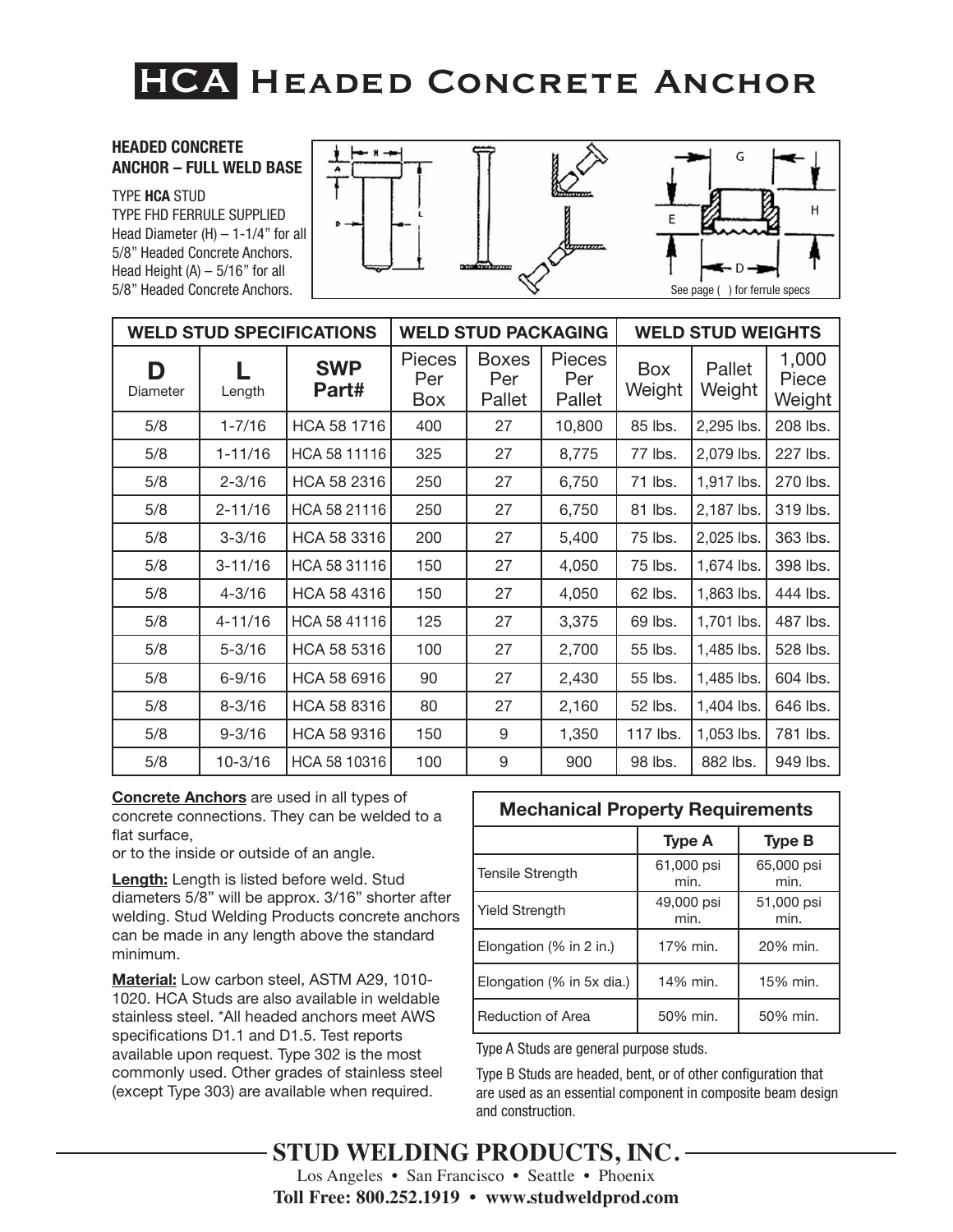# **HSC. Headed Shear Connector**

### **SHEAR CONNECTOR – FULL WELD BASE**

### TYPE **HSC** STUD

TYPE F FERRULE SUPPLIED Head Diameter  $(H)$  – 1-1/4" for all 3/4" headed Shear Connectors. Head Height  $(A) - 3/8$ " for all 3/4" headed Shear Connectors.



| <b>WELD STUD SPECIFICATIONS</b> |             |                     |                      | <b>WELD STUD PACKAGING</b>    |                                |               | <b>WELD STUD WEIGHTS</b> |                          |
|---------------------------------|-------------|---------------------|----------------------|-------------------------------|--------------------------------|---------------|--------------------------|--------------------------|
| D<br>Diameter                   | Length      | <b>SWP</b><br>Part# | Pieces<br>Per<br>Box | <b>Boxes</b><br>Per<br>Pallet | <b>Pieces</b><br>Per<br>Pallet | Box<br>Weight | Pallet<br>Weight         | 1.000<br>Piece<br>Weight |
| 3/4                             | 2.2         | HSC 34 2.20         | 200                  | 48                            | 9600                           | 71 lbs        | 3408 lbs                 | 340 lbs                  |
| 3/4                             | $3 - 3/16$  | HSC 34 3316         | 125                  | 48                            | 6.000                          | 60 lbs.       | 2,880 lbs.               | 478 lbs.                 |
| 3/4                             | $3 - 3/8$   | <b>HSC 34 338</b>   | 125                  | 48                            | 6.000                          | 62 lbs.       | 2.976 lbs.               | 500 lbs.                 |
| 3/4                             | $3 - 11/16$ | HSC 34 31116        | 100                  | 48                            | 4,800                          | 55 lbs.       | 2,640 lbs.               | 548 lbs.                 |
| 3/4                             | $3 - 7/8$   | <b>HSC 34 378</b>   | 100                  | 48                            | 4,800                          | 58 lbs.       | 2,784 lbs.               | 567 lbs.                 |
| 3/4                             | $4 - 3/16$  | HSC 34 4316         | 100                  | 48                            | 4,800                          | 63 lbs.       | 3,024 lbs.               | 600 lbs.                 |
| 3/4                             | $4 - 3/8$   | <b>HSC 34 438</b>   | 100                  | 48                            | 4,800                          | 62 lbs.       | 2,976 lbs.               | 634 lbs.                 |
| 3/4                             | $4 - 11/16$ | HSC 34 41116        | 75                   | 27                            | 2,025                          | 51 lbs.       | 1,377 lbs.               | 672 lbs.                 |
| 3/4                             | $4 - 7/8$   | <b>HSC 34 478</b>   | 75                   | 48                            | 3.600                          | 51 lbs.       | 2,448 lbs.               | 701 lbs.                 |
| 3/4                             | $5 - 3/16$  | HSC 34 5316         | 60                   | 48                            | 2,880                          | 43 lbs.       | 2,064 lbs.               | 735 lbs.                 |
| 3/4                             | $5 - 3/8$   | HSC 34 538          | 60                   | 48                            | 2,880                          | 45 lbs.       | 2,160 lbs.               | 754 lbs.                 |
| 3/4                             | $5 - 11/16$ | HSC 34 51116        | 60                   | 48                            | 2.880                          | 47 lbs.       | 2.256 lbs.               | 783 lbs.                 |
| 3/4                             | $5 - 7/8$   | <b>HSC 34 578</b>   | 60                   | 48                            | 2,880                          | 49 lbs.       | 2,352 lbs.               | 810 lbs.                 |
| 3/4                             | $6 - 3/16$  | HSC 34 6316         | 60                   | 48                            | 2,880                          | 51 lbs.       | 2,448 lbs.               | 852 lbs.                 |
| 3/4                             | $6 - 3/8$   | <b>HSC 34 638</b>   | 60                   | 48                            | 2,880                          | 53 lbs.       | 2.544 lbs.               | 883 lbs.                 |
| 3/4                             | $6 - 11/16$ | HSC 34 61116        | 80                   | 27                            | 2,160                          | 75 lbs.       | 2,025 lbs.               | 938 lbs.                 |
| 3/4                             | $7 - 3/16$  | HSC 34 7316         | 60                   | 27                            | 1,620                          | 59 lbs.       | 1,593 lbs.               | 968 lbs.                 |
| 3/4                             | $8 - 3/16$  | HSC 34 8316         | 50                   | 27                            | 1.350                          | 56 lbs.       | 1,512 lbs.               | 1,105 lbs.               |
| 3/4                             | $9 - 3/16$  | HSC 34 9316         | 100                  | 9                             | 900                            | 123 lbs.      | 1,107 lbs.               | 1,222 lbs.               |
| 3/4                             | $10 - 3/16$ | HSC 34 10316        | 100                  | 9                             | 900                            | 137 lbs.      | 1,233 lbs.               | 1,339 lbs.               |
| 3/4                             | $12 - 3/16$ | HSC 34 12316        | 1,100                | $\mathbf{1}$                  | 1,100                          | 1,760 lbs.    | 1,760 lbs.               | 1,599 lbs.               |
| 3/4                             | $16 - 3/16$ | HSC 34 16316        | 1,000                | 1                             | 1,000                          | 2,000 lbs.    | 2,000 lbs.               | 2,000 lbs.               |

**Shear Connectors** are used in all types of concrete connections. They can be welded to a flat surface, or to the inside or outside of an angle.

**Length:** Length is listed before weld. Stud diameters 3/4" will be approx. 3/16" shorter after welding. Stud Welding Products shear connectors can be made in any length above the standard minimum.

**Material:** Low carbon steel, ASTM A29, 1010 1020. HSC Studs are also available in weldable stainless steel. \*All headed anchors meet AWS specifications D1.1 and 1.5. Test reports available upon request. Type 302 is the most commonly used. Other grades of stainless steel (except Type 303) are available when required.

| <b>Mechanical Property Requirements</b> |                    |                    |  |  |  |  |  |
|-----------------------------------------|--------------------|--------------------|--|--|--|--|--|
|                                         | <b>Type A</b>      | <b>Type B</b>      |  |  |  |  |  |
| <b>Tensile Strength</b>                 | 61,000 psi<br>min. | 65,000 psi<br>min. |  |  |  |  |  |
| <b>Yield Strength</b>                   | 49,000 psi<br>min. | 51,000 psi<br>min. |  |  |  |  |  |
| Elongation (% in 2 in.)                 | 17% min.           | 20% min.           |  |  |  |  |  |
| Elongation (% in 5x dia.)               | 14% min.           | 15% min.           |  |  |  |  |  |
| <b>Reduction of Area</b>                | 50% min.           | 50% min.           |  |  |  |  |  |

Type A Studs are general purpose studs.

Type B Studs are headed, bent, or of other configuration that are used as an essential component in composite beam design and construction.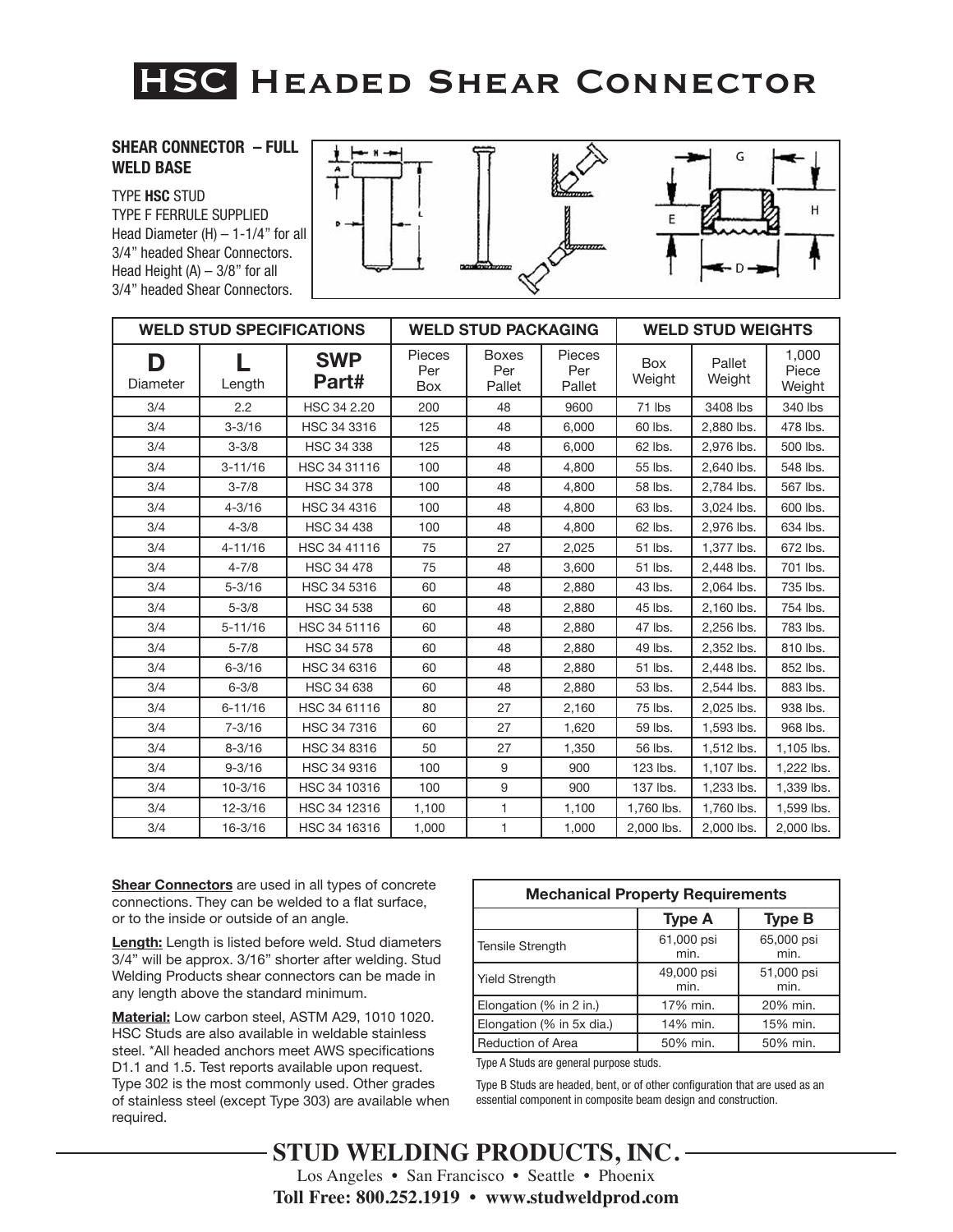# **HSC. Headed Shear Connector**

### **SHEAR CONNECTOR – FULL WELD BASE**

TYPE **HSC** STUD TYPE F FERRULE SUPPLIED Head Diameter (H) – 1-3/8" for all 7/8" Shear Connectors. Head Height  $(A) - 3/8$ " for all 7/8" Shear Connectors.



| <b>WELD STUD SPECIFICATIONS</b> |             |                        |                                    | <b>WELD STUD PACKAGING</b>    |                                |               | <b>WELD STUD WEIGHTS</b> |                          |
|---------------------------------|-------------|------------------------|------------------------------------|-------------------------------|--------------------------------|---------------|--------------------------|--------------------------|
| D<br>Diameter                   | Length      | <b>SWP</b><br>Part#    | <b>Pieces</b><br>Per<br><b>Box</b> | <b>Boxes</b><br>Per<br>Pallet | <b>Pieces</b><br>Per<br>Pallet | Box<br>Weight | Pallet<br>Weight         | 1,000<br>Piece<br>Weight |
| 7/8                             | $3 - 3/16$  | HSC 78 3316            | 100                                | 27                            | 2,700                          | 66 lbs.       | 1,782<br>lbs.            | 660 lbs.                 |
| 7/8                             | $3 - 11/16$ | <b>HSC 78</b><br>31116 | 100                                | 27                            | 2,700                          | 74 lbs.       | 1,998<br>lbs.            | 709 lbs.                 |
| 7/8                             | $4 - 3/16$  | HSC 78 4316            | 100                                | 27                            | 2,700                          | 80 lbs.       | 2,160<br>lbs.            | 796 lbs.                 |
| 7/8                             | $5 - 3/16$  | HSC 78 5316            | 75                                 | 27                            | 2,025                          | 73 lbs.       | 1,971<br>lbs.            | 961 lbs.                 |
| 7/8                             | $6 - 3/16$  | HSC 78 6316            | 50                                 | 27                            | 1,350                          | 57 lbs.       | 1,539<br>lbs.            | 1,137<br>lbs.            |
| 7/8                             | $7 - 3/16$  | HSC 78 7316            | 45                                 | 27                            | 1,215                          | 59 lbs.       | 1,593<br>lbs.            | 1,306<br>lbs.            |
| 7/8                             | $8 - 3/16$  | HSC 78 8316            | 40                                 | 27                            | 1,080                          | 59 lbs.       | 1,593<br>lbs.            | 1,496<br>lbs.            |
| 7/8                             | $9 - 3/16$  | HSC 78 9316            | 75                                 | 9                             | 675                            | 125 lbs.      | 1,125<br>lbs.            | 1,666<br>lbs.            |
| 7/8                             | $10 - 3/16$ | <b>HSC 78</b><br>10316 | 75                                 | 9                             | 675                            | 135 lbs.      | 1,215<br>lbs.            | 1,836<br>lbs.            |
| 7/8                             | $12 - 3/16$ | <b>HSC 78</b><br>12316 | 825                                | 1                             | 825                            | 1,793<br>lbs. | 1,793<br>lbs.            | 2,193<br>lbs.            |

**Shear Connectors** are used in all types of concrete connections. They can be welded to a flat surface,

or to the inside or outside of an angle.

**Length:** Length is listed before weld. Stud diameters 7/8" will be approx. 3/16" shorter after welding. Stud Welding Products shear connectors can be made in any length above the standard minimum.

**Material:** Low carbon steel, ASTM A29, 1010 1020. HSC Studs are also available in weldable stainless steel. \*All headed anchors meet AWS specifications D1.1 and 1.5. Test reports available upon request. Type 302 is the most commonly used. Other grades of stainless steel (except Type 303) are available when required.

### **Mechanical Property Requirements**

|                              | <b>Type A</b>      | <b>Type B</b>      |
|------------------------------|--------------------|--------------------|
| Tensile Strength             | 61,000 psi<br>min. | 65,000 psi<br>min. |
| <b>Yield Strength</b>        | 49,000 psi<br>min  | 51,000 psi<br>min. |
| Elongation (% in 2 in.)      | 17% min.           | 20% min.           |
| Elongation (% in 5x<br>dia.) | 14% min.           | 15% min.           |
| Reduction of Area            | 50% min.           | 50% min.           |

Type A Studs are general purpose studs.

Type B Studs are headed, bent, or of other configuration that are used as an essential component in composite beam design and construction.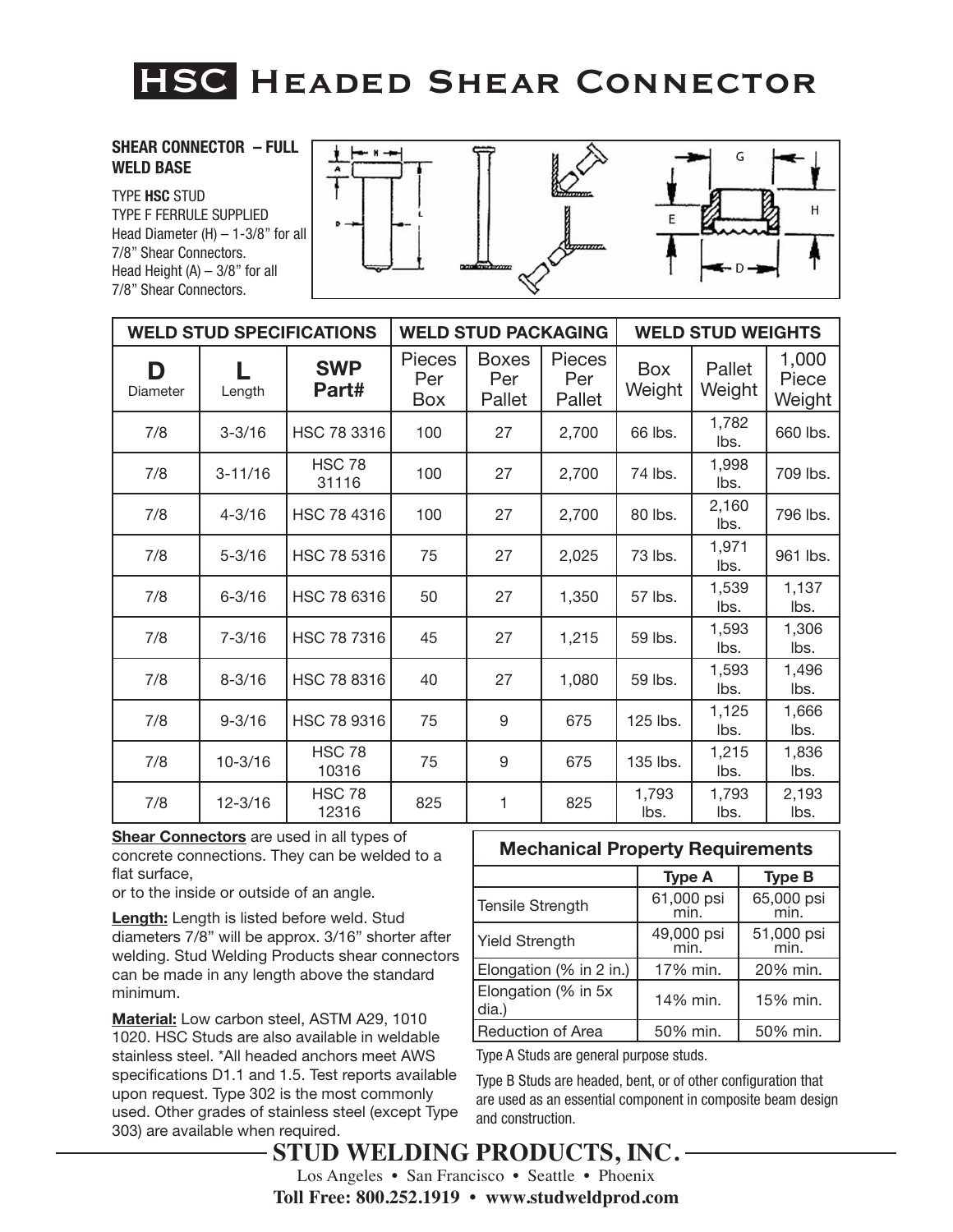# **HSC. Headed Shear Connector**

### **SHEAR CONNECTOR – FULL WELD BASE**

TYPE **HSC** STUD TYPE F FERRULE SUPPLIED Head Diameter  $(H)$  – 1-5/8" for all 1" Shear Connectors. Head Height  $(A) - 1/2$ " for all 1" Shear Connectors.



| <b>WELD STUD SPECIFICATIONS</b> |           |                     | <b>WELD STUD PACKAGING</b>  |                               |                         | <b>WELD STUD WEIGHTS</b> |                  |                          |
|---------------------------------|-----------|---------------------|-----------------------------|-------------------------------|-------------------------|--------------------------|------------------|--------------------------|
| D<br>Diameter                   | Length    | <b>SWP</b><br>Part# | <b>Pieces</b><br>Per<br>Box | <b>Boxes</b><br>Per<br>Pallet | Pieces<br>Per<br>Pallet | Box<br>Weight            | Pallet<br>Weight | 1,000<br>Piece<br>Weight |
| 1"                              | $3 - 1/4$ | <b>HSC 1 314</b>    | 75                          | 27                            | 2,025                   | 70 lbs.                  | 1,890<br>lbs.    | 894 lbs.                 |
| 1"                              | $4 - 1/4$ | <b>HSC 1 414</b>    | 50                          | 27                            | 1,350                   | 57 lbs.                  | 1,539<br>lbs.    | 1,079<br>lbs.            |
| יי 1                            | $5 - 1/4$ | <b>HSC 1 514</b>    | 50                          | 27                            | 1,350                   | 70 lbs.                  | 1,890<br>lbs.    | 1,302<br>lbs.            |
| 1"                              | $6 - 1/4$ | <b>HSC 1 614</b>    | 40                          | 27                            | 1,080                   | 63 lbs.                  | 1,701<br>lbs.    | 1,514<br>lbs.            |
| 1"                              | $7 - 1/4$ | <b>HSC 1714</b>     | 85                          | 9                             | 765                     | 154 lbs.                 | 1,386<br>lbs.    | 1,737<br>lbs.            |
| 1"                              | $8 - 1/4$ | <b>HSC 1 814</b>    | 85                          | 9                             | 765                     | 173 lbs.                 | 1,557<br>lbs.    | 1,978<br>lbs.            |
| 1"                              | $9 - 1/4$ | <b>HSC 1 914</b>    | 80                          | 9                             | 720                     | 180 lbs.                 | 1,620<br>lbs.    | 2,193<br>lbs.            |

**Shear Connectors** are used in all types of concrete connections. They can be welded to a flat surface,

or to the inside or outside of an angle.

**Length:** Length is listed before weld. Stud diameters 1" will be approx. 1/4" shorter after welding. Stud Welding Products shear connectors can be made in any length above the standard minimum.

**Material:** Low carbon steel, ASTM A29, 1010 1020. HSC Studs are also available in weldable stainless steel. \*All headed anchors meet AWS specifications D1.1 and 1.5. Test reports available upon request. Type 302 is the most commonly used. Other grades of stainless steel (except Type 303) are available when required.

|                               | <b>Mechanical Property Requirements</b> |                    |  |  |  |  |  |
|-------------------------------|-----------------------------------------|--------------------|--|--|--|--|--|
|                               | <b>Type A</b>                           | <b>Type B</b>      |  |  |  |  |  |
| <b>Tensile Strength</b>       | 61,000 psi<br>min.                      | 65,000 psi<br>min. |  |  |  |  |  |
| <b>Yield Strength</b>         | 49,000 psi<br>min.                      | 51,000 psi<br>min. |  |  |  |  |  |
| Elongation (% in 2 in.)       | 17% min.                                | 20% min.           |  |  |  |  |  |
| Elongation (% in 5x)<br>dia.) | 14% min.                                | 15% min.           |  |  |  |  |  |
| <b>Reduction of Area</b>      | 50% min.                                | 50% min.           |  |  |  |  |  |

**Mechanical Property Requirements**

Type A Studs are general purpose studs.

Type B Studs are headed, bent, or of other configuration that are used as an essential component in composite beam design and construction.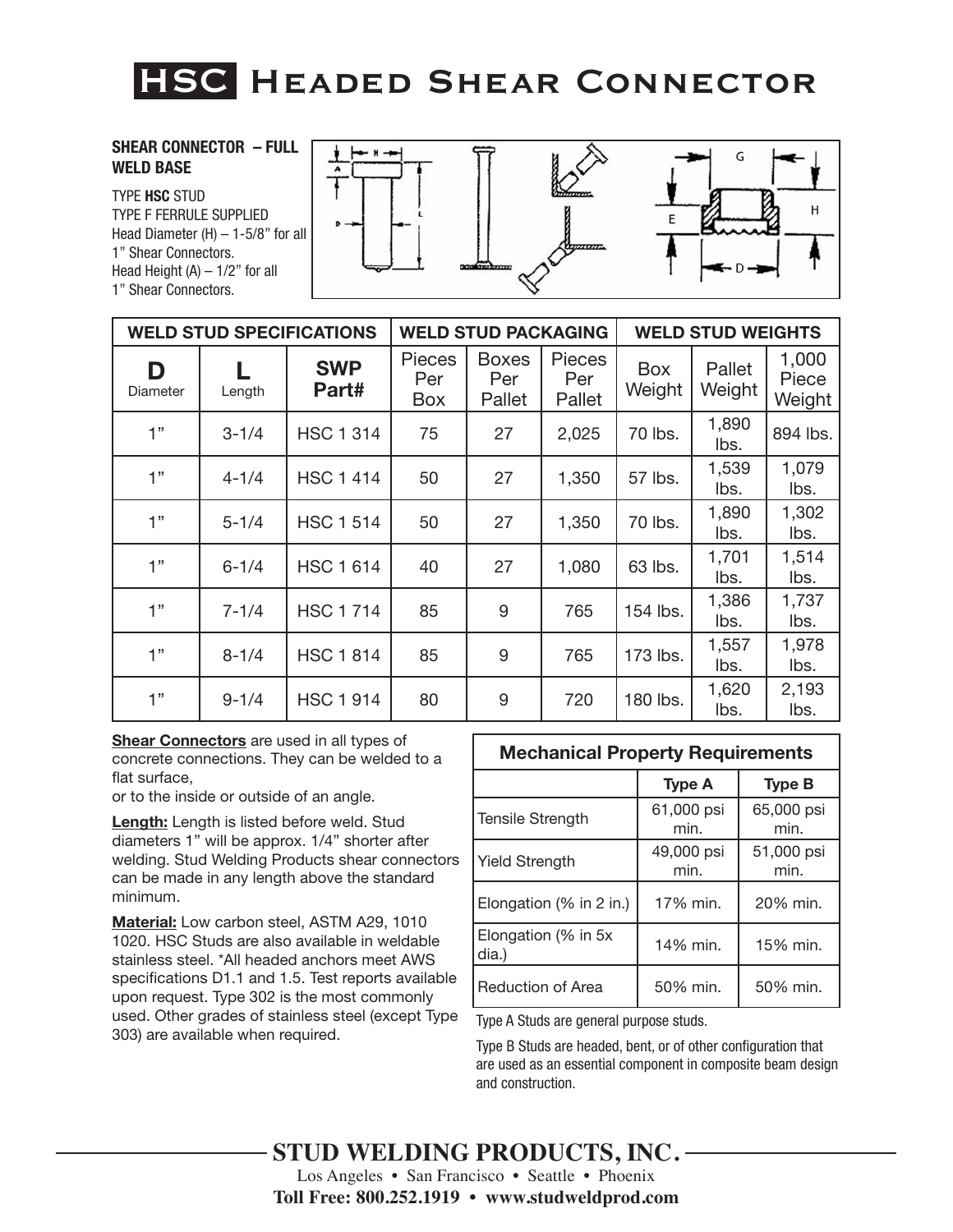### **DEFORMED BAR ANCHORS**

TYPE **DBA** STUD NO THREAD – FULL WELD BASE TYPE F FERRULE SUPPLIED



| <b>WELD STUD SPECIFICATIONS</b> |            |                       | <b>WELD STUD PACKAGING</b>         |                               |                                | <b>WELD STUD WEIGHTS</b> |                  |                          |
|---------------------------------|------------|-----------------------|------------------------------------|-------------------------------|--------------------------------|--------------------------|------------------|--------------------------|
| D<br>Diameter                   | Length     | <b>SWP</b><br>Part#   | <b>Pieces</b><br>Per<br><b>Box</b> | <b>Boxes</b><br>Per<br>Pallet | <b>Pieces</b><br>Per<br>Pallet | <b>Box</b><br>Weight     | Pallet<br>Weight | 1,000<br>Piece<br>Weight |
| 3/8                             | $10 - 1/8$ | <b>DBA 38</b><br>1018 | 150                                | 18                            | 2,700                          | 46 lbs.                  | 828 lbs.         | 288 lbs.                 |
| 3/8                             | $12 - 1/8$ | <b>DBA 38</b><br>1218 | 150                                | 18                            | 2,700                          | 55 lbs.                  | 990 lbs.         | 344 lbs.                 |
| 3/8                             | $18 - 1/8$ | <b>DBA 38</b><br>1818 | 150                                | 12                            | 1,800                          | 80 lbs.                  | 960 lbs.         | 515 lbs.                 |
| 3/8                             | $24 - 1/8$ | <b>DBA 38</b><br>2418 | 150                                | 8                             | 1,200                          | 108 lbs.                 | 864 lbs.         | 685 lbs.                 |
| 3/8                             | $30 - 1/8$ | <b>DBA 38</b><br>3018 | 150                                | $\overline{7}$                | 1,050                          | 130 lbs.                 | 910 lbs.         | 897 lbs.                 |
| 3/8                             | $36 - 1/8$ | <b>DBA 38</b><br>3618 | 150                                | 6                             | 900                            | 156 lbs.                 | 936 lbs.         | 1,029<br>lbs.            |
| 3/8                             | $48 - 1/8$ | <b>DBA 38</b><br>4818 | 150                                | 6                             | 900                            | 208 lbs.                 | 1,248<br>lbs.    | 1,394<br>lbs.            |

**Deformed Bar Anchors** are designed for weld and bearing plates in concrete connections.

**Length:** Length is before weld. Stud diameters (D) 1/2" and below will be approximately 1/8" shorter after welding. 5/8" and larger will be approximately 3/16" shorter after welding.

**Material:** Low carbon steel, ASTM A496

| <b>Mechanical Property Requirements</b> |                              |  |  |  |
|-----------------------------------------|------------------------------|--|--|--|
|                                         | <b>Type C</b>                |  |  |  |
| Tensile Strength                        | 80,000 psi min.<br>(552 MPa) |  |  |  |
| Yield Strength (0.5% offset)            | 70,000 psi min.<br>(485 MPa) |  |  |  |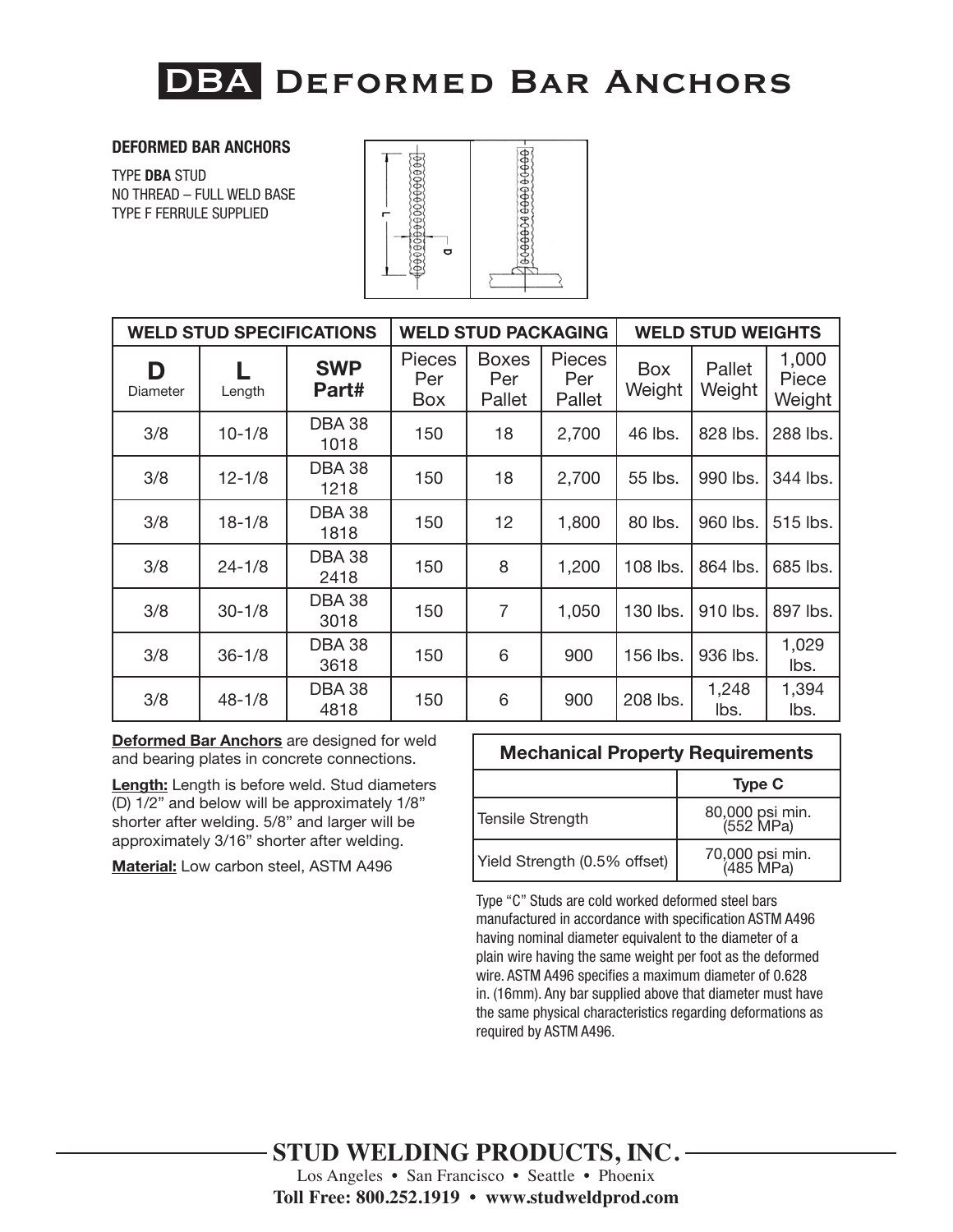### **DEFORMED BAR ANCHORS**

TYPE **DBA** STUD NO THREAD – FULL WELD BASE TYPE F FERRULE SUPPLIED



| <b>WELD STUD SPECIFICATIONS</b> |            |                       | <b>WELD STUD PACKAGING</b>         |                               |                         | <b>WELD STUD WEIGHTS</b> |                  |                          |
|---------------------------------|------------|-----------------------|------------------------------------|-------------------------------|-------------------------|--------------------------|------------------|--------------------------|
| D<br>Diameter                   | Length     | <b>SWP</b><br>Part#   | <b>Pieces</b><br>Per<br><b>Box</b> | <b>Boxes</b><br>Per<br>Pallet | Pieces<br>Per<br>Pallet | <b>Box</b><br>Weight     | Pallet<br>Weight | 1,000<br>Piece<br>Weight |
| 1/2                             | $8 - 1/8$  | DBA 12 818            | 100                                | 18                            | 1,800                   | 44 lbs.                  | 792 lbs.         | 451 lbs.                 |
| 1/2                             | $10 - 1/8$ | <b>DBA12</b><br>1018  | 100                                | 18                            | 1,800                   | 54 lbs.                  | 972 lbs.         | 529 lbs.                 |
| 1/2                             | $12 - 1/8$ | <b>DBA 12</b><br>1218 | 100                                | 18                            | 1,800                   | 67 lbs.                  | 1,206<br>lbs.    | 680 lbs.                 |
| 1/2                             | $18 - 1/8$ | <b>DBA 12</b><br>1818 | 100                                | 12                            | 1,200                   | 98 lbs.                  | 1,176<br>lbs.    | 972 lbs.                 |
| 1/2                             | $24 - 1/8$ | <b>DBA 12</b><br>2418 | 100                                | 8                             | 800                     | 128 lbs.                 | 1,024<br>lbs.    | 1,292<br>lbs.            |
| 1/2                             | $30 - 1/8$ | <b>DBA 12</b><br>3018 | 100                                | $\overline{7}$                | 700                     | 160 lbs.                 | 1,120<br>lbs.    | 1,560<br>lbs.            |
| 1/2                             | $36 - 1/8$ | <b>DBA 12</b><br>3618 | 100                                | 6                             | 600                     | 192 lbs.                 | 1,152<br>lbs.    | 1,879<br>lbs.            |
| 1/2                             | $42 - 1/8$ | <b>DBA 12</b><br>4218 | 100                                | 6                             | 600                     | 222 lbs.                 | 1,332<br>lbs.    | 2,174<br>lbs.            |
| 1/2                             | $48 - 1/8$ | <b>DBA 12</b><br>4818 | 100                                | 6                             | 600                     | 256 lbs.                 | 1,536<br>lbs.    | 2,502<br>lbs.            |
| 1/2                             | $60 - 1/8$ | <b>DBA 12</b><br>6018 | 100                                | 1                             | 100                     | 314 lbs.                 | 314 lbs.         | 3,140<br>lbs.            |

**Deformed Bar Anchors** are designed for weld and bearing plates in concrete connections.

**Length:** Length is before weld. Stud diameters (D) 1/2" and below will be approximately 1/8" shorter after welding. 5/8" and larger will be approximately 3/16" shorter after welding.

**Material:** Low carbon steel, ASTM A496

### **Mechanical Property Requirements Type C** Tensile Strength 80,000 psi min. (552 MPa) Yield Strength  $(0.5\% \text{ offset})$  70,000 psi min. (485 MPa)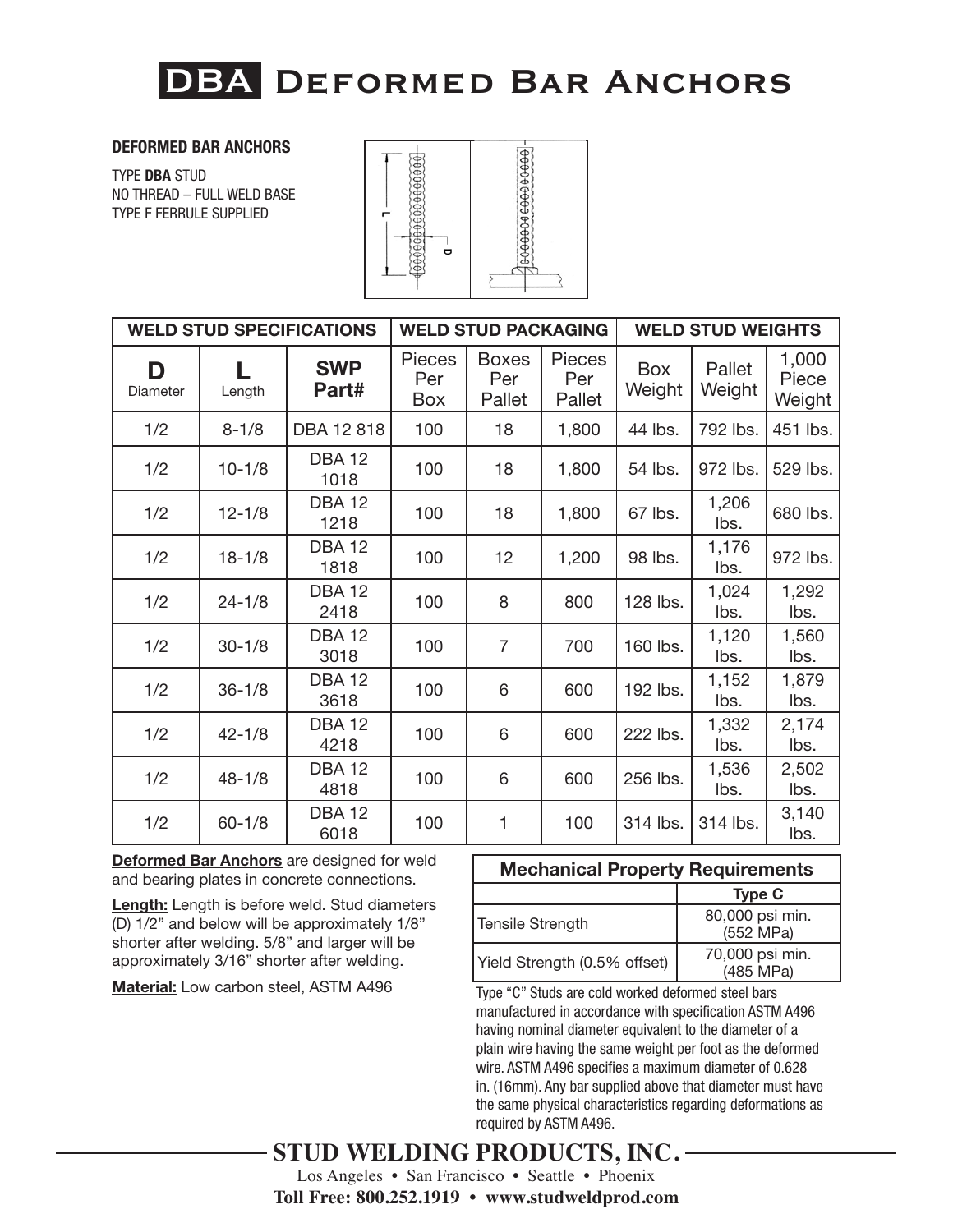### **DEFORMED BAR ANCHORS**

TYPE **DBA** STUD NO THREAD – FULL WELD BASE TYPE F FERRULE SUPPLIED



| <b>WELD STUD SPECIFICATIONS</b> |             |                        | <b>WELD STUD PACKAGING</b>         |                               |                         | <b>WELD STUD WEIGHTS</b> |                  |                          |
|---------------------------------|-------------|------------------------|------------------------------------|-------------------------------|-------------------------|--------------------------|------------------|--------------------------|
| D<br>Diameter                   | Length      | <b>SWP</b><br>Part#    | <b>Pieces</b><br>Per<br><b>Box</b> | <b>Boxes</b><br>Per<br>Pallet | Pieces<br>Per<br>Pallet | <b>Box</b><br>Weight     | Pallet<br>Weight | 1,000<br>Piece<br>Weight |
| 5/8                             | $12 - 3/16$ | <b>DBA 58</b><br>12316 | 50                                 | 18                            | 900                     | 51 lbs.                  | 918 lbs.         | 997 lbs.                 |
| 5/8                             | $18 - 3/16$ | <b>DBA 58</b><br>18316 | 50                                 | 12                            | 600                     | 76 lbs.                  | 912 lbs.         | 1,633<br>lbs.            |
| 5/8                             | $24 - 3/16$ | <b>DBA 58</b><br>24316 | 50                                 | 8                             | 400                     | 102 lbs.                 | 816 lbs.         | 2,136<br>lbs.            |
| 5/8                             | $30 - 3/16$ | <b>DBA 58</b><br>30316 | 50                                 | $\overline{7}$                | 350                     | 126 lbs.                 | 882 lbs.         | 2,666<br>lbs.            |
| 5/8                             | $36 - 3/16$ | <b>DBA 58</b><br>36316 | 50                                 | 6                             | 300                     | 151 lbs.                 | 906 lbs.         | 3,196<br>lbs.            |
| 5/8                             | $42 - 3/16$ | <b>DBA 58</b><br>42316 | 50                                 | 8                             | 400                     | 176 lbs.                 | 1,408<br>lbs.    | 3,482<br>lbs.            |
| 5/8                             | 48-3/16     | <b>DBA 58</b><br>48316 | 50                                 | 6                             | 300                     | 197 lbs.                 | 1,182<br>lbs.    | 3,962<br>lbs.            |

**Deformed Bar Anchors** are designed for weld and bearing plates in concrete connections.

**Length:** Length is before weld. Stud diameters (D) 1/2" and below will be approximately 1/8" shorter after welding. 5/8" and larger will be approximately 3/16" shorter after welding.

**Material:** Low carbon steel, ASTM A496

| <b>Mechanical Property Requirements</b> |  |
|-----------------------------------------|--|
|-----------------------------------------|--|

|                              | <b>Type C</b>                |
|------------------------------|------------------------------|
| <b>Tensile Strength</b>      | 80,000 psi min.<br>(552 MPa) |
| Yield Strength (0.5% offset) | 70,000 psi min.<br>(485 MPa) |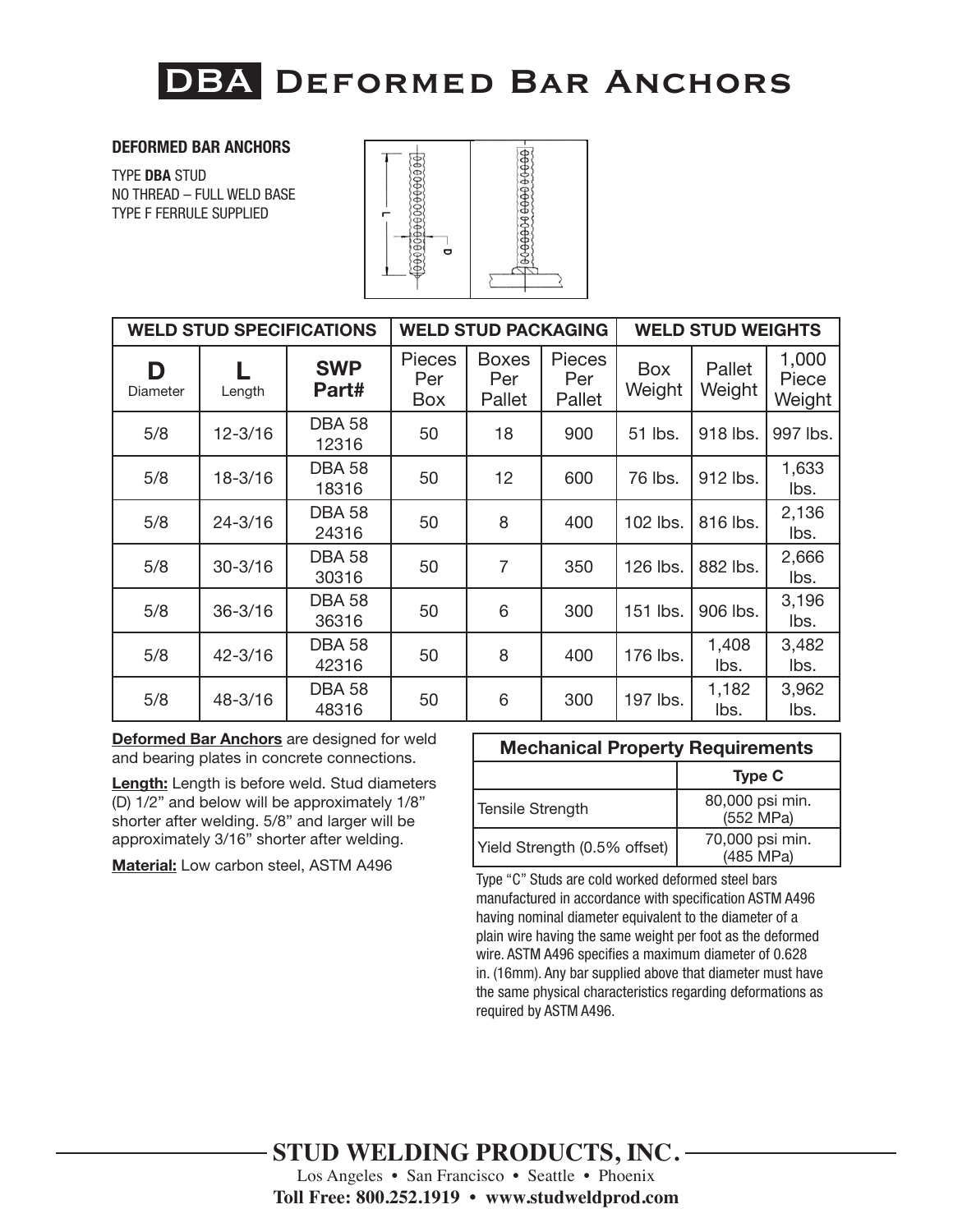### **DEFORMED BAR ANCHORS**

TYPE **DBA** STUD NO THREAD – FULL WELD BASE TYPE F FERRULE SUPPLIED



| <b>WELD STUD SPECIFICATIONS</b> |             |                        | <b>WELD STUD PACKAGING</b>  |                               |                         | <b>WELD STUD WEIGHTS</b> |                  |                          |
|---------------------------------|-------------|------------------------|-----------------------------|-------------------------------|-------------------------|--------------------------|------------------|--------------------------|
| D<br>Diameter                   | Length      | <b>SWP</b><br>Part#    | <b>Pieces</b><br>Per<br>Box | <b>Boxes</b><br>Per<br>Pallet | Pieces<br>Per<br>Pallet | <b>Box</b><br>Weight     | Pallet<br>Weight | 1,000<br>Piece<br>Weight |
| 3/4                             | $12 - 3/16$ | <b>DBA 34</b><br>12316 | 40                          | 18                            | 720                     | 60 lbs.                  | 1,080<br>lbs.    | 1,525<br>lbs.            |
| 3/4                             | $18 - 3/16$ | <b>DBA 34</b><br>18316 | 40                          | 12                            | 480                     | 87 lbs.                  | 1,044<br>lbs.    | 2,276<br>lbs.            |
| 3/4                             | $24 - 3/16$ | <b>DBA 34</b><br>24316 | 40                          | 8                             | 320                     | 115 lbs.                 | 920 lbs.         | 3,027<br>lbs.            |
| 3/4                             | $30 - 3/16$ | <b>DBA 34</b><br>30316 | 40                          | 6                             | 240                     | 142 lbs.                 | 852 lbs.         | 3,778<br>lbs.            |
| 3/4                             | $36 - 3/16$ | <b>DBA 34</b><br>36316 | 40                          | 6                             | 240                     | 175 lbs.                 | 1,050<br>lbs.    | 4,529<br>lbs.            |
| 3/4                             | $42 - 3/16$ | <b>DBA 34</b><br>42316 | 40                          | 6                             | 240                     | 205 lbs.                 | 1,230<br>lbs.    | 5,125<br>lbs.            |
| 3/4                             | 48-3/16     | <b>DBA 34</b><br>48316 | 40                          | 6                             | 240                     | 226 lbs.                 | 1,356<br>lbs.    | 5,650<br>lbs.            |

**Deformed Bar Anchors** are designed for weld and bearing plates in concrete connections.

**Length:** Length is before weld. Stud diameters (D) 1/2" and below will be approximately 1/8" shorter after welding. 5/8" and larger will be approximately 3/16" shorter after welding.

**Material:** Low carbon steel, ASTM A496

| <b>Mechanical Property Requirements</b> |                              |  |  |  |
|-----------------------------------------|------------------------------|--|--|--|
|                                         | <b>Type C</b>                |  |  |  |
| Tensile Strength                        | 80,000 psi min.<br>(552 MPa) |  |  |  |
| Yield Strength (0.5% offset)            | 70,000 psi min.<br>(485 MPa) |  |  |  |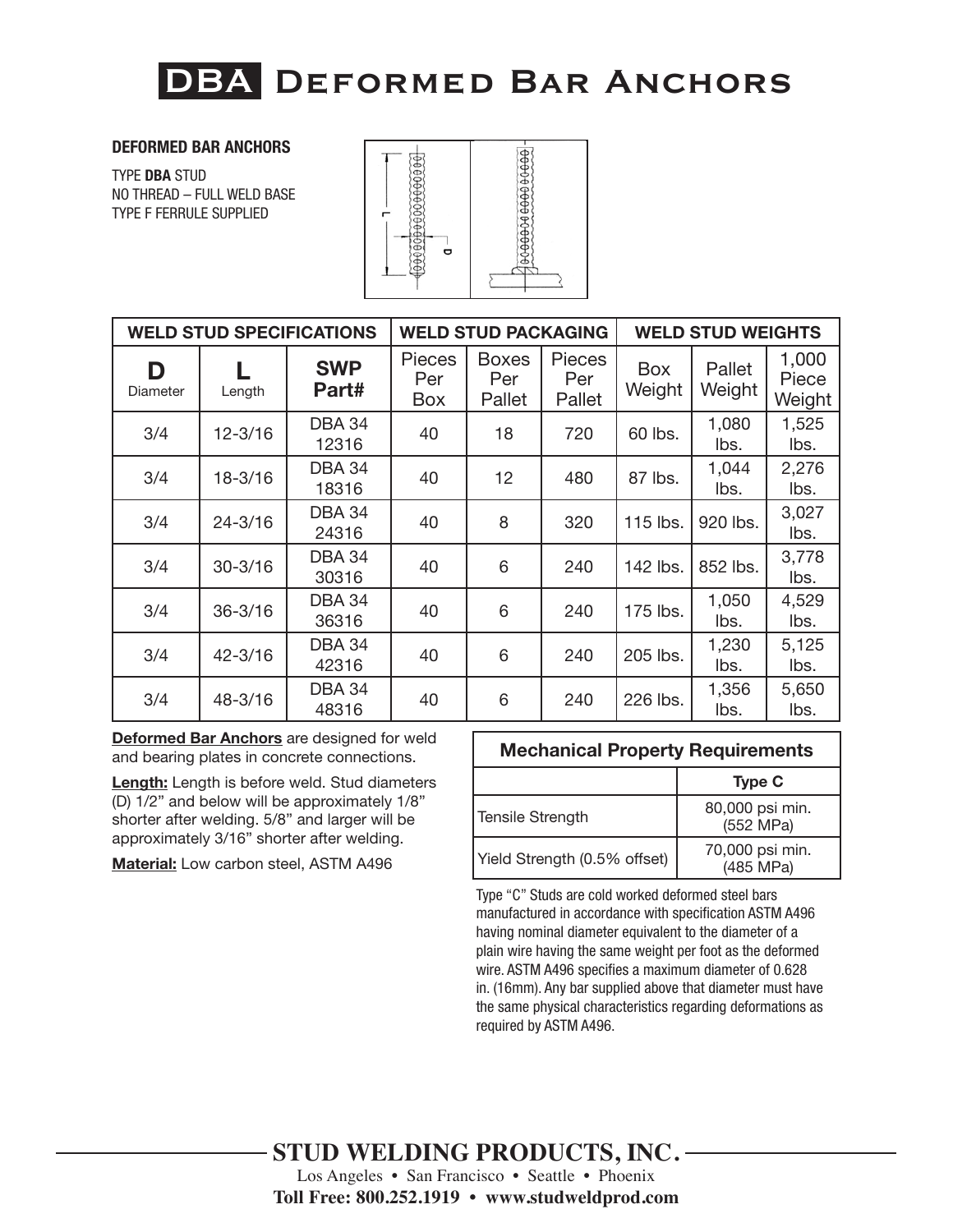



| D<br>Diameter | Length         | <b>SWP</b><br>Part# | B<br>Base<br>Diameter | U<br>Minimum<br>Base Length | <b>FD</b><br><b>Weld Fillet</b><br>Diameter | <b>FH</b><br><b>Weld Fillet</b><br>Height | <b>Ferrule</b><br>Part Number | 1,000<br>Piece<br>Weight |
|---------------|----------------|---------------------|-----------------------|-----------------------------|---------------------------------------------|-------------------------------------------|-------------------------------|--------------------------|
| $1/4 - 20$    | 7/8            | PCP 1420 78         | .215                  | 3/8                         | 5/16                                        | 3/32                                      | FER04-P                       | 8.3 lbs.                 |
| $1/4 - 20$    | 1              | PCP 1420 1          | .215                  | 3/8                         | 5/16                                        | 3/32                                      | FER04-P                       | 11 lbs.                  |
| $1/4 - 20$    | $1 - 1/8$      | PCP 1420 118        | .215                  | 3/8                         | 5/16                                        | 3/32                                      | FER04-P                       | 13.8 lbs.                |
| $1/4 - 20$    | $1 - 1/4$      | PCP 1420 114        | .215                  | 3/8                         | 5/16                                        | 3/32                                      | FER04-P                       | 13.8 lbs.                |
| $1/4 - 20$    | $1 - 3/8$      | PCP 1420 138        | .215                  | 3/8                         | 5/16                                        | 3/32                                      | FER04-P                       | 16.5 lbs.                |
| $1/4 - 20$    | $1 - 1/2$      | PCP 1420 112        | .215                  | 3/8                         | 5/16                                        | 3/32                                      | FER04-P                       | 16.5 lbs.                |
| $1/4 - 20$    | $1 - 5/8$      | PCP 1420 158        | .215                  | 3/8                         | 5/16                                        | 3/32                                      | FER04-P                       | 19.3 lbs.                |
| $1/4 - 20$    | $1 - 3/4$      | PCP 1420 134        | .215                  | 3/8                         | 5/16                                        | 3/32                                      | FER04-P                       | 19.3 lbs.                |
| $1/4 - 20$    | $\overline{2}$ | PCP 1420 2          | .215                  | 3/8                         | 5/16                                        | 3/32                                      | FER04-P                       | 22 lbs.                  |
| $1/4 - 20$    | $2 - 1/8$      | PCP 1420 218        | .215                  | 3/8                         | 5/16                                        | 3/32                                      | FER04-P                       | 24.8 lbs.                |
| $1/4 - 20$    | $3 - 3/8$      | PCP 1420 338        | .215                  | 3/8                         | 5/16                                        | 3/32                                      | FER04-P                       | 38.5 lbs.                |

\*Also available in metric. See ferrule spec sheet for ferrule specs.

**Partial Thread Studs** are used in all types of applications. They can be welded to a flat surface, or to the inside or outside of an angle.

**Length:** Length is listed before weld. Studs diameters 1/2" and below will be approx. 1/8" shorter after welding. 5/8" will be approx. 3/16" shorter after welding.

| Low Carbon Mechanical Property Requirements |          | <b>HOW TO ORDER</b>                                                                                            |
|---------------------------------------------|----------|----------------------------------------------------------------------------------------------------------------|
| 61,000 psi min.<br>Tensile Strength         |          | Specify diameter, thread size before weld (BW) length,<br>type of material.                                    |
| 49,000 psi min.<br>Yield Strength           |          | <b>EXAMPLE</b>                                                                                                 |
| Elongation (% in 2 in.)                     | 17% min. | $1/2-13 \times 1-1/8$ " (BW) partial thread (PCP), mild steel                                                  |
| Elongation (% in 5x dia.)                   | 14% min. | When ordering Stainless Steel, SS will be added to the<br>part number. Example: Partial Thread Stainless Steel |
| <b>Reduction of Area</b>                    | 50% min. | $1/4 - 20x1$ " = PCPSS 1420 1                                                                                  |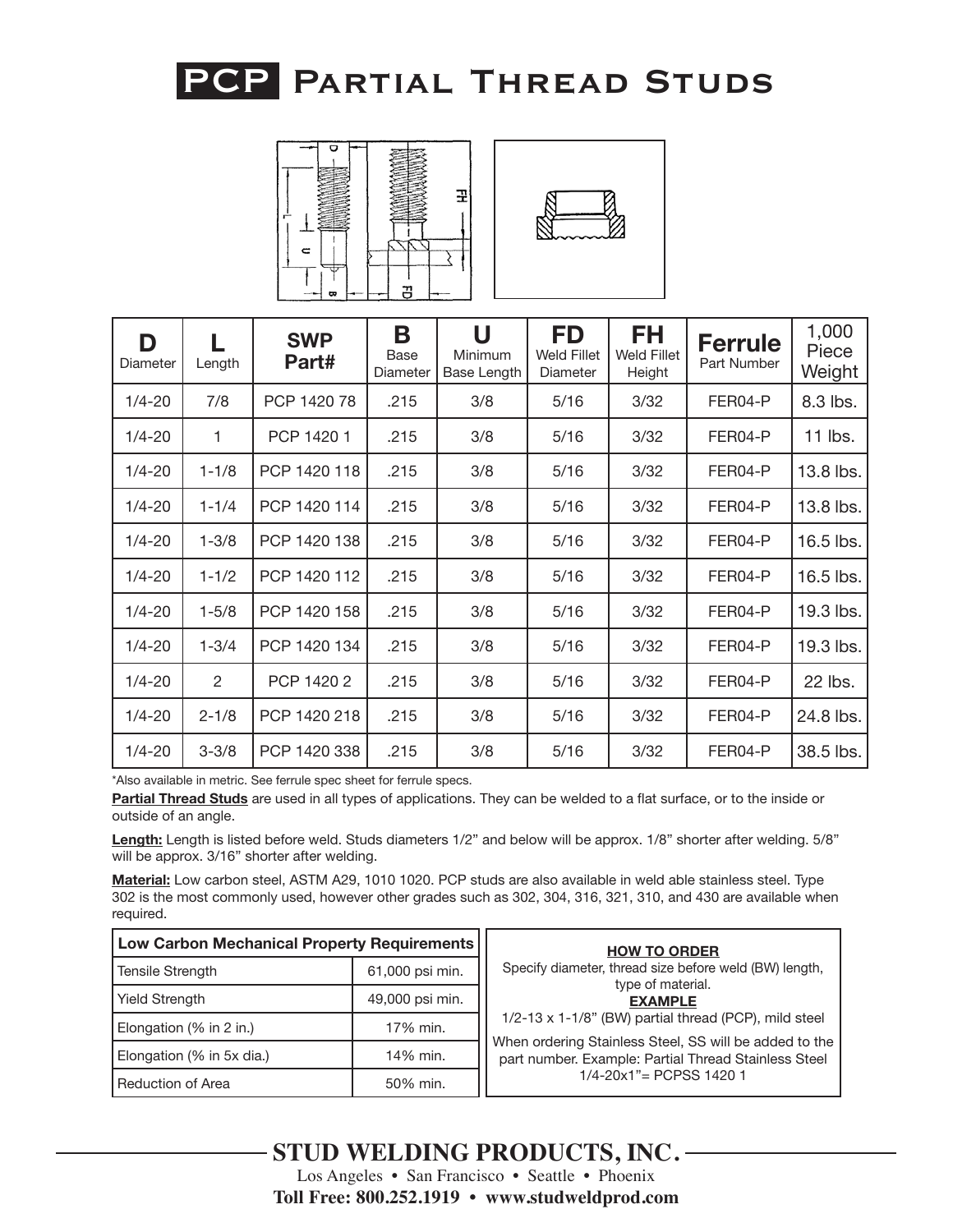



| D<br>Diameter | Length    | <b>SWP</b><br>Part# | B<br>Base<br>Diameter | U<br>Minimum<br>Base Length | FD<br><b>Weld Fillet</b><br>Diameter | <b>FH</b><br><b>Weld Fillet</b><br>Height | <b>Ferrule</b><br>Part Number | 1,000<br>Piece<br>Weight |
|---------------|-----------|---------------------|-----------------------|-----------------------------|--------------------------------------|-------------------------------------------|-------------------------------|--------------------------|
| $5/16 - 18$   | 7/8       | PCP 5161878         | .275                  | 3/8                         | 13/32                                | 7/64                                      | FER05-P                       | 17 lbs.                  |
| $5/16 - 18$   | 1         | PCP 516181          | .275                  | 3/8                         | 13/32                                | 7/64                                      | FER05-P                       | 17 lbs.                  |
| $5/16 - 18$   | $1 - 1/8$ | PCP 51618<br>118    | .275                  | 3/8                         | 13/32                                | 7/64                                      | FER05-P                       | 21.3 lbs.                |
| $5/16 - 18$   | $1 - 1/4$ | PCP 51618<br>114    | .275                  | 3/8                         | 13/32                                | 7/64                                      | FER05-P                       | 21.3 lbs.                |
| $5/16 - 18$   | $1 - 3/8$ | PCP 51618<br>138    | .275                  | 3/8                         | 13/32                                | 7/64                                      | FER05-P                       | 25.5 lbs.                |
| $5/16 - 18$   | $1 - 1/2$ | PCP 51618<br>112    | .275                  | 3/8                         | 13/32                                | 7/64                                      | FER05-P                       | 25.5 lbs.                |
| $5/16 - 18$   | $1 - 5/8$ | PCP 51618<br>158    | .275                  | 3/8                         | 13/32                                | 7/64                                      | FER05-P                       | 29.8 lbs.                |
| $5/16 - 18$   | $1 - 3/4$ | PCP 51618<br>134    | .275                  | 3/8                         | 13/32                                | 7/64                                      | FER05-P                       | 29.8 lbs.                |
| $5/16 - 18$   | 2         | PCP 516182          | .275                  | 3/8                         | 13/32                                | 7/64                                      | FER05-P                       | 34 lbs.                  |
| $5/16 - 18$   | 3         | PCP 516183          | .275                  | 3/8                         | 13/32                                | 7/64                                      | FER05-P                       | 51 lbs.                  |
| $5/16 - 18$   | 4         | PCP 516184          | .275                  | 3/8                         | 13/32                                | 7/64                                      | FER05-P                       | 68 lbs.                  |

\*Also available in metric. See ferrule spec sheet for ferrule specs.

**Partial Thread Studs** are used in all types of applications. They can be welded to a flat surface, or to the inside or outside of an angle.

**Length:** Length is listed before weld. Studs diameters 1/2" and below will be approx. 1/8" shorter after welding. 5/8" will be approx. 3/16" shorter after welding.

| Low Carbon Mechanical Property Requirements |                 | <b>HOW TO ORDER</b>                                                                                            |
|---------------------------------------------|-----------------|----------------------------------------------------------------------------------------------------------------|
| <b>Tensile Strength</b>                     | 61,000 psi min. | Specify diameter, thread size before weld (BW) length,<br>type of material.                                    |
| 49,000 psi min.<br><b>Yield Strength</b>    |                 | <b>EXAMPLE</b>                                                                                                 |
| Elongation (% in 2 in.)                     | 17% min.        | 1/2-13 x 1-1/8" (BW) partial thread (PT), mild steel                                                           |
| Elongation (% in 5x dia.)                   | 14% min.        | When ordering Stainless Steel, SS will be added to the<br>part number. Example: Partial Thread Stainless Steel |
| <b>Reduction of Area</b>                    | 50% min.        | $1/4 - 20x1$ " = PCPSS 1420 1                                                                                  |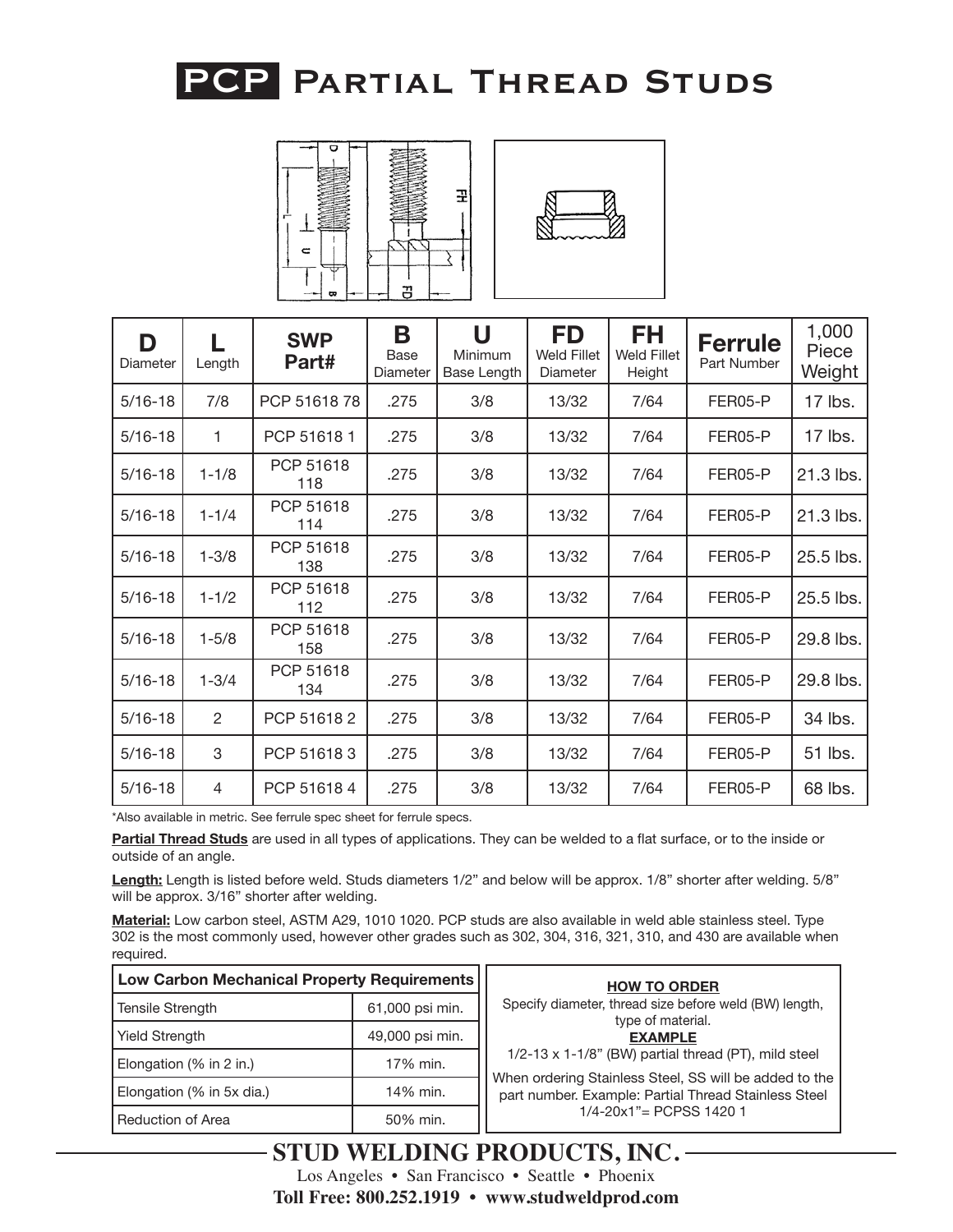



| D<br>Diameter | Length         | <b>SWP</b><br>Part# | B<br>Base<br>Diameter | U<br>Minimum<br>Base Length | FD<br><b>Weld Fillet</b><br>Diameter | FH.<br><b>Weld Fillet</b><br>Height | <b>Ferrule</b><br>Part Number | 1,000<br>Piece<br>Weight |
|---------------|----------------|---------------------|-----------------------|-----------------------------|--------------------------------------|-------------------------------------|-------------------------------|--------------------------|
| $3/8 - 16$    | 7/8            | PCP 3816 78         | .330                  | 13/32                       | 7/16                                 | 7/64                                | FER06-P                       | 25 lbs.                  |
| $3/8 - 16$    | 1              | PCP 3816 1          | .330                  | 13/32                       | 7/16                                 | 7/64                                | FER06-P                       | 25 lbs.                  |
| $3/8 - 16$    | $1 - 1/8$      | PCP 3816 118        | .330                  | 13/32                       | 7/16                                 | 7/64                                | FER06-P                       | 31.3 lbs.                |
| $3/8 - 16$    | $1 - 3/8$      | PCP 3816 138        | .330                  | 13/32                       | 7/16                                 | 7/64                                | FER06-P                       | 37.5 lbs.                |
| $3/8 - 16$    | $1 - 1/2$      | PCP 3816 112        | .330                  | 13/32                       | 7/16                                 | 7/64                                | FER06-P                       | 37.5 lbs.                |
| $3/8 - 16$    | $1 - 5/8$      | PCP 3816 158        | .330                  | 13/32                       | 7/16                                 | 7/64                                | FER06-P                       | 43.8 lbs.                |
| $3/8 - 16$    | $1 - 3/4$      | PCP 3816 134        | .330                  | 13/32                       | 7/16                                 | 7/64                                | FER06-P                       | 43.8 lbs.                |
| $3/8 - 16$    | $\overline{2}$ | PCP 38162           | .330                  | 13/32                       | 7/16                                 | 7/64                                | FER06-P                       | 50 lbs.                  |
| $3/8 - 16$    | $2 - 1/8$      | PCP 3816 218        | .330                  | 13/32                       | 7/16                                 | 7/64                                | FER06-P                       | 56.3 lbs.                |
| $3/8 - 16$    | $2 - 1/4$      | PCP 3816 214        | .330                  | 13/32                       | 7/16                                 | 7/64                                | FER06-P                       | 56.3 lbs.                |
| $3/8 - 16$    | $2 - 3/8$      | PCP 3816 238        | .330                  | 13/32                       | 7/16                                 | 7/64                                | FER06-P                       | 62.5 lbs.                |
| $3/8 - 16$    | $2 - 1/2$      | PCP 3816 212        | .330                  | 13/32                       | 7/16                                 | 7/64                                | FER06-P                       | 62.5 lbs.                |
| $3/8 - 16$    | $2 - 5/8$      | PCP 3816 258        | .330                  | 13/32                       | 7/16                                 | 7/64                                | FER06-P                       | 68.8 lbs.                |
| $3/8 - 16$    | $2 - 3/4$      | PCP 3816 234        | .330                  | 13/32                       | 7/16                                 | 7/64                                | FER06-P                       | 68.8 lbs.                |
| $3/8 - 16$    | $2 - 7/8$      | PCP 3816 278        | .330                  | 13/32                       | 7/16                                 | 7/64                                | FER06-P                       | 75 lbs.                  |
| $3/8 - 16$    | 3              | PCP 38163           | .330                  | 13/32                       | 7/16                                 | 7/64                                | FER06-P                       | 75 lbs.                  |
| $3/8 - 16$    | $3 - 1/8$      | PCP 3816 318        | .330                  | 13/32                       | 7/16                                 | 7/64                                | FER06-P                       | 81.3 lbs.                |
| $3/8 - 16$    | $3 - 1/2$      | PCP 3816 312        | .330                  | 13/32                       | 7/16                                 | 7/64                                | FER06-P                       | 87.5 lbs.                |
| $3/8 - 16$    | 4              | PCP 38164           | .330                  | 13/32                       | 7/16                                 | 7/64                                | FER06-P                       | 100 lbs.                 |
| $3/8 - 16$    | 5              | PCP 3816 5          | .330                  | 13/32                       | 7/16                                 | 7/64                                | FER06-P                       | 125 lbs.                 |
| $3/8 - 16$    | 6              | PCP 38166           | .330                  | 13/32                       | 7/16                                 | 7/64                                | FER06-P                       | 150 lbs.                 |

\*Also available in metric. See ferrule spec sheet for ferrule specs.

**Partial Thread Studs** are used in all types of applications. They can be welded to a flat surface, or to the inside or outside of an angle.

**Length:** Length is listed before weld. Studs diameters 1/2" and below will be approx. 1/8" shorter after welding. 5/8" will be approx. 3/16" shorter after welding.

**Material:** Low carbon steel, ASTM A29, 1010 1020. PCP studs are also available in weld able stainless steel. Type 302 is the most commonly used, however other grades such as 302, 304, 316, 321, 310, and 430 are available when required.

| <b>Low Carbon Mechanical Property Requirements</b> |                 |  |  |  |  |
|----------------------------------------------------|-----------------|--|--|--|--|
| Tensile Strength                                   | 61,000 psi min. |  |  |  |  |
| Yield Strength                                     | 49,000 psi min. |  |  |  |  |
| Elongation (% in 2 in.)                            | 17% min.        |  |  |  |  |
| Elongation (% in 5x dia.)                          | 14% min.        |  |  |  |  |
| l Reduction of Area                                | 50% min.        |  |  |  |  |

| ts | <b>HOW TO ORDER</b>                                    |
|----|--------------------------------------------------------|
|    | Specify diameter, thread size before weld (BW) length, |
|    | type of material.                                      |
|    | <b>EXAMPLE</b>                                         |
|    | 1/2-13 x 1-1/8" (BW) partial thread (PT), mild steel   |
|    | When ordering Stainless Steel, SS will be added to the |
|    | part number. Example: Partial Thread Stainless Steel   |
|    | 1/4-20x1"= PCPSS 1420 1                                |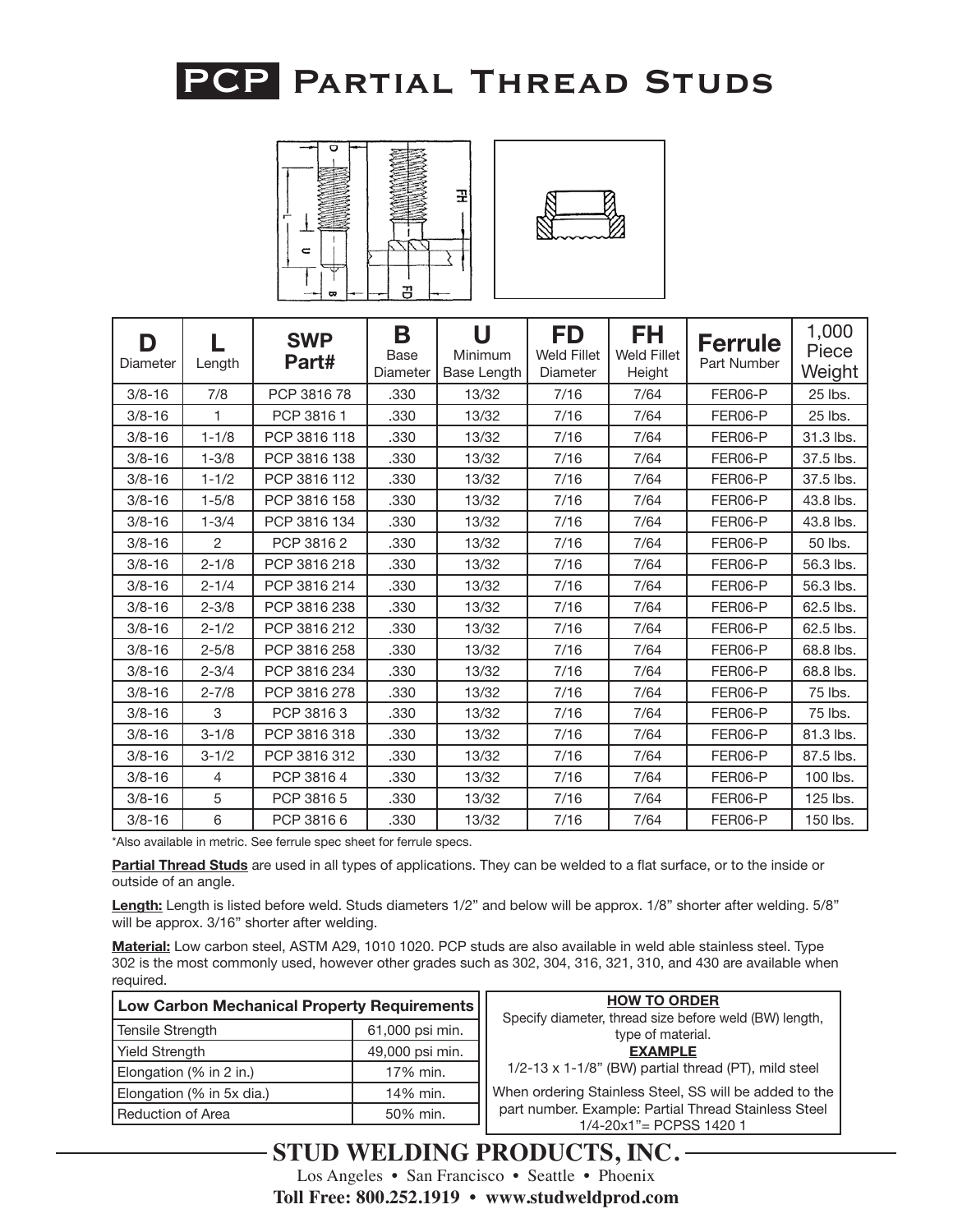



| D<br>Diameter | Length         | <b>SWP</b><br>Part# | B<br>Base<br>Diameter | U<br>Minimum<br>Base Length | FD<br><b>Weld Fillet</b><br>Diameter | <b>FH</b><br><b>Weld Fillet</b><br>Height | <b>Ferrule</b><br>Part Number | 1,000<br>Piece<br>Weight |
|---------------|----------------|---------------------|-----------------------|-----------------------------|--------------------------------------|-------------------------------------------|-------------------------------|--------------------------|
| $1/2 - 13$    | 1              | PCP 12131           | .448                  | 1/2                         | 19/32                                | 5/32                                      | FER08-P                       | 46 lbs.                  |
| $1/2 - 13$    | $1 - 1/8$      | PCP 1213 118        | .448                  | 1/2                         | 19/32                                | 5/32                                      | FER08-P                       | 57.5 lbs.                |
| $1/2 - 13$    | $1 - 1/2$      | PCP 1213 112        | .448                  | 1/2                         | 19/32                                | 5/32                                      | FER08-P                       | 69 lbs.                  |
| $1/2 - 13$    | $\overline{2}$ | PCP 12132           | .448                  | 1/2                         | 19/32                                | 5/32                                      | FER08-P                       | 92 lbs.                  |
| $1/2 - 13$    | $2 - 1/2$      | PCP 1213 212        | .448                  | 1/2                         | 19/32                                | 5/32                                      | FER08-P                       | 115 lbs.                 |
| $1/2 - 13$    | 3              | PCP 12133           | .448                  | 1/2                         | 19/32                                | $5/32$                                    | FER08-P                       | 138 lbs.                 |
| $1/2 - 13$    | $3 - 1/2$      | PCP 1213 312        | .448                  | 1/2                         | 19/32                                | 5/32                                      | FER08-P                       | 161 lbs.                 |
| $1/2 - 13$    | 4              | PCP 12134           | .448                  | 1/2                         | 19/32                                | 5/32                                      | FER08-P                       | 184 lbs.                 |
| $1/2 - 13$    | $4 - 1/2$      | PCP 12134           | .448                  | 1/2                         | 19/32                                | 5/32                                      | FER08-P                       | 207 lbs.                 |
| $1/2 - 13$    | 5              | PCP 1213 5          | .448                  | 1/2                         | 19/32                                | 5/32                                      | FER08-P                       | 230 lbs.                 |
| $1/2 - 13$    | $5 - 1/2$      | PCP 1213 512        | .448                  | 1/2                         | 19/32                                | 5/32                                      | FER08-P                       | 253 lbs.                 |
| $1/2 - 13$    | 6              | PCP 12136           | .448                  | 1/2                         | 19/32                                | 5/32                                      | FER08-P                       | 276 lbs.                 |

\*Also available in metric. See ferrule spec sheet for ferrule specs.

**Partial Thread Studs** are used in all types of applications. They can be welded to a flat surface, or to the inside or outside of an angle.

**Length:** Length is listed before weld. Studs diameters 1/2" and below will be approx. 1/8" shorter after welding. 5/8" will be approx. 3/16" shorter after welding.

| <b>Low Carbon Mechanical Property Requirements</b> |                 | <b>HOW TO ORDER</b>                                                                                            |
|----------------------------------------------------|-----------------|----------------------------------------------------------------------------------------------------------------|
| Tensile Strength                                   | 61,000 psi min. | Specify diameter, thread size before weld (BW) length,<br>type of material.                                    |
| 49,000 psi min.<br><b>Yield Strength</b>           |                 | <b>EXAMPLE</b>                                                                                                 |
| Elongation (% in 2 in.)                            | 17% min.        | 1/2-13 x 1-1/8" (BW) partial thread (PT), mild steel                                                           |
| Elongation (% in 5x dia.)                          | 14% min.        | When ordering Stainless Steel, SS will be added to the<br>part number. Example: Partial Thread Stainless Steel |
| <b>Reduction of Area</b>                           | 50% min.        | $1/4 - 20x1$ " = PCPSS 1420 1                                                                                  |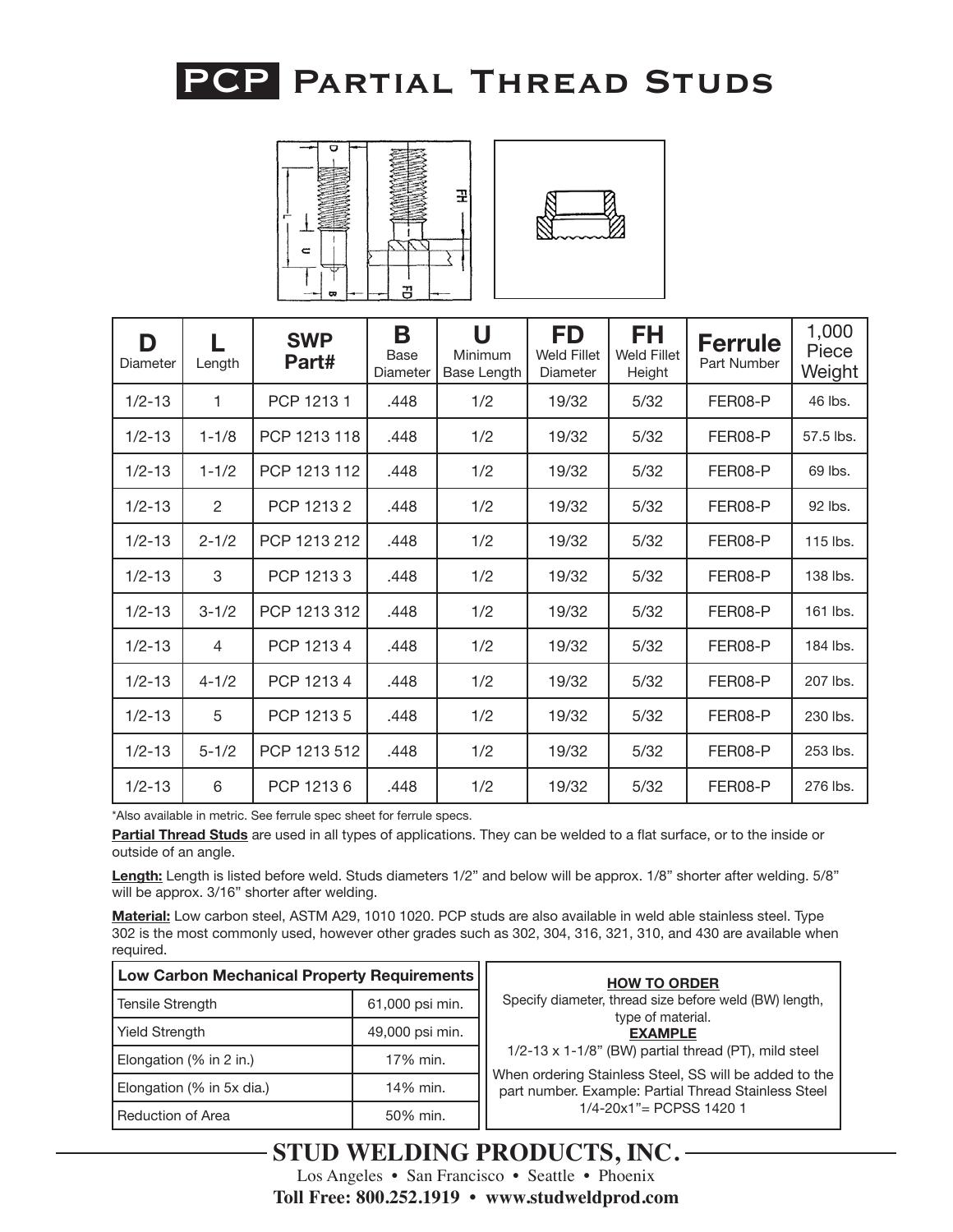



| D<br>Diameter | Length    | <b>SWP</b><br>Part# | B<br>Base<br>Diameter | U<br>Minimum<br>Base Length | <b>FD</b><br><b>Weld Fillet</b><br>Diameter | FH<br><b>Weld Fillet</b><br>Height | <b>Ferrule</b><br>Part Number | 1,000<br>Piece<br>Weight |
|---------------|-----------|---------------------|-----------------------|-----------------------------|---------------------------------------------|------------------------------------|-------------------------------|--------------------------|
| $5/8 - 11$    | $1 - 1/4$ | PCP 5811 114        | .562                  | 5/8                         | 3/4                                         | 3/16                               | FER <sub>10-P</sub>           | 87.5 lbs.                |
| $5/8 - 11$    | $1 - 1/2$ | PCP 5811 112        | .562                  | 5/8                         | 3/4                                         | 3/16                               | FER <sub>10-P</sub>           | 105 lbs.                 |
| $5/8 - 11$    | 2         | PCP 58112           | .562                  | 5/8                         | 3/4                                         | 3/16                               | FER <sub>10-P</sub>           | 140 lbs.                 |
| $5/8 - 11$    | $2 - 1/2$ | PCP 5811 212        | .562                  | 5/8                         | 3/4                                         | 3/16                               | FER <sub>10-P</sub>           | 175 lbs.                 |
| $5/8 - 11$    | 3         | PCP 58113           | .562                  | 5/8                         | 3/4                                         | 3/16                               | FER10-P                       | 210 lbs.                 |
| $5/8 - 11$    | $3 - 1/2$ | PCP 5811 312        | .562                  | 5/8                         | 3/4                                         | 3/16                               | FER10-P                       | 245 lbs.                 |
| $5/8 - 11$    | 4         | PCP 58114           | .562                  | 5/8                         | 3/4                                         | 3/16                               | FER <sub>10-P</sub>           | 280 lbs.                 |
| $5/8 - 11$    | 5         | PCP 5811 5          | .562                  | 5/8                         | 3/4                                         | 3/16                               | FER <sub>10-P</sub>           | 350 lbs.                 |
| $5/8 - 11$    | $5 - 1/2$ | PCP 5811 512        | .562                  | 5/8                         | 3/4                                         | 3/16                               | FER <sub>10-P</sub>           | 385 lbs.                 |
| $5/8 - 11$    | 6         | PCP 5811 6          | .562                  | 5/8                         | 3/4                                         | 3/16                               | FER <sub>10-P</sub>           | 420 lbs.                 |

\*Also available in metric. See ferrule spec sheet for ferrule specs.

**Partial Thread Studs** are used in all types of applications. They can be welded to a flat surface, or to the inside or outside of an angle.

**Length:** Length is listed before weld. Studs diameters 1/2" and below will be approx. 1/8" shorter after welding. 5/8" will be approx. 3/16" shorter after welding.

| Low Carbon Mechanical Property Requirements |                 | <b>HOW TO ORDER</b><br>Specify diameter, thread size before weld (BW) length,                                  |
|---------------------------------------------|-----------------|----------------------------------------------------------------------------------------------------------------|
| Tensile Strength                            | 61,000 psi min. | type of material.<br><b>EXAMPLE</b>                                                                            |
| <b>Yield Strength</b>                       | 49,000 psi min. | 1/2-13 x 1-1/8" (BW) partial thread (PT), mild steel                                                           |
| Elongation (% in 2 in.)                     | 17% min.        | When ordering Stainless Steel, SS will be added to the<br>part number. Example: Partial Thread Stainless Steel |
| Elongation (% in 5x dia.)                   | 14% min.        | $1/4 - 20x1" = PCPSS 14201$                                                                                    |
| Reduction of Area                           | 50% min.        |                                                                                                                |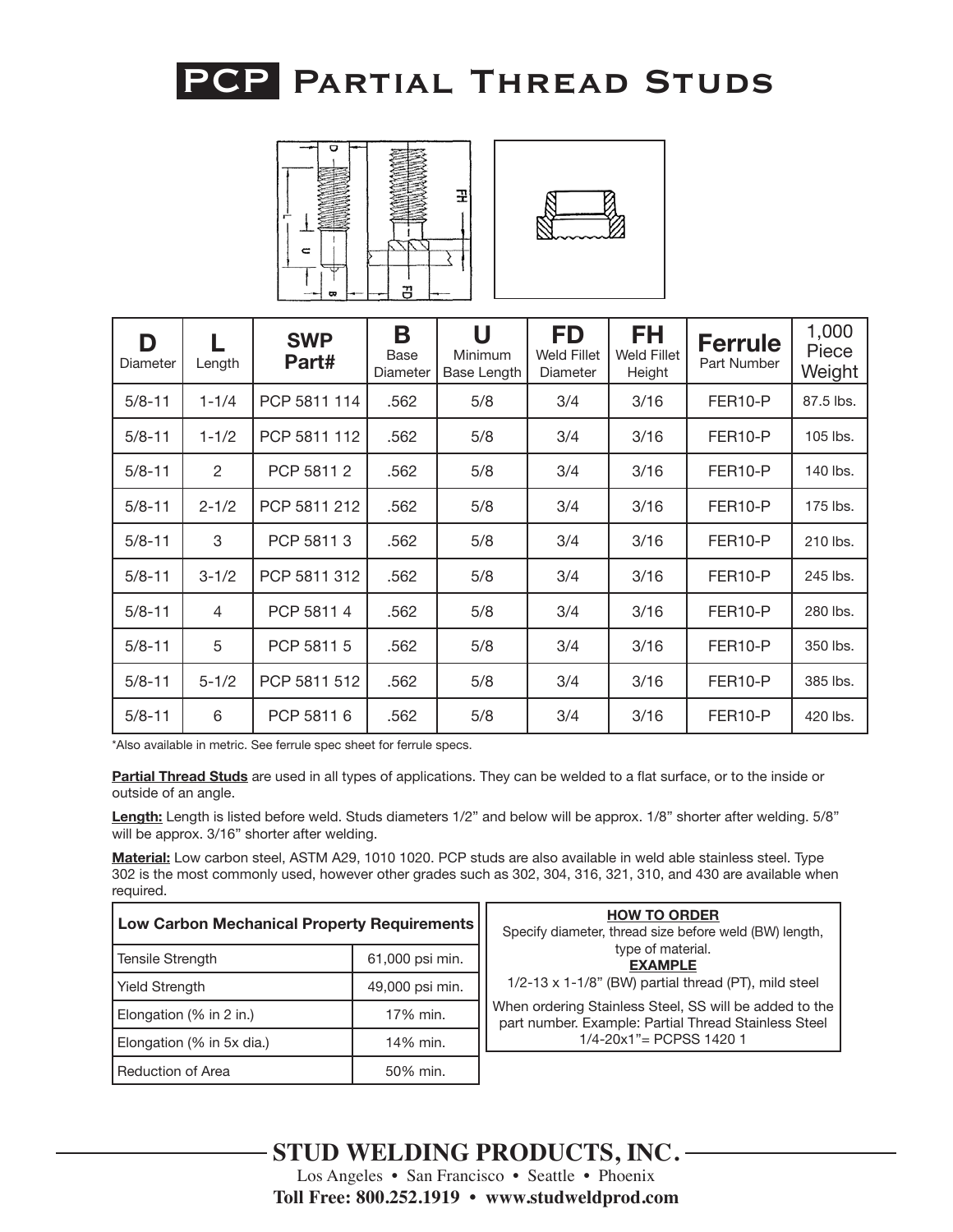



| D<br>Diameter | Length    | <b>SWP</b><br>Part# | Β<br>Base<br>Diameter | U<br>Minimum<br>Base Length | <b>FD</b><br><b>Weld Fillet</b><br>Diameter | <b>FH</b><br><b>Weld Fillet</b><br>Height | <b>Ferrule</b><br>Part Number | 1,000<br>Piece<br>Weight |
|---------------|-----------|---------------------|-----------------------|-----------------------------|---------------------------------------------|-------------------------------------------|-------------------------------|--------------------------|
| $3/4 - 10$    | $1 - 1/2$ | PCP 3410 112        | .680                  | 13/16                       | 7/8                                         | 1/4                                       | FER <sub>12-P</sub>           | 160.5 lbs.               |
| $3/4 - 10$    | 2         | PCP 3410 2          | .680                  | 13/16                       | 7/8                                         | 1/4                                       | FER <sub>12-P</sub>           | 214 lbs.                 |
| $3/4 - 10$    | $2 - 1/2$ | PCP 3410 212        | .680                  | 13/16                       | 7/8                                         | 1/4                                       | FER <sub>12-P</sub>           | 267.5 lbs.               |
| $3/4 - 10$    | 3         | PCP 34103           | .680                  | 13/16                       | 7/8                                         | 1/4                                       | FER <sub>12-P</sub>           | 321 lbs.                 |
| $3/4 - 10$    | $3 - 1/2$ | PCP 3410 312        | .680                  | 13/16                       | 7/8                                         | 1/4                                       | FER <sub>12-P</sub>           | 374.5 lbs.               |
| $3/4 - 10$    | 4         | PCP 3410 4          | .680                  | 13/16                       | 7/8                                         | 1/4                                       | FER12-P                       | 428 lbs.                 |
| $3/4 - 10$    | $4 - 1/2$ | PCP 3410 412        | .680                  | 13/16                       | 7/8                                         | 1/4                                       | FER <sub>12-P</sub>           | 481.5 lbs.               |
| $3/4 - 10$    | 5         | PCP 3410 5          | .680                  | 13/16                       | 7/8                                         | 1/4                                       | FER <sub>12-P</sub>           | 535 lbs.                 |
| $3/4 - 10$    | $5 - 1/2$ | PCP 3410 512        | .680                  | 13/16                       | 7/8                                         | 1/4                                       | FER <sub>12-P</sub>           | 588.5 lbs.               |
| $3/4 - 10$    | 6         | PCP 34106           | .680                  | 13/16                       | 7/8                                         | 1/4                                       | FER <sub>12-P</sub>           | 642 lbs.                 |

\*Also available in metric. See ferrule spec sheet for ferrule specs.

**Partial Thread Studs** are used in all types of applications. They can be welded to a flat surface, or to the inside or outside of an angle.

**Length:** Length is listed before weld. Studs diameters 1/2" and below will be approx. 1/8" shorter after welding. 5/8" will be approx. 3/16" shorter after welding.

| Low Carbon Mechanical Property Requirements |                 | <b>HOW TO ORDER</b><br>Specify diameter, thread size before weld (BW) length,                                  |
|---------------------------------------------|-----------------|----------------------------------------------------------------------------------------------------------------|
| <b>Tensile Strength</b>                     | 61,000 psi min. | type of material.<br><b>EXAMPLE</b>                                                                            |
| 49,000 psi min.<br><b>Yield Strength</b>    |                 | $1/2-13 \times 1-1/8$ " (BW) partial thread (PT), mild steel                                                   |
| Elongation (% in 2 in.)                     | 17% min.        | When ordering Stainless Steel, SS will be added to the<br>part number. Example: Partial Thread Stainless Steel |
| Elongation (% in 5x dia.)                   | 14% min.        | $1/4 - 20x1" = PCPSS 14201$                                                                                    |
| <b>Reduction of Area</b>                    | 50% min.        |                                                                                                                |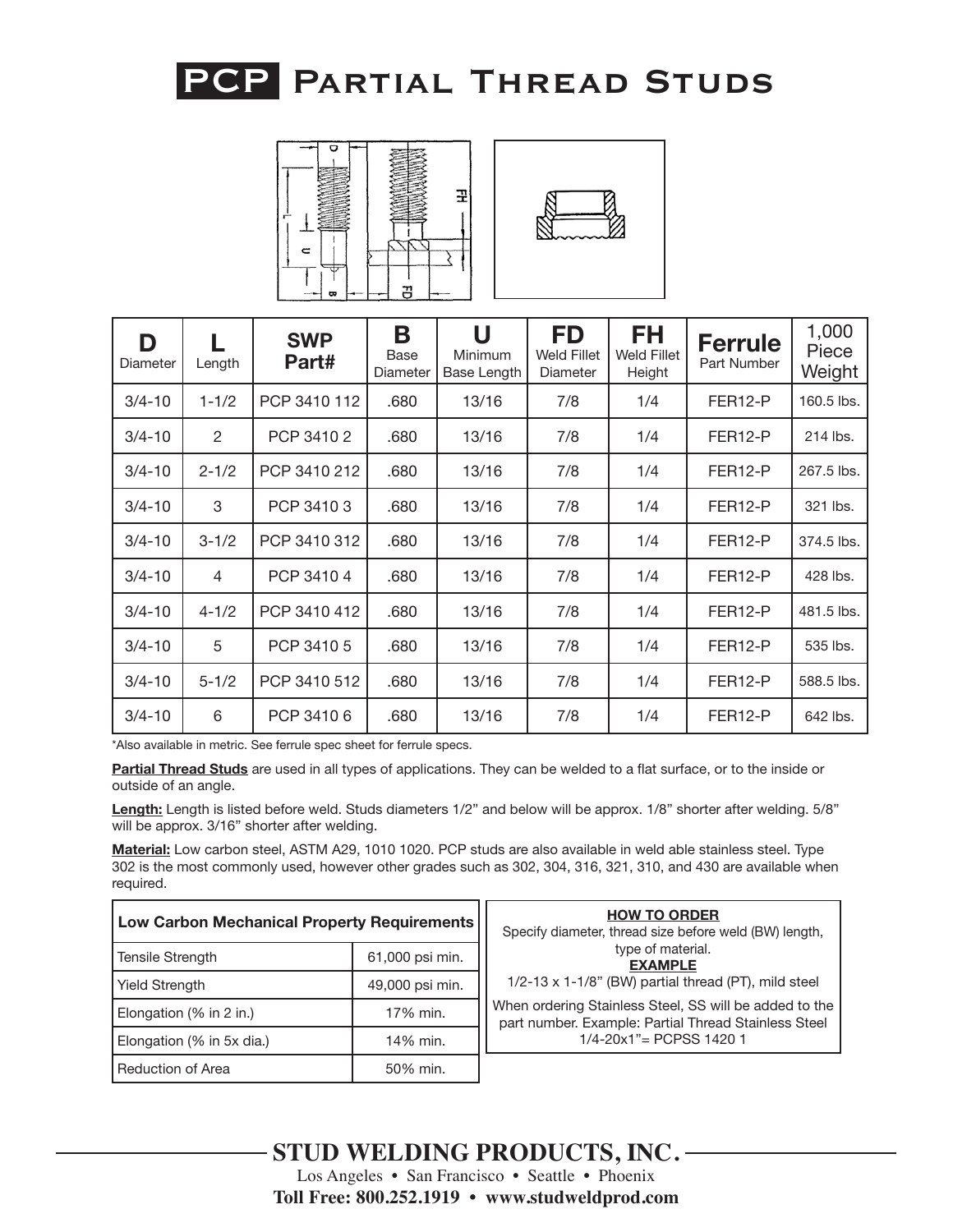



| D<br>Diameter | Length    | <b>SWP</b><br>Part# | B<br>Base<br>Diameter | U<br><b>Minimum</b><br>Base Length | <b>FD</b><br><b>Weld Fillet</b><br>Diameter | <b>FH</b><br><b>Weld Fillet</b><br>Height | <b>Ferrule</b><br>Part Number | 1,000<br>Piece<br>Weight |
|---------------|-----------|---------------------|-----------------------|------------------------------------|---------------------------------------------|-------------------------------------------|-------------------------------|--------------------------|
| $7/8 - 9$     | 2         | PCP 789 2           | .798                  | 7/8                                |                                             | 5/16                                      | FER <sub>14-P</sub>           | 325 lbs.                 |
| $7/8-9$       | $2 - 1/2$ | PCP 789 212         | .798                  | 7/8                                |                                             | 5/16                                      | FER <sub>14-P</sub>           | 406.3 lbs.               |
| $7/8 - 9$     | 3         | PCP 7893            | .798                  | 7/8                                | 1                                           | 5/16                                      | FER <sub>14-P</sub>           | 487.5 lbs.               |
| $7/8 - 9$     | $3 - 1/2$ | PCP 789 312         | .798                  | 7/8                                |                                             | 5/16                                      | FER <sub>14-P</sub>           | 568.8 lbs.               |
| $7/8 - 9$     | 4         | PCP 7894            | .798                  | 7/8                                | 1                                           | 5/16                                      | FER <sub>14-P</sub>           | 650 lbs.                 |
| $7/8 - 9$     | $4 - 1/2$ | PCP 789 412         | .798                  | 7/8                                | 1                                           | 5/16                                      | FER <sub>14-P</sub>           | 731.3 lbs.               |
| $7/8 - 9$     | 5         | PCP 789 5           | .798                  | 7/8                                |                                             | 5/16                                      | FER <sub>14-P</sub>           | 812.5 lbs.               |
| $7/8 - 9$     | $5 - 1/2$ | PCP 789 512         | .798                  | 7/8                                | 1                                           | 5/16                                      | FER14-P                       | 893.75<br>lbs.           |
| $7/8 - 9$     | 6         | PCP 7896            | .798                  | 7/8                                |                                             | 5/16                                      | FER <sub>14-P</sub>           | 975 lbs.                 |

\*Also available in metric. See ferrule spec sheet for ferrule specs.

**Partial Thread Studs** are used in all types of applications. They can be welded to a flat surface, or to the inside or outside of an angle.

**Length:** Length is listed before weld. Studs diameters 1/2" and below will be approx. 1/8" shorter after welding. 5/8" will be approx. 3/16" shorter after welding.

| Low Carbon Mechanical Property Requirements                                  |                 | <b>HOW TO ORDER</b><br>Specify diameter, thread size before weld (BW) length,                                  |
|------------------------------------------------------------------------------|-----------------|----------------------------------------------------------------------------------------------------------------|
| 61,000 psi min.<br><b>Tensile Strength</b>                                   |                 | type of material.<br><b>EXAMPLE</b>                                                                            |
| <b>Yield Strength</b>                                                        | 49,000 psi min. | $1/2-13 \times 1-1/8$ " (BW) partial thread (PT), mild steel                                                   |
| 17% min.<br>Elongation (% in 2 in.)<br>14% min.<br>Elongation (% in 5x dia.) |                 | When ordering Stainless Steel, SS will be added to the<br>part number. Example: Partial Thread Stainless Steel |
|                                                                              |                 | $1/4 - 20x1" = PCPSS 14201$                                                                                    |
| Reduction of Area<br>50% min.                                                |                 |                                                                                                                |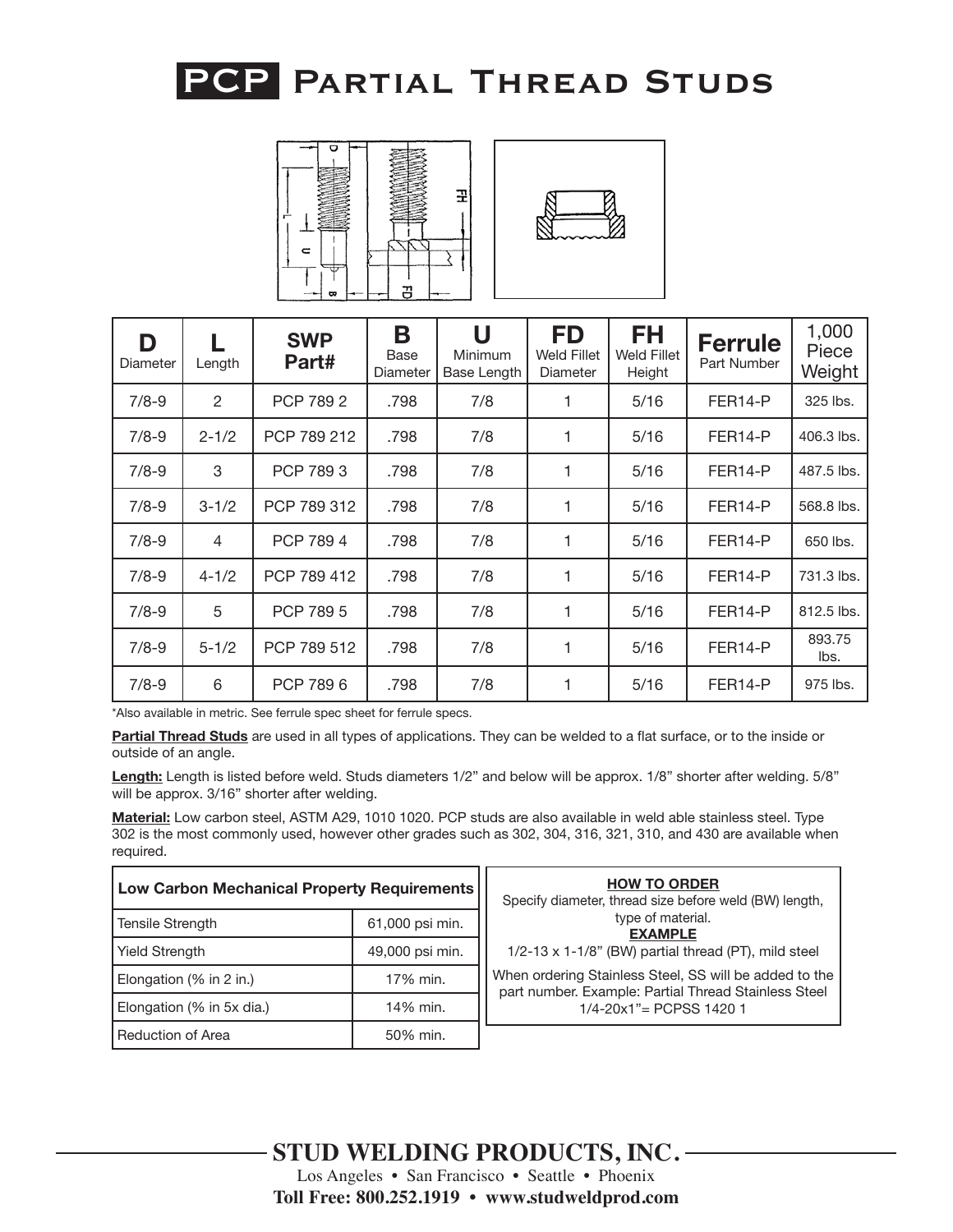





| D<br>Diameter | Length | <b>SWP</b><br>Part# | <b>FD</b><br>Weld Fillet<br><b>Diameter</b> | FH<br>Weld Fillet<br>Height | <b>Ferrule</b><br>Part Number | 1,000<br>Piece<br>Weight |
|---------------|--------|---------------------|---------------------------------------------|-----------------------------|-------------------------------|--------------------------|
| $10 - 24$     | 3/4    | PCF 1024 34         | 17/64                                       | 7/64                        | FER03-FHD                     |                          |
| $10 - 24$     | 7/8    | PCF 1024 78         | 17/64                                       | 7/64                        | FER03-FHD                     |                          |
| $10 - 24$     |        | PCF 1024 1          | 17/64                                       | 7/64                        | FER03-FHD                     |                          |
| $10-32$       | 3/4    | PCF 1032 34         | 17/64                                       | 7/64                        | FER03-FHD                     |                          |
| $10 - 32$     |        | PCF 1032 1          | 17/64                                       | 7/64                        | FER03-FHD                     |                          |

**Full Thread Studs** are used in all types of applications. They can be welded to a flat surface, or to the inside or outside of an angle.

**Length:** Length is listed before weld. Studs diameters 1/2" and below will be approx. 1/8" shorter after welding. 5/8" will be approx. 3/16" shorter after welding. Stud Welding Products PCF Studs can be made in any length above the standard minimum.

| Low Carbon Mechanical Property Requirements                                  |                 | <b>HOW TO ORDER</b><br>Specify diameter, thread size before weld (BW) length, type                             |
|------------------------------------------------------------------------------|-----------------|----------------------------------------------------------------------------------------------------------------|
| 61,000 psi min.<br><b>Tensile Strength</b>                                   |                 | of material.<br><b>EXAMPLE</b>                                                                                 |
| <b>Yield Strength</b>                                                        | 49,000 psi min. | 1/2-13 x 1-1/8" (BW) partial thread (PT), mild steel                                                           |
| 17% min.<br>Elongation (% in 2 in.)<br>Elongation (% in 5x dia.)<br>14% min. |                 | When ordering Stainless Steel, SS will be added to the<br>part number. Example: Partial Thread Stainless Steel |
|                                                                              |                 | $1/4 - 20x1" = PCPSS 14201$                                                                                    |
| <b>Reduction of Area</b><br>50% min.                                         |                 |                                                                                                                |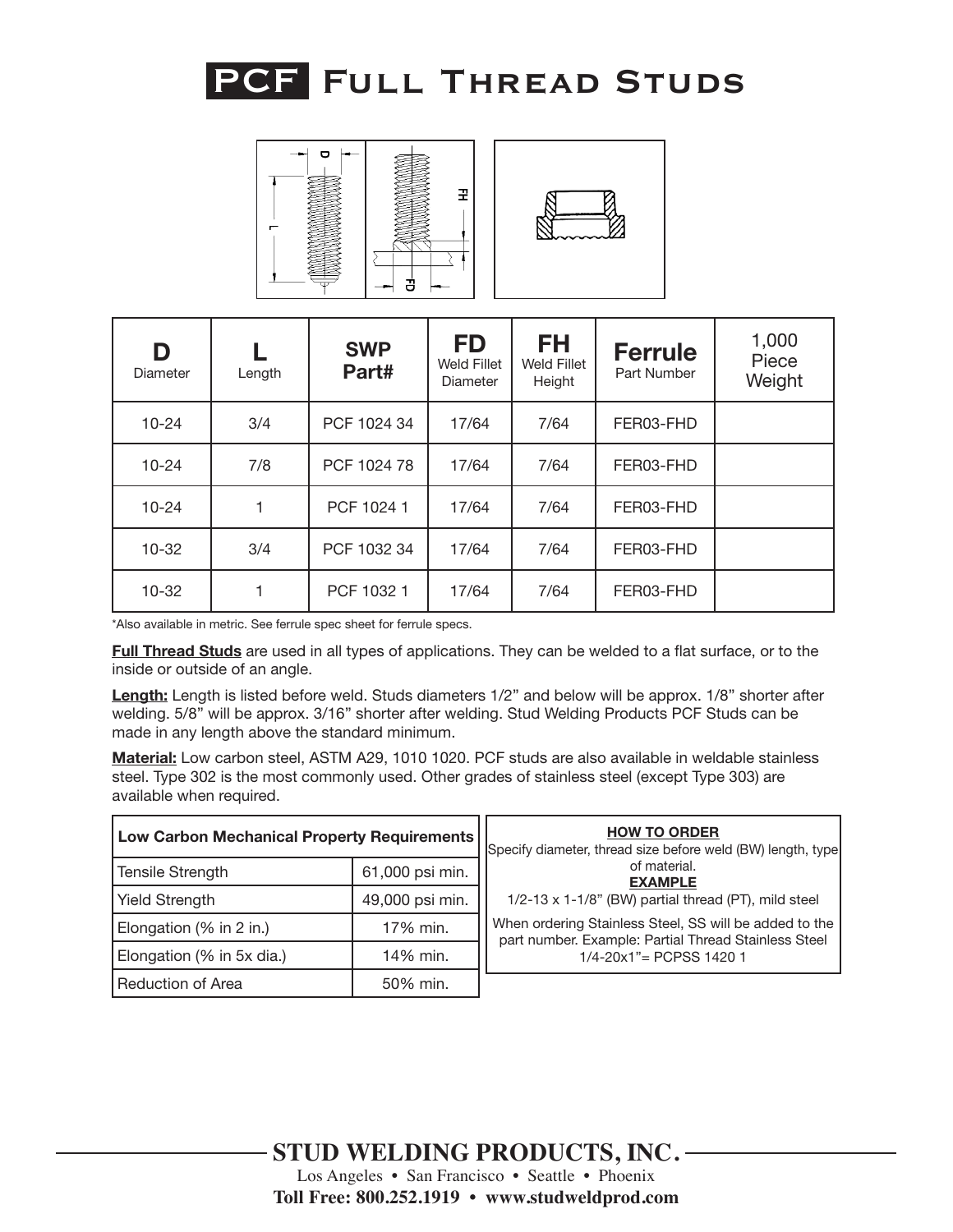

| $\mathbf{\sigma}$ | Ŧ |
|-------------------|---|
| --                | ප |



| D<br>Diameter | Length    | <b>SWP</b><br>Part# | <b>FD</b><br><b>Weld Fillet</b><br>Diameter | FH<br><b>Weld Fillet</b><br>Height | <b>Ferrule</b><br>Part Number | 1,000 Piece<br>Weight |
|---------------|-----------|---------------------|---------------------------------------------|------------------------------------|-------------------------------|-----------------------|
| $1/4 - 20$    | 5/8       | PCF 1420 58         | 23/64                                       | 7/64                               | FER04-FHD                     | 8.3 lbs.              |
| $1/4 - 20$    | 3/4       | PCF 1420 34         | 23/64                                       | 7/64                               | FER04-FHD                     | 8.3 lbs.              |
| $1/4 - 20$    | 7/8       | PCF 1420 78         | 23/64                                       | 7/64                               | FER04-FHD                     | 11 lbs.               |
| $1/4 - 20$    | 1         | PCF 1420 1          | 23/64                                       | 7/64                               | FER04-FHD                     | $11$ lbs.             |
| $1/4 - 20$    | $1 - 1/8$ | PCF 1420 118        | 23/64                                       | 7/64                               | FER04-FHD                     | 13.8 lbs.             |
| $1/4 - 20$    | $1 - 1/4$ | PCF 1420 114        | 23/64                                       | 7/64                               | FER04-FHD                     | 13.8 lbs.             |
| $1/4 - 20$    | $1 - 3/8$ | PCF 1420 138        | 23/64                                       | 7/64                               | FER04-FHD                     | 16.5 lbs.             |
| $1/4 - 20$    | $1 - 1/2$ | PCF 1420 112        | 23/64                                       | 7/64                               | FER04-FHD                     | 16.5 lbs.             |
| $1/4 - 20$    | $1 - 5/8$ | PCF 1420 158        | 23/64                                       | 7/64                               | FER04-FHD                     | 19.3 lbs.             |
| $1/4 - 20$    | 2         | PCF 1420 2          | 23/64                                       | 7/64                               | FER04-FHD                     | 22 lbs.               |

**Full Thread Studs** are used in all types of applications. They can be welded to a flat surface, or to the inside or outside of an angle.

**Length:** Length is listed before weld. Studs diameters 1/2" and below will be approx. 1/8" shorter after welding. 5/8" will be approx. 3/16" shorter after welding. Stud Welding Products PCF Studs can be made in any length above the standard minimum.

| <b>Low Carbon Mechanical Property Requirements</b>                           |                 | <b>HOW TO ORDER</b><br>Specify diameter, thread size before weld (BW) length,                                  |
|------------------------------------------------------------------------------|-----------------|----------------------------------------------------------------------------------------------------------------|
| 61,000 psi min.<br>Tensile Strength                                          |                 | type of material.<br><b>EXAMPLE</b>                                                                            |
| <b>Yield Strength</b>                                                        | 49,000 psi min. | 1/2-13 x 1-1/8" (BW) partial thread (PT), mild steel                                                           |
| 17% min.<br>Elongation (% in 2 in.)<br>14% min.<br>Elongation (% in 5x dia.) |                 | When ordering Stainless Steel, SS will be added to the<br>part number. Example: Partial Thread Stainless Steel |
|                                                                              |                 | $1/4 - 20x1" = PCPSS 14201$                                                                                    |
| <b>Reduction of Area</b>                                                     | 50% min.        |                                                                                                                |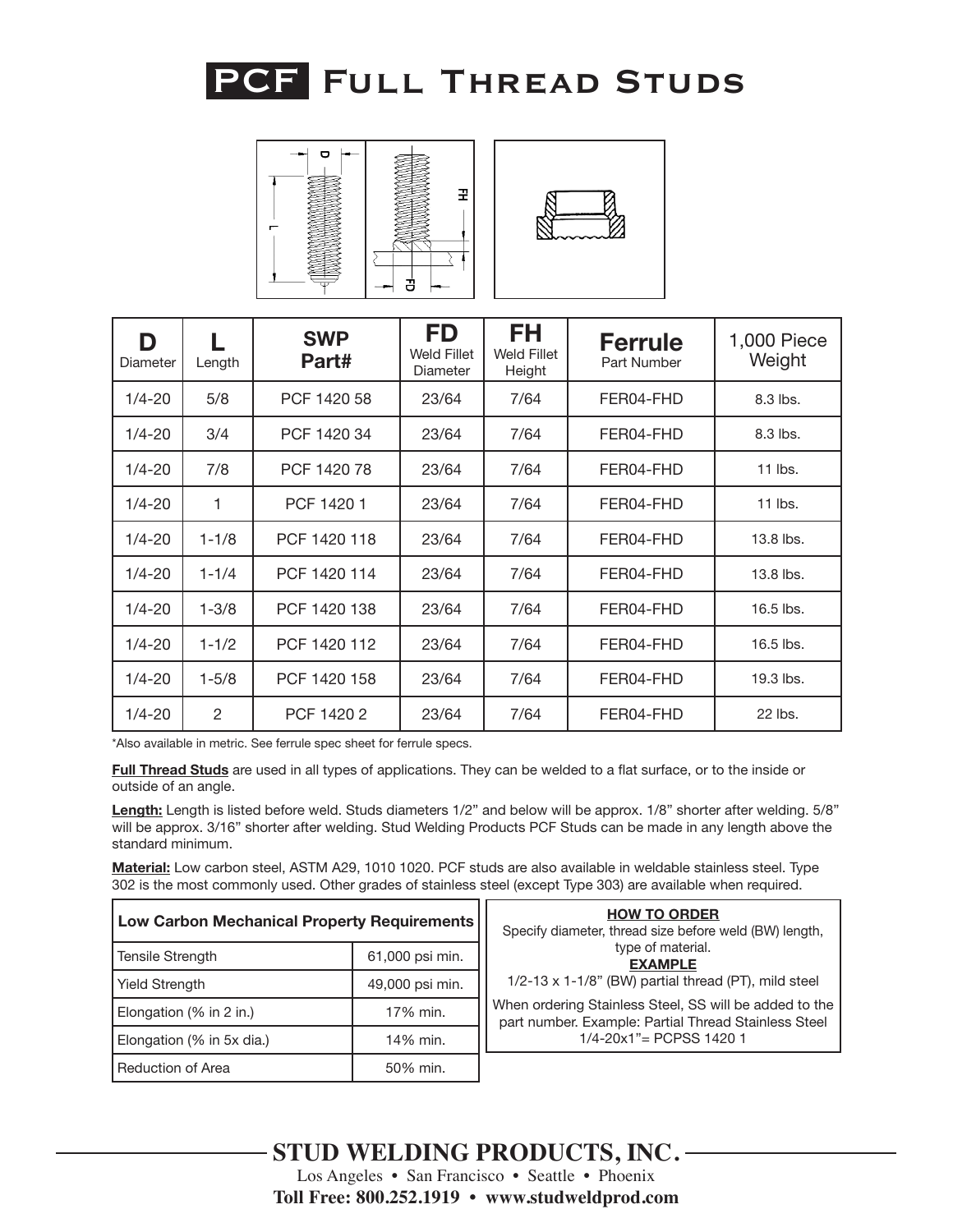



| D<br>Diameter | Length    | <b>SWP</b><br>Part# | <b>FD</b><br>Weld Fillet<br>Diameter | <b>FH</b><br><b>Weld Fillet</b><br>Height | <b>Ferrule</b><br>Part Number | 1,000 Piece<br>Weight |
|---------------|-----------|---------------------|--------------------------------------|-------------------------------------------|-------------------------------|-----------------------|
| $5/16 - 18$   | 5/8       | PCF 51618 58        | 7/16                                 | 7/64                                      | FER05-FHD                     | 12.8 lbs.             |
| $5/16 - 18$   | 3/4       | PCF 5161834         | 7/16                                 | 7/64                                      | FER05-FHD                     | 12.8 lbs.             |
| $5/16 - 18$   | 7/8       | PCF 5161878         | 7/16                                 | 7/64                                      | FER05-FHD                     | $17$ lbs.             |
| $5/16 - 18$   | 1         | PCF 516181          | 7/16                                 | 7/64                                      | FER05-FHD                     | $17$ lbs.             |
| $5/16 - 18$   | $1 - 1/8$ | PCF 51618 118       | 7/16                                 | 7/64                                      | FER05-FHD                     | $21.3$ lbs.           |
| $5/16 - 18$   | $1 - 1/4$ | PCF 51618 114       | 7/16                                 | 7/64                                      | FER05-FHD                     | 21.3 lbs.             |
| $5/16 - 18$   | $1 - 3/8$ | PCF 51618 138       | 7/16                                 | 7/64                                      | FER05-FHD                     | 25.5 lbs.             |
| $5/16 - 18$   | $1 - 1/2$ | PCF 51618 112       | 7/16                                 | 7/64                                      | FER05-FHD                     | 25.5 lbs.             |

**Full Thread Studs** are used in all types of applications. They can be welded to a flat surface, or to the inside or outside of an angle.

**Length:** Length is listed before weld. Studs diameters 1/2" and below will be approx. 1/8" shorter after welding. 5/8" will be approx. 3/16" shorter after welding. Stud Welding Products PCF Studs can be made in any length above the standard minimum.

| <b>Low Carbon Mechanical Property Requirements</b> |                 | <b>HOW TO ORDER</b><br>Specify diameter, thread size before weld (BW) length,         |
|----------------------------------------------------|-----------------|---------------------------------------------------------------------------------------|
| 61,000 psi min.<br>Tensile Strength                |                 | type of material.                                                                     |
| <b>Yield Strength</b>                              | 49,000 psi min. | <b>EXAMPLE</b><br>$1/2-13 \times 1-1/8$ " (BW) partial thread (PT), mild steel        |
| Elongation (% in 2 in.)<br>17% min.                |                 | When ordering Stainless Steel, SS will be added to the                                |
| Elongation (% in 5x dia.)<br>14% min.              |                 | part number. Example: Partial Thread Stainless Steel<br>$1/4 - 20x1$ " = PCPSS 1420 1 |
| <b>Reduction of Area</b><br>50% min.               |                 |                                                                                       |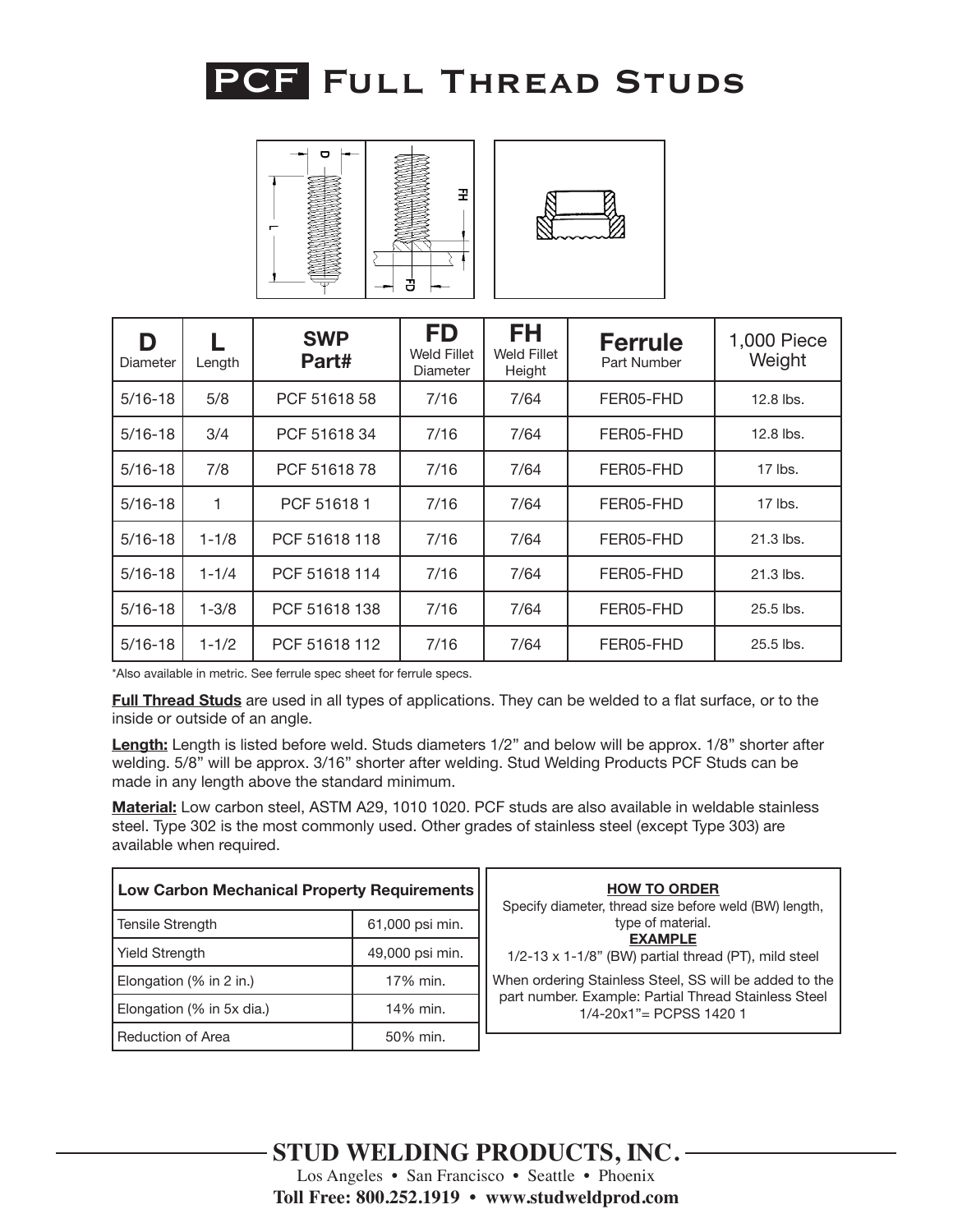



| D<br>Diameter | Length    | <b>SWP</b><br>Part# | FD<br>Weld Fillet<br>Diameter | FH<br>Weld Fillet<br>Height | <b>Ferrule</b><br>Part Number | 1,000 Piece<br>Weight |
|---------------|-----------|---------------------|-------------------------------|-----------------------------|-------------------------------|-----------------------|
| $3/8 - 16$    | 3/4       | PCF 3816 34         | 1/2                           | 1/8                         | FER06-FHD                     | 18.8 lbs.             |
| $3/8 - 16$    | 7/8       | PCF 381678          | 1/2                           | 1/8                         | FER06-FHD                     | 25 lbs.               |
| $3/8 - 16$    | 1         | PCF 38161           | 1/2                           | 1/8                         | FER06-FHD                     | 25 lbs.               |
| $3/8 - 16$    | $1 - 1/8$ | PCF 3816 118        | 1/2                           | 1/8                         | FER06-FHD                     | 31.3 lbs.             |
| $3/8 - 16$    | $1 - 1/4$ | PCF 3816 114        | 1/2                           | 1/8                         | FER06-FHD                     | 31.3 lbs.             |
| $3/8 - 16$    | $1 - 3/8$ | PCF 3816 138        | 1/2                           | 1/8                         | FER06-FHD                     | 37.5 lbs.             |
| $3/8 - 16$    | $1 - 1/2$ | PCF 3816 112        | 1/2                           | 1/8                         | FER06-FHD                     | 37.5 lbs.             |
| $3/8 - 16$    | $1 - 3/4$ | PCF 3816 134        | 1/2                           | 1/8                         | FER06-FHD                     | 43.8 lbs.             |

**Full Thread Studs** are used in all types of applications. They can be welded to a flat surface, or to the inside or outside of an angle.

**Length:** Length is listed before weld. Studs diameters 1/2" and below will be approx. 1/8" shorter after welding. 5/8" will be approx. 3/16" shorter after welding. Stud Welding Products PCF Studs can be made in any length above the standard minimum.

| Low Carbon Mechanical Property Requirements |                 | <b>HOW TO ORDER</b><br>Specify diameter, thread size before weld (BW) length,                                  |
|---------------------------------------------|-----------------|----------------------------------------------------------------------------------------------------------------|
| Tensile Strength                            | 61,000 psi min. | type of material.<br><b>EXAMPLE</b>                                                                            |
| <b>Yield Strength</b>                       | 49,000 psi min. | 1/2-13 x 1-1/8" (BW) partial thread (PT), mild steel<br>When ordering Stainless Steel, SS will be added to the |
| Elongation $(\%$ in 2 in.)                  | 17% min.        | part number. Example: Partial Thread Stainless Steel<br>$1/4 - 20x1" = PCPSS 14201$                            |
| Elongation (% in 5x dia.)                   | 14% min.        |                                                                                                                |
| Reduction of Area                           | 50% min.        |                                                                                                                |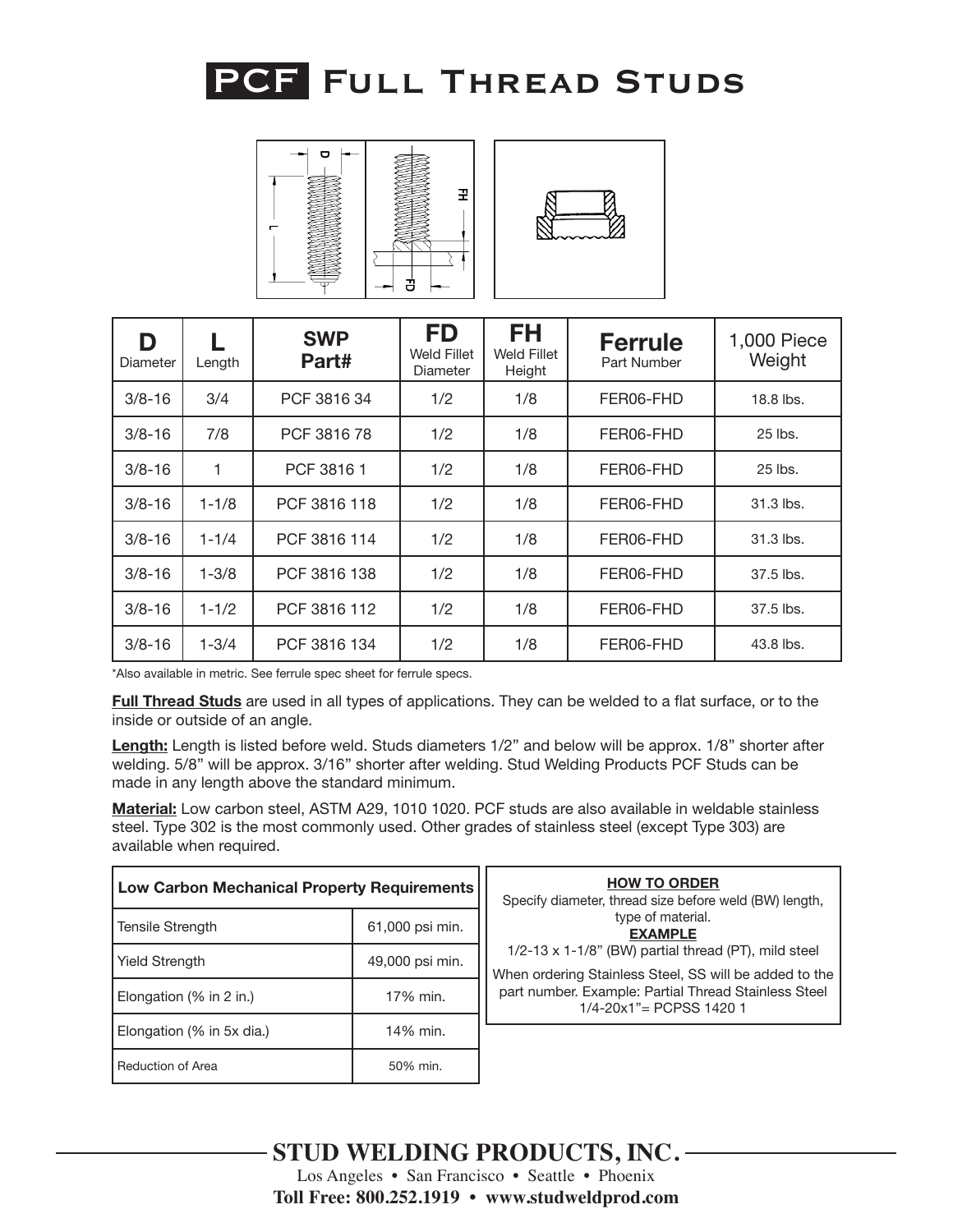

| Ō | 곷<br>3 |
|---|--------|



| D<br>Diameter | Length    | <b>SWP</b><br>Part# | <b>FD</b><br>Weld Fillet<br>Diameter | FH<br>Weld Fillet<br>Height | <b>Ferrule</b><br>Part Number | 1,000 Piece<br>Weight |
|---------------|-----------|---------------------|--------------------------------------|-----------------------------|-------------------------------|-----------------------|
| $1/2 - 13$    | 7/8       | PCF 121378          | 11/16                                | 5/32                        | FER08-FHD                     | 46 lbs.               |
| $1/2 - 13$    | 1         | PCF 12131           | 11/16                                | 5/32                        | FER08-FHD                     | 46 lbs.               |
| $1/2 - 13$    | $1 - 1/8$ | PCF 1213 118        | 11/16                                | 5/32                        | FER08-FHD                     | 57.5 lbs.             |
| $1/2 - 13$    | $1 - 1/4$ | PCF 1213 114        | 11/16                                | 5/32                        | FER08-FHD                     | 57.5 lbs.             |
| $1/2 - 13$    | $1 - 3/8$ | PCF 1213 138        | 11/16                                | 5/32                        | FER08-FHD                     | 69 lbs.               |
| $1/2 - 13$    | $1 - 1/2$ | PCF 1213 112        | 11/16                                | 5/32                        | FER08-FHD                     | 69 lbs.               |
| $1/2 - 13$    | $1 - 5/8$ | PCF 1213 158        | 11/16                                | 5/32                        | FER08-FHD                     | 80.5 lbs.             |

**Full Thread Studs** are used in all types of applications. They can be welded to a flat surface, or to the inside or outside of an angle.

**Length:** Length is listed before weld. Studs diameters 1/2" and below will be approx. 1/8" shorter after welding. 5/8" will be approx. 3/16" shorter after welding. Stud Welding Products PCF Studs can be made in any length above the standard minimum.

| Low Carbon Mechanical Property Requirements |                 | <b>HOW TO ORDER</b><br>Specify diameter, thread size before weld (BW) length,                                  |
|---------------------------------------------|-----------------|----------------------------------------------------------------------------------------------------------------|
| 61,000 psi min.<br><b>Tensile Strength</b>  |                 | type of material.<br><b>EXAMPLE</b>                                                                            |
| <b>Yield Strength</b>                       | 49,000 psi min. | 1/2-13 x 1-1/8" (BW) partial thread (PT), mild steel                                                           |
| 17% min.<br>Elongation (% in 2 in.)         |                 | When ordering Stainless Steel, SS will be added to the<br>part number. Example: Partial Thread Stainless Steel |
| Elongation (% in 5x dia.)                   | 14% min.        | $1/4 - 20x1" = PCPSS 14201$                                                                                    |
| Reduction of Area                           | 50% min.        |                                                                                                                |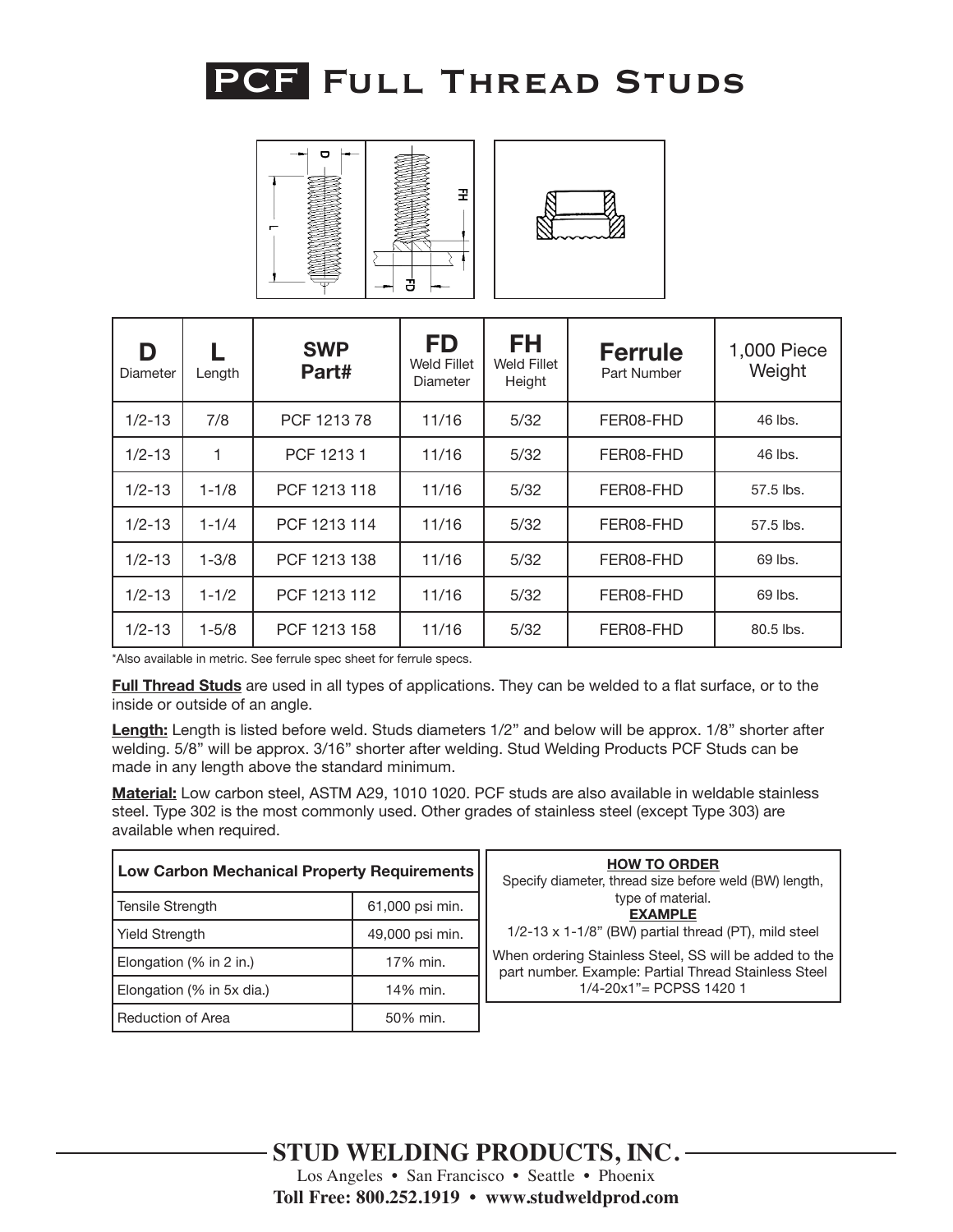

| $\bullet$ | Ŧ<br>3 |
|-----------|--------|



| D<br>Diameter | Length        | <b>SWP</b><br>Part# | <b>FD</b><br>Weld Fillet<br><b>Diameter</b> | <b>FH</b><br>Weld Fillet<br>Height | <b>Ferrule</b><br>Part Number | 1,000 Piece<br>Weight |
|---------------|---------------|---------------------|---------------------------------------------|------------------------------------|-------------------------------|-----------------------|
| 5/8           |               | PCF 58111           | 7/8                                         | 3/16                               | FER10-FHD                     | 70 lbs.               |
| 5/8           | $1 - 1/4$     | PCF 5811 114        | 7/8                                         | 3/16                               | FER10-FHD                     | 87.5 lbs.             |
| 5/8           | $1 - 1/2$     | PCF 5811 112        | 7/8                                         | 3/16                               | FER10-FHD                     | 105 lbs.              |
| 5/8           | $\mathcal{P}$ | PCF 5811 2          | 7/8                                         | 3/16                               | FER10-FHD                     | 140 lbs.              |
| 5/8           | $2 - 1/4$     | PCF 5811 214        | 7/8                                         | 3/16                               | FER10-FHD                     | 157.5 lbs.            |
| 5/8           | $2 - 1/2$     | PCF 5811 212        | 7/8                                         | 3/16                               | FER10-FHD                     | 175 lbs.              |
| 5/8           | 3             | PCF 58113           | 7/8                                         | 3/16                               | FER10-FHD                     | 210 lbs.              |

**Full Thread Studs** are used in all types of applications. They can be welded to a flat surface, or to the inside or outside of an angle.

**Length:** Length is listed before weld. Studs diameters 1/2" and below will be approx. 1/8" shorter after welding. 5/8" will be approx. 3/16" shorter after welding. Stud Welding Products PCF Studs can be made in any length above the standard minimum.

| <b>Low Carbon Mechanical Property Requirements</b> |                 | <b>HOW TO ORDER</b><br>Specify diameter, thread size before weld (BW) length,         |
|----------------------------------------------------|-----------------|---------------------------------------------------------------------------------------|
| 61,000 psi min.<br><b>Tensile Strength</b>         |                 | type of material.<br><b>EXAMPLE</b>                                                   |
| <b>Yield Strength</b>                              | 49,000 psi min. | 1/2-13 x 1-1/8" (BW) partial thread (PT), mild steel                                  |
| Elongation (% in 2 in.)                            | 17% min.        | When ordering Stainless Steel, SS will be added to the                                |
| Elongation (% in 5x dia.)                          | 14% min.        | part number. Example: Partial Thread Stainless Steel<br>$1/4 - 20x1$ " = PCPSS 1420 1 |
| Reduction of Area                                  | 50% min.        |                                                                                       |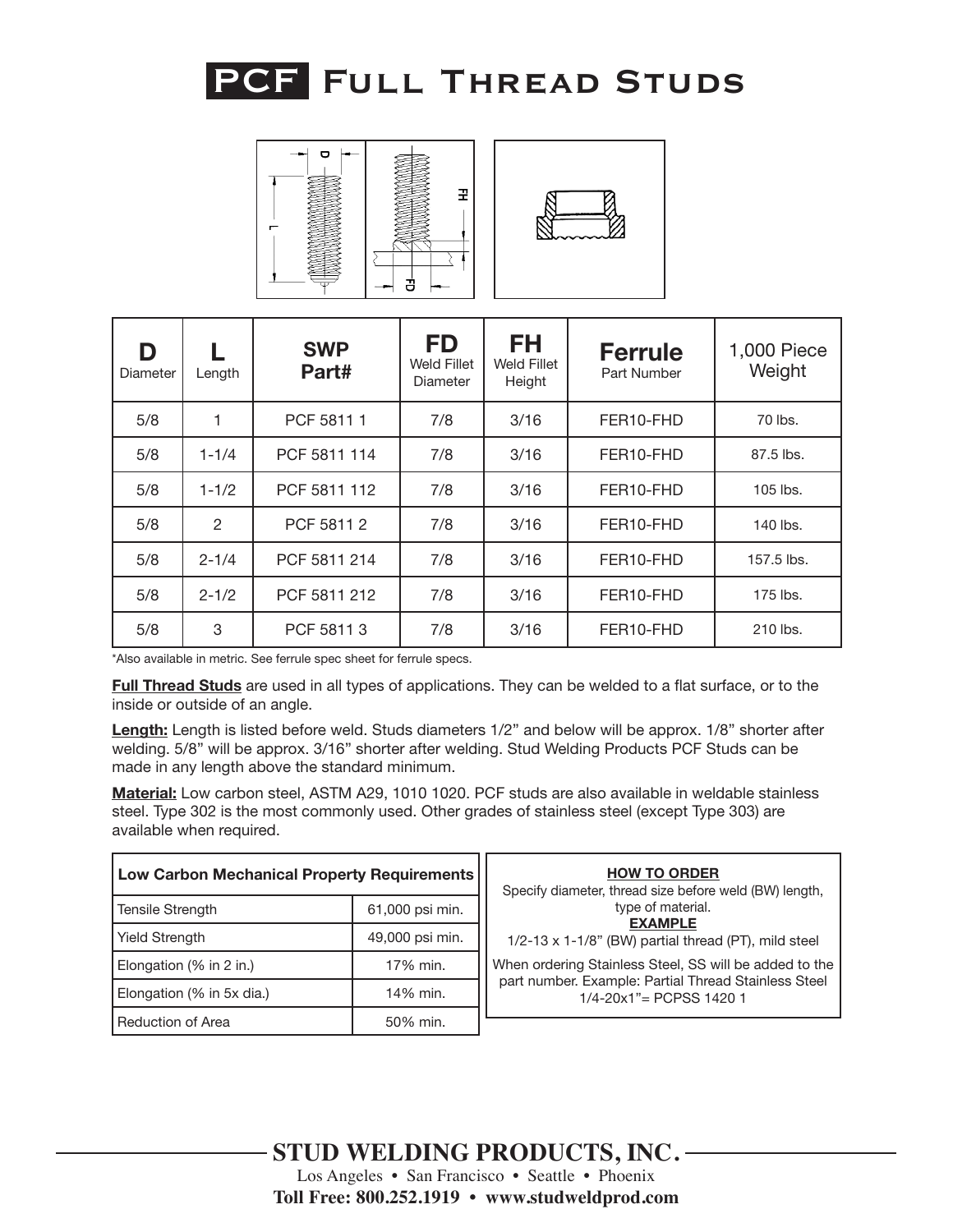



| D<br>Diameter | Length        | <b>SWP</b><br>Part# | <b>FD</b><br><b>Weld Fillet</b><br>Diameter | <b>FH</b><br>Weld Fillet<br>Height | <b>Ferrule</b><br>Part Number | 1,000 Piece<br>Weight |
|---------------|---------------|---------------------|---------------------------------------------|------------------------------------|-------------------------------|-----------------------|
| 3/4           |               | PCF 3410 1          | $1 - 1/16$                                  | 1/4                                | FER <sub>12-F</sub>           | 133.8 lbs.            |
| 3/4           | $1 - 1/4$     | PCF 3410 114        | $1 - 1/16$                                  | 1/4                                | FER <sub>12-F</sub>           | 133.8 lbs.            |
| 3/4           | $1 - 1/2$     | PCF 3410 112        | $1 - 1/16$                                  | 1/4                                | FER <sub>12-F</sub>           | 160.5 lbs.            |
| 3/4           | $1 - 3/4$     | PCF 3410 134        | $1 - 1/16$                                  | 1/4                                | FER <sub>12-F</sub>           | 187.3 lbs.            |
| 3/4           | $\mathcal{P}$ | PCF 3410 2          | $1 - 1/16$                                  | 1/4                                | FER <sub>12-F</sub>           | 214 lbs.              |
| 3/4           | $2 - 1/4$     | PCF 3410 214        | $1 - 1/16$                                  | 1/4                                | FER <sub>12-F</sub>           | 240.8 lbs.            |
| 3/4           | $2 - 1/2$     | PCF 3410 212        | $1 - 1/16$                                  | 1/4                                | FER <sub>12-F</sub>           | 267.5 lbs.            |

**Full Thread Studs** are used in all types of applications. They can be welded to a flat surface, or to the inside or outside of an angle.

**Length:** Length is listed before weld. Studs diameters 1/2" and below will be approx. 1/8" shorter after welding. 5/8" will be approx. 3/16" shorter after welding. Stud Welding Products PCF Studs can be made in any length above the standard minimum.

| <b>Low Carbon Mechanical Property Requirements</b> |                 | <b>HOW TO ORDER</b><br>Specify diameter, thread size before weld (BW) length,                                  |
|----------------------------------------------------|-----------------|----------------------------------------------------------------------------------------------------------------|
| 61,000 psi min.<br>Tensile Strength                |                 | type of material.<br><b>EXAMPLE</b>                                                                            |
| <b>Yield Strength</b>                              | 49,000 psi min. | 1/2-13 x 1-1/8" (BW) partial thread (PT), mild steel                                                           |
| Elongation (% in 2 in.)<br>17% min.                |                 | When ordering Stainless Steel, SS will be added to the<br>part number. Example: Partial Thread Stainless Steel |
| Elongation (% in 5x dia.)                          | 14% min.        | 1/4-20x1"= PCPSS 1420 1                                                                                        |
| Reduction of Area<br>50% min.                      |                 |                                                                                                                |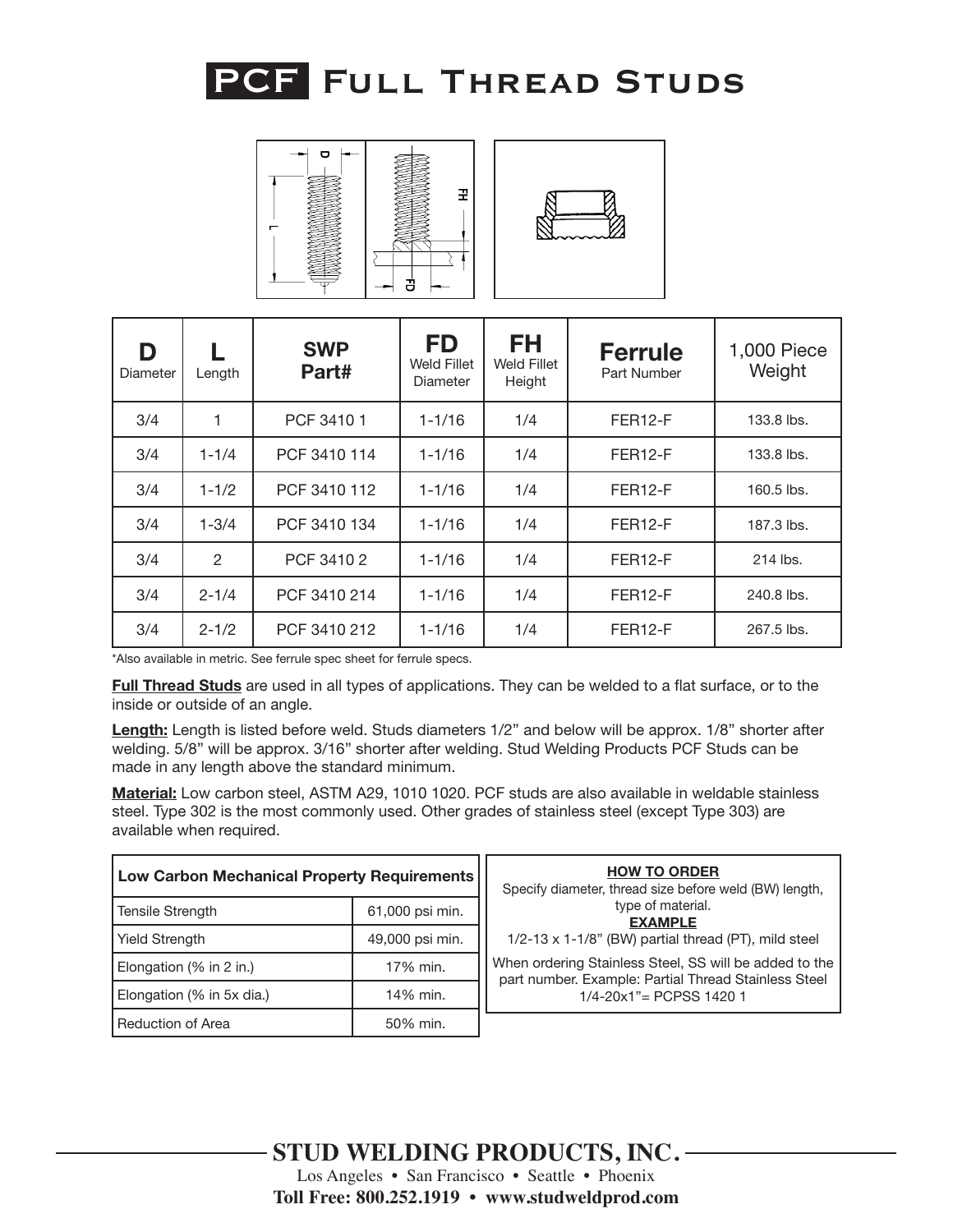

| Ō<br>- |   |
|--------|---|
|        |   |
|        | 곷 |
|        |   |
|        |   |
|        | Ŧ |



| D<br>Diameter | Length         | <b>SWP</b><br>Part# | <b>FD</b><br>Weld Fillet<br>Diameter | <b>FH</b><br>Weld Fillet<br>Height | <b>Ferrule</b><br>Part Number | 1,000 Piece<br>Weight |
|---------------|----------------|---------------------|--------------------------------------|------------------------------------|-------------------------------|-----------------------|
| 7/8           | $\overline{2}$ | PCF 789 2           | $1 - 1/8$                            | 5/16                               | FER14-F                       | 325 lbs.              |
| 7/8           | $2 - 1/2$      | PCF 789 212         | $1 - 1/8$                            | 5/16                               | FER14-F                       | 406.3 lbs.            |
| 7/8           | 3              | PCF 7893            | $1 - 1/8$                            | 5/16                               | FER14-F                       | 487.5 lbs.            |
| 7/8           | $3 - 1/2$      | PCF 789 312         | $1 - 1/8$                            | 5/16                               | FER14-F                       | 568.8 lbs.            |
| 7/8           | 4              | PCF 7894            | $1 - 1/8$                            | 5/16                               | FER14-F                       | 650 lbs.              |
| 7/8           | $4 - 1/2$      | PCF 789 412         | $1 - 1/8$                            | 5/16                               | FER14-F                       | 731.3 lbs.            |
| 7/8           | 5              | PCF 789 5           | $1 - 1/8$                            | 5/16                               | FER <sub>14-F</sub>           | 812.5 lbs.            |

**Full Thread Studs** are used in all types of applications. They can be welded to a flat surface, or to the inside or outside of an angle.

**Length:** Length is listed before weld. Studs diameters 1/2" and below will be approx. 1/8" shorter after welding. 5/8" will be approx. 3/16" shorter after welding. Stud Welding Products PCF Studs can be made in any length above the standard minimum.

| Low Carbon Mechanical Property Requirements |                 | <b>HOW TO ORDER</b><br>Specify diameter, thread size before weld (BW) length,                                  |
|---------------------------------------------|-----------------|----------------------------------------------------------------------------------------------------------------|
| 61,000 psi min.<br>Tensile Strength         |                 | type of material.<br><b>EXAMPLE</b>                                                                            |
| <b>Yield Strength</b>                       | 49,000 psi min. | 1/2-13 x 1-1/8" (BW) partial thread (PT), mild steel                                                           |
| Elongation (% in 2 in.)                     | 17% min.        | When ordering Stainless Steel, SS will be added to the<br>part number. Example: Partial Thread Stainless Steel |
| Elongation (% in 5x dia.)                   | 14% min.        | $1/4 - 20x1" = PCPSS 14201$                                                                                    |
| <b>Reduction of Area</b>                    | 50% min.        |                                                                                                                |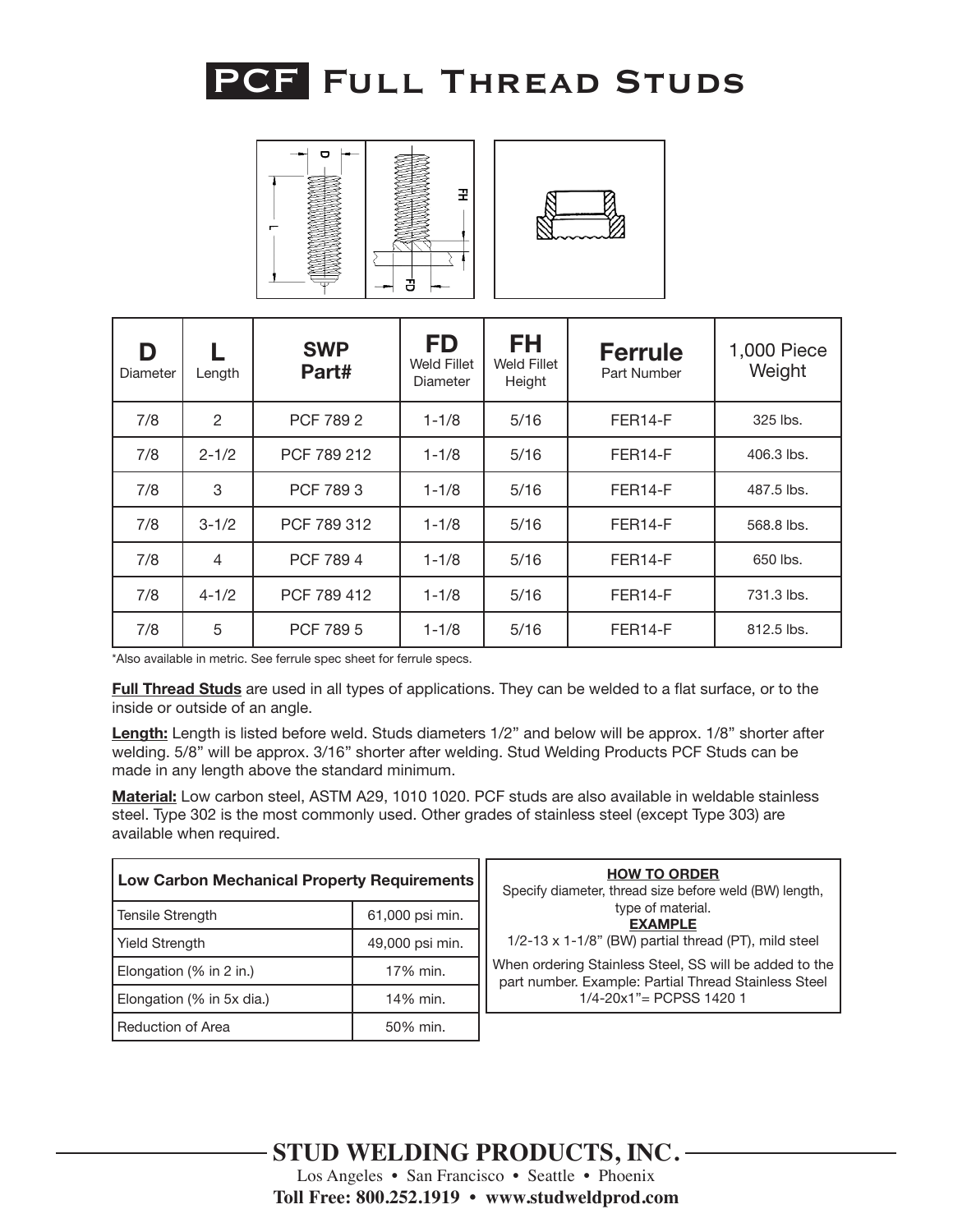

| $\mathbf{\sigma}$ | 꿒<br>명 |
|-------------------|--------|



| D<br>Diameter | Length    | <b>SWP</b><br>Part# | <b>FD</b><br><b>Weld Fillet</b><br><b>Diameter</b> | <b>FH</b><br><b>Weld Fillet</b><br>Height | <b>Ferrule</b><br>Part Number | 1,000<br>Piece<br>Weight |
|---------------|-----------|---------------------|----------------------------------------------------|-------------------------------------------|-------------------------------|--------------------------|
|               | 2         | <b>PCF 182</b>      | $1 - 3/8$                                          | 3/8                                       | FER16-F                       |                          |
| 1             | $2 - 1/2$ | PCF 18 212          | $1 - 3/8$                                          | 3/8                                       | FER16-F                       |                          |
| 1             | 3         | <b>PCF 183</b>      | $1 - 3/8$                                          | 3/8                                       | FER16-F                       |                          |
| $\mathbf{1}$  | $3 - 1/2$ | PCF 18 312          | $1 - 3/8$                                          | 3/8                                       | FER16-F                       |                          |
|               | 4         | <b>PCF 184</b>      | $1 - 3/8$                                          | 3/8                                       | FER16-F                       |                          |
| 1             | $4 - 1/2$ | PCF 18 412          | $1 - 3/8$                                          | 3/8                                       | FER16-F                       |                          |
| 1             | 5         | <b>PCF 185</b>      | $1 - 3/8$                                          | 3/8                                       | FER16-F                       |                          |

**Full Thread Studs** are used in all types of applications. They can be welded to a flat surface, or to the inside or outside of an angle.

**Length:** Length is listed before weld. Studs diameters 1/2" and below will be approx. 1/8" shorter after welding. 5/8" will be approx. 3/16" shorter after welding. Stud Welding Products PCF Studs can be made in any length above the standard minimum.

| <b>Low Carbon Mechanical Property Requirements</b> |                 | <b>HOW TO ORDER</b><br>Specify diameter, thread size before weld (BW) length,                                  |
|----------------------------------------------------|-----------------|----------------------------------------------------------------------------------------------------------------|
| 61,000 psi min.<br>Tensile Strength                |                 | type of material.<br><b>EXAMPLE</b>                                                                            |
| <b>Yield Strength</b>                              | 49,000 psi min. | $1/2-13 \times 1-1/8$ " (BW) partial thread (PT), mild steel                                                   |
| Elongation (% in 2 in.)                            | 17% min.        | When ordering Stainless Steel, SS will be added to the<br>part number. Example: Partial Thread Stainless Steel |
| Elongation (% in 5x dia.)                          | 14% min.        | $1/4 - 20x1" = PCPSS 14201$                                                                                    |
| Reduction of Area                                  | 50% min.        |                                                                                                                |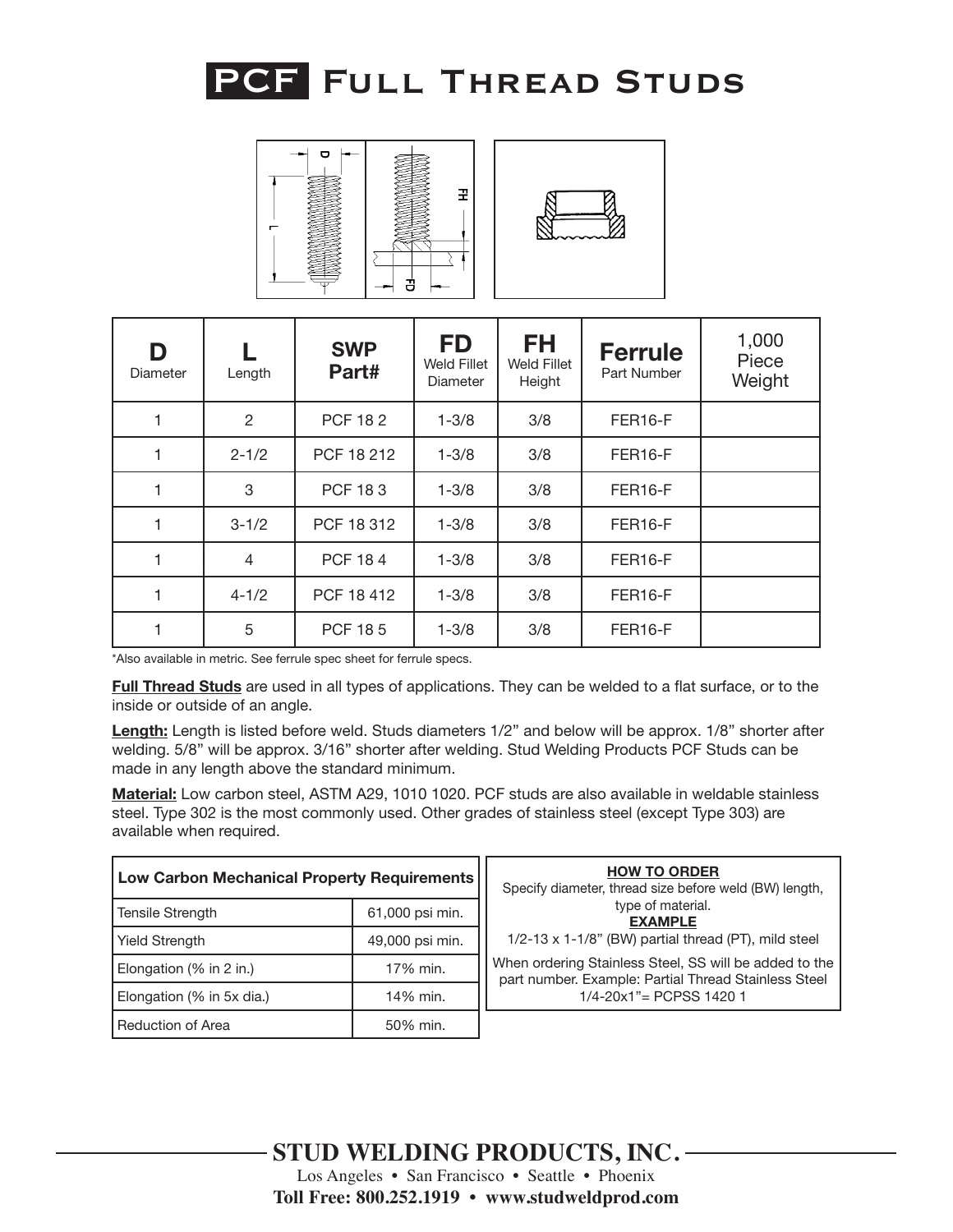### **RB Reduced Weld Base Threaded Stud**





| D<br>Diameter | Length     | <b>SWP</b><br>Part# | Β<br>Base<br>Diameter | U<br>Minimum<br>Base Length | <b>FD</b><br>Weld Fillet<br><b>Diameter</b> | FH<br><b>Weld Fillet</b><br>Height | <b>Ferrule</b><br>Part Number |
|---------------|------------|---------------------|-----------------------|-----------------------------|---------------------------------------------|------------------------------------|-------------------------------|
| $3/8 - 16$    | 3/4        | RB 3816 34          | .310                  | 3/8                         | 7/16                                        | 7/64                               | FER06 R                       |
| $7/16 - 14$   | 7/8        | RB 7161478          | .373                  | 3/8                         | 1/2                                         | 1/8                                | FER06 R                       |
| $1/2 - 13$    | 7/8        | RB 1213 78          | .435                  | 7/16                        | 19/32                                       | 9/64                               | FER06R                        |
| $3/4 - 10$    | $1 - 3/16$ | RB 3410 1316        | .625                  | 5/8                         | 7/8                                         | 3/16                               | FER06 R                       |
| $*7/8-9$      | $1 - 1/2$  | RB 789 112          | .750                  |                             | $1 - 1/16$                                  | 1/4                                | FER06 R                       |
| $*1 - 8$      | 2          | <b>RB 182</b>       | .875                  |                             | $1 - 1/8$                                   | 5/16                               | FER06 R                       |

\*Also available in metric. See ferrule spec sheet for ferrule specs.

**RB Studs** are used in all types of applications. They can be welded to a flat surface, or to the inside or outside of an angle.

**Length:** Length is listed before weld. Studs diameters 1/2" and below will be approx. 1/8" shorter after welding. 5/8" will be approx. 3/16" shorter after welding. Stud Welding Products RB Studs can be made in any length above the standard minimum.

| <b>Low Carbon Mechanical Property Requirements</b> |                 | <b>HOW TO ORDER</b><br>Specify diameter, thread size before weld (BW) length,                                                                 |
|----------------------------------------------------|-----------------|-----------------------------------------------------------------------------------------------------------------------------------------------|
| Tensile Strength                                   | 61,000 psi min. | type of material.<br><b>EXAMPLE</b>                                                                                                           |
| <b>Yield Strength</b>                              | 49,000 psi min. | 1/2-13 x 1-1/8" (BW) partial thread (PT), mild steel                                                                                          |
| Elongation (% in 2 in.)                            | 17% min.        | When ordering Stainless Steel, SS will be added to the<br>part number. Example: Partial Thread Stainless Steel<br>$1/4 - 20x1" = PCPSS 14201$ |
| 14% min.<br>Elongation (% in 5x dia.)              |                 |                                                                                                                                               |
| Reduction of Area                                  | 50% min.        |                                                                                                                                               |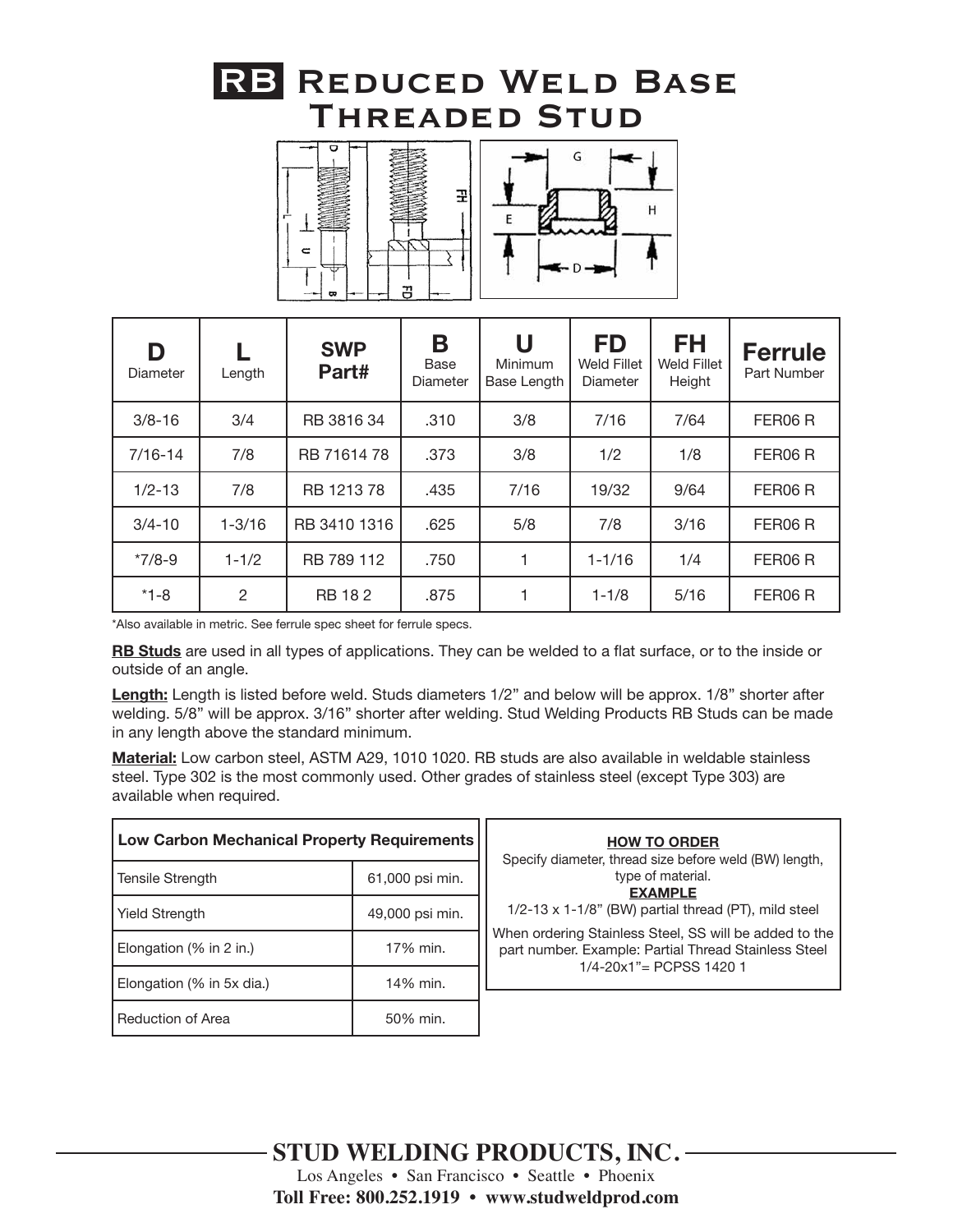# **FB Full Base Threaded Stud**



| D<br>Diameter | Length      | <b>SWP</b><br>Part# | Β<br>Base<br>Diameter | U<br>Minimum<br>Base Length | <b>FD</b><br><b>Weld Fillet</b><br>Diameter | <b>FH</b><br><b>Weld Fillet</b><br>Height | <b>Ferrule</b><br>Part Number |
|---------------|-------------|---------------------|-----------------------|-----------------------------|---------------------------------------------|-------------------------------------------|-------------------------------|
| $1/4 - 20$    | 25/32       | FB 1420 2532        | 1/4                   | .187                        | 23/64                                       | 7/64                                      | FER04-FHD                     |
| $5/16 - 18$   | 25/32       | FB 51618<br>2532    | 5/16                  | .250                        | 7/16                                        | 7/64                                      | FER05-FHD                     |
| $3/8 - 16$    | 25/32       | FB 3816 2532        | 3/8                   | .265                        | 1/2                                         | 1/8                                       | FER06-FHD                     |
| $7/16 - 14$   | 25/32       | FB 71614<br>2532    | 7/16                  | .281                        | 19/32                                       | 9/64                                      | FER07-FHD                     |
| $1/2 - 13$    | 13/16       | FB 1213 1316        | 1/2                   | .296                        | 11/16                                       | 5/32                                      | FER08-FHD                     |
| $5/8 - 11$    | 31/32       | FB 5811 3132        | 5/8                   | .359                        | 7/8                                         | 3/16                                      | FER10-FHD                     |
| $3/4 - 10$    | $1 - 15/64$ | FB 3410<br>11564    | 3/4                   | .500                        | $1 - 1/16$                                  | 1/4                                       | FER <sub>12-F</sub>           |
| $7/8 - 9$     | $1 - 1/2$   | FB 789 112          | 7/8                   | .625                        | $1 - 1/8$                                   | 5/16                                      | FER <sub>14-F</sub>           |
| $1 - 8$       | $1 - 41/64$ | FB 18 14164         | 1                     | .750                        | $1 - 3/8$                                   | 3/8                                       | FER16-FHD                     |

\*also available in aluminum

**Full Base Studs** are used where additional shear strength is required at the weld.

**Length:** Length is listed before weld. Studs diameters 1/2" and below will be approx. 1/8" shorter after welding. 5/8" will be approx. 3/16" shorter after welding. Stud Welding Products PCF Studs can be made in any length above the standard minimum.

**Material:** Low carbon steel, ASTM A29 1010-1020. Stainless steel 18-8.

| Low Carbon Mechanical Property Requirements |                 | <b>HOW TO ORDER</b><br>Specify diameter, thread size before weld (BW) length, type                             |
|---------------------------------------------|-----------------|----------------------------------------------------------------------------------------------------------------|
| <b>Tensile Strength</b>                     | 61,000 psi min. | of material.<br><b>EXAMPLE</b>                                                                                 |
| <b>Yield Strength</b>                       | 49,000 psi min. | 1/2-13 x 1-1/8" (BW) partial thread (PT), mild steel                                                           |
| Elongation (% in 2 in.)                     | 17% min.        | When ordering Stainless Steel, SS will be added to the<br>part number. Example: Partial Thread Stainless Steel |
| Elongation (% in 5x dia.)                   | 14% min.        | $1/4 - 20x1" = PCPSS 14201$                                                                                    |
| Reduction of Area                           | 50% min.        |                                                                                                                |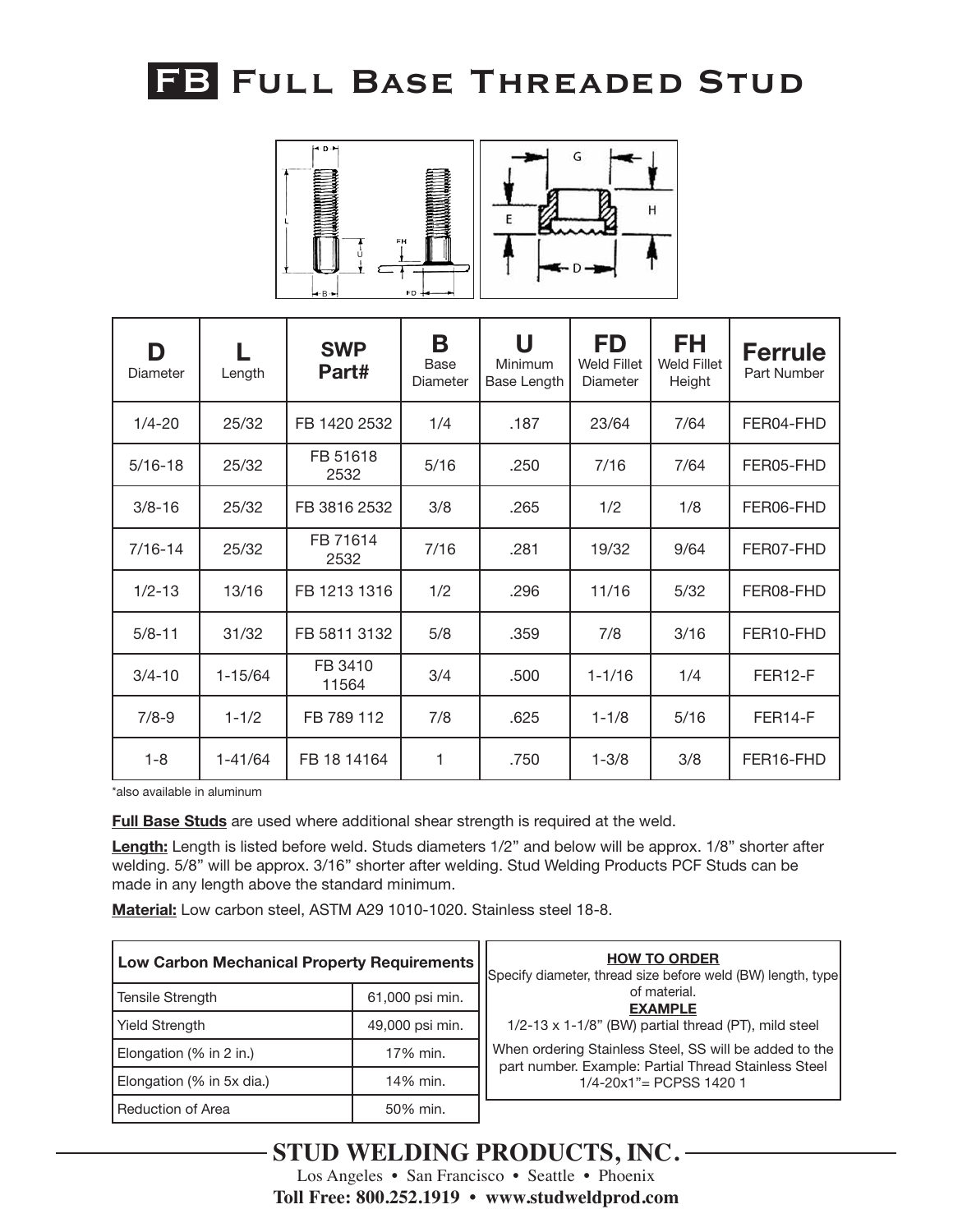



| D<br>Thread<br>Diameter | Thread<br>Length | <b>SWP</b><br>Part# | Β<br>Base<br>Diameter | Stud<br>Length | <b>Ferrule</b><br>Part Number |
|-------------------------|------------------|---------------------|-----------------------|----------------|-------------------------------|
| $1/4 - 20$              | 3/8              | SS 1420 38          | 3/8                   | 3/4            | FER06 FHD                     |
| $5/16 - 18$             | 7/16             | SS 51618716         | 7/16                  | 7/8            | FER07 FHD                     |
| $3/8 - 16$              | 1/2              | SS 3816 12          | 1/2                   | 1              | FER08 FHD                     |
| $1/2 - 13$              | 11/16            | SS 1213 1116        | 5/8                   | $1 - 1/4$      | FER <sub>10</sub> FHD         |
| $5/8 - 11$              | 11/16            | SS 5811 1116        | 3/4                   | $1 - 9/16$     | FER <sub>12</sub> F           |
| $3/4 - 10$              | 13/16            | SS 3410 1316        | 7/8                   | $1 - 7/8$      | FER <sub>14</sub> F           |
| $7/8-$                  | 13/16            | SS 78 1316          | 1/4                   | $1 - 7/8$      | FER <sub>16</sub> F           |



**Shoulder Studs** are used where additional shear strength is required at the weld.

**Material:** Low carbon steel, ASTM A 108 1010-1020. Stainless steel 18-8.

| <b>Low Carbon Mechanical Property Requirements</b> |                 | <b>Stainless Steel</b>                                 |
|----------------------------------------------------|-----------------|--------------------------------------------------------|
| <b>Tensile Strength</b>                            | 61,000 psi min. | Material: Stainless Steel<br>AISI grade - 302/304/316. |
| <b>Yield Strength</b>                              | 49,000 psi min. | Other grades available upon request.                   |
| Elongation (% in 2 in.)                            | 17% min.        | Mechanical Properties: Values for various grades       |
| Elongation (% in 5x dia.)                          | 14% min.        | available upon request.                                |
| Reduction of Area                                  | 50% min.        |                                                        |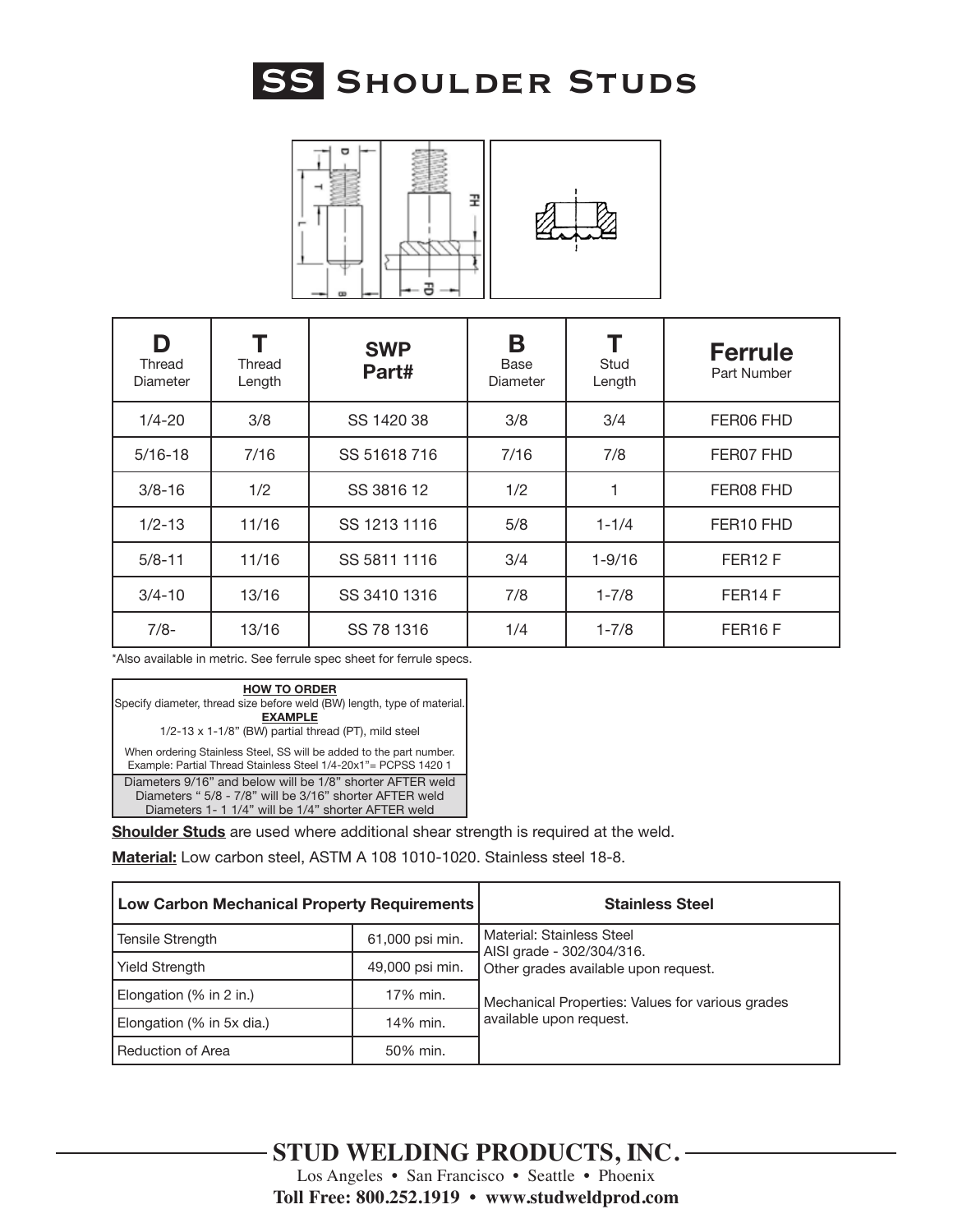



| D           | Std. B | <b>SWP</b><br>Part# | Min.<br>ь. | C    | Е   | Н    | <b>Ferrule</b><br>Part Number |
|-------------|--------|---------------------|------------|------|-----|------|-------------------------------|
| $1/4 - 20$  | 5/8    | call                | 3/8        | .214 | 1/2 | 3/32 | FER04 C                       |
| $5/16 - 18$ | 5/8    | call                | 3/8        | .273 | 5/8 | 3/32 | FER05 C                       |
| $3/8 - 16$  | 5/8    | call                | 3/8        | .331 | 5/8 | 3/32 | FER06 C                       |
| $1/2 - 13$  | 3/4    | call                | 1/2        | .446 | 3/4 | 3/32 | FER08 C                       |

\*Also available in metric. Other sizes available. See ferrule spec sheet for ferrule specs.



**Collar Studs** are used to provide a spacer between the parent metal andthe part secured on threaded extension.

**Material:** Low carbon steel, ASTM A 108 1010-1020. Stainless steel 18-8.

| <b>Low Carbon Mechanical Property Requirements</b> |                 | <b>Stainless Steel</b>                                 |
|----------------------------------------------------|-----------------|--------------------------------------------------------|
| Tensile Strength                                   | 61,000 psi min. | Material: Stainless Steel<br>AISI grade - 302/304/316. |
| <b>Yield Strength</b>                              | 49,000 psi min. | Other grades available upon request.                   |
| Elongation (% in 2 in.)                            | 17% min.        | Mechanical Properties: Values for various grades       |
| Elongation (% in 5x dia.)                          | 14% min.        | available upon request.                                |
| Reduction of Area                                  | 50% min.        |                                                        |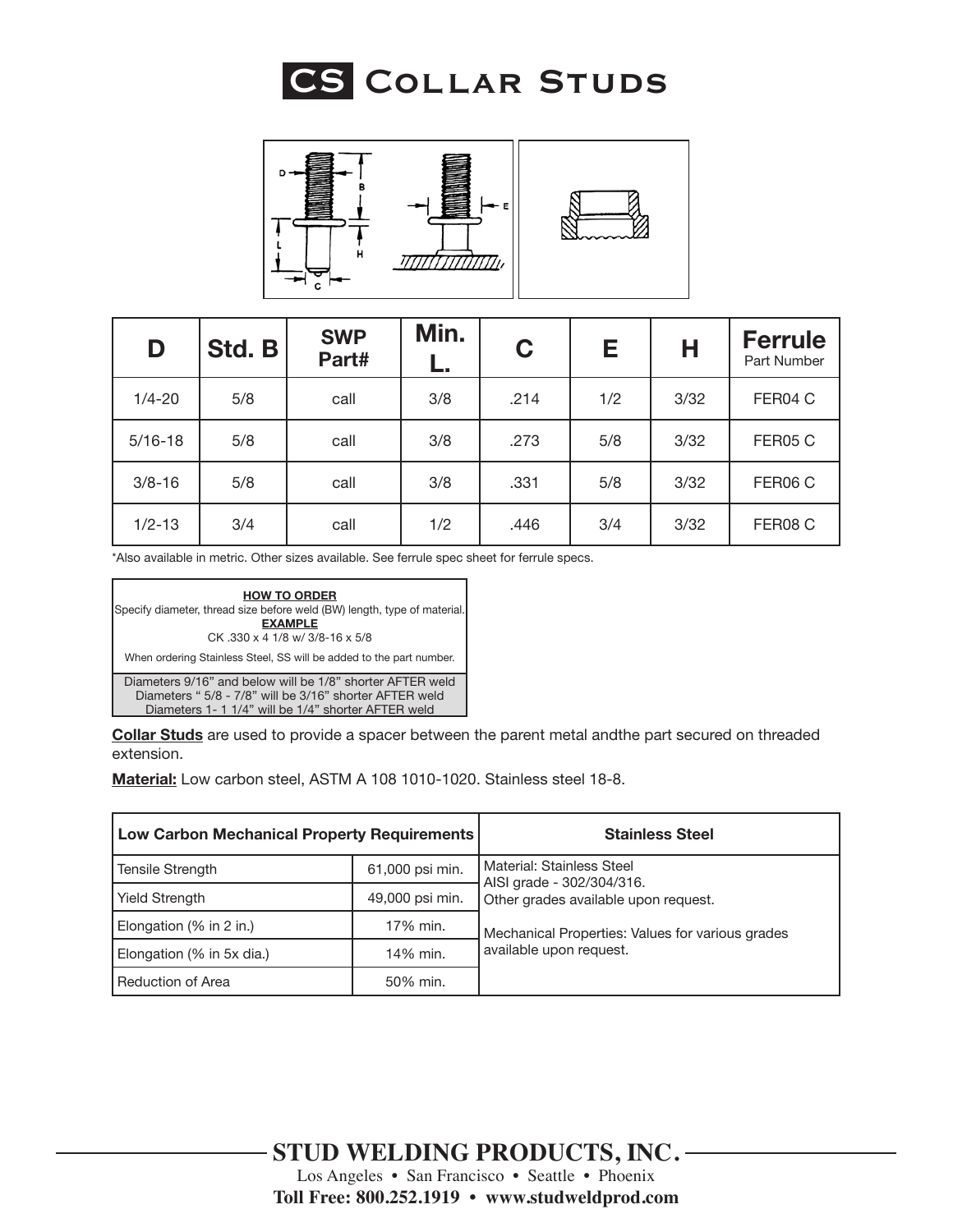# **BCS Bent Collar Studs**



|            |       | <b>SWP</b><br>Part# | Min.<br>BL | C    |     |      |     |
|------------|-------|---------------------|------------|------|-----|------|-----|
| $3/8 - 16$ | 1.375 | BC 3816 138         | .625       | .331 | 5/8 | .109 | 5/8 |

\*Also available in metric. See ferrule spec sheet for ferrule specs.



**Threads:** Standard thread is UNC-2A (Rolled when possible), other threads are available upon request. Other diameters available upon request.

**Material:** Low carbon steel, C - 0.23% max., P - 0.04% max., Mn - 0.60% max., S - 0.05% max.

| Low Carbon Mechanical Property Requirements |                 | <b>Stainless Steel</b>                                 |
|---------------------------------------------|-----------------|--------------------------------------------------------|
| Tensile Strength                            | 61,000 psi min. | Material: Stainless Steel<br>AISI grade - 302/304/316. |
| <b>Yield Strength</b>                       | 49,000 psi min. | Other grades available upon request.                   |
| Elongation (% in 2 in.)                     | 17% min.        | Mechanical Properties: Values for various grades       |
| Elongation (% in 5x dia.)                   | 14% min.        | available upon request.                                |
| Reduction of Area                           | 50% min.        |                                                        |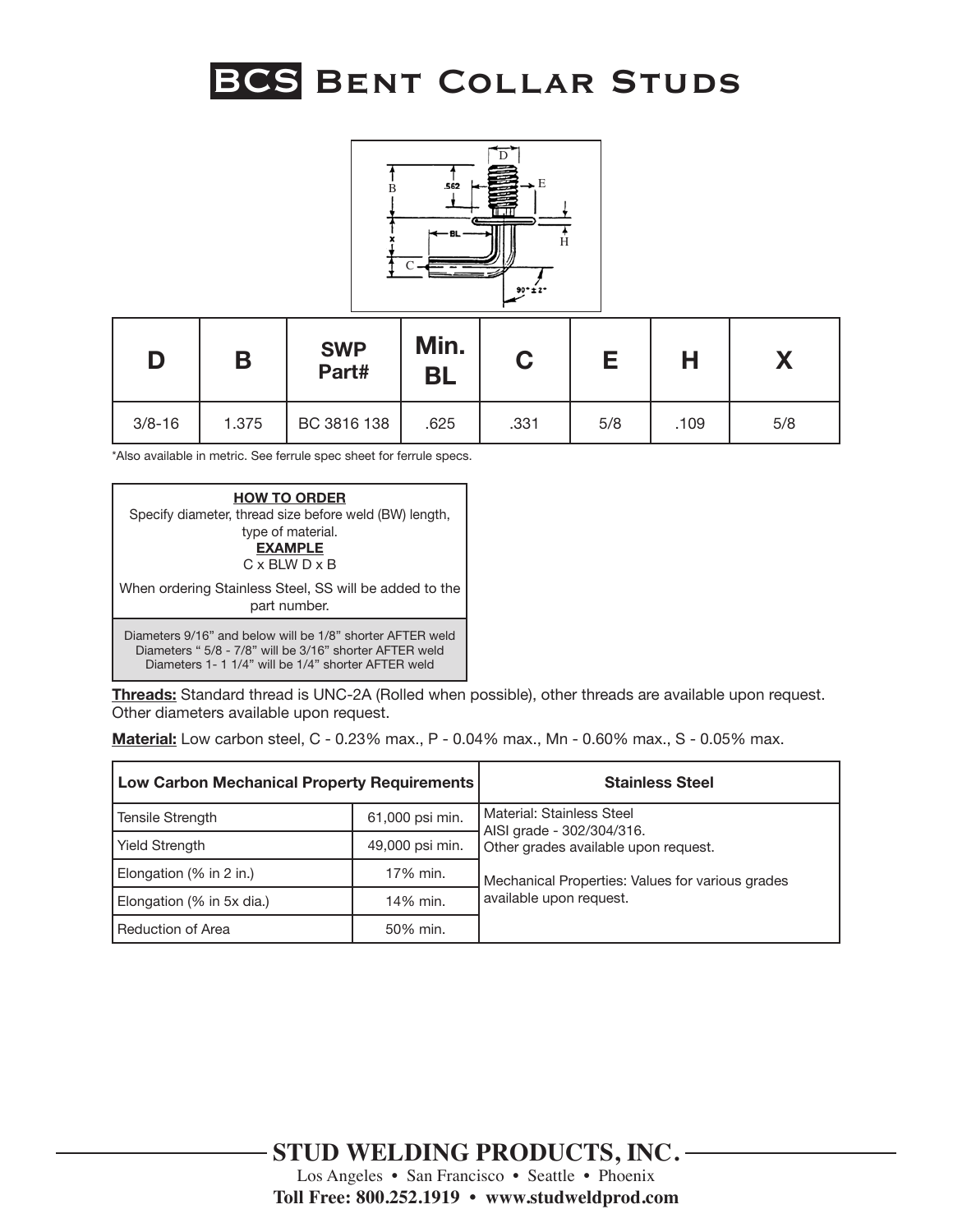### **TP. Internally Tapped Stud Full Weld Base**





| B<br>Stud<br>Diameter | D<br><b>Tap Diameter</b> | Length (BW) | Depth<br>Tap | <b>SWP</b><br>Part# | <b>Ferrule</b><br>Part Number |
|-----------------------|--------------------------|-------------|--------------|---------------------|-------------------------------|
| 1/4                   | #8 32                    | 5/8         | 1/4          | call                | FER04-FHD                     |
| 5/16                  | #10 24                   | 5/8         | 5/16         | call                | FER05-FHD                     |
| 3/8                   | 1/420                    | 13/16       | 3/8          | call                | FER06-FHD                     |
| 7/16                  | 5/1618                   | 1           | 1/2          | call                | FER07-FHD                     |
| 1/2                   | $3/8$ 16                 | $1 - 1/8$   | 9/16         | call                | FER08-FHD                     |
| 5/8                   | 7/16 14                  | $1 - 3/16$  | 5/8          | call                | FER10-FHD                     |
| 3/4                   | $1/2$ 13                 | $1 - 7/16$  | 3/4          | call                | FER12-FHD                     |
| 7/8                   | $5/8$ 11                 | $1 - 5/8$   | 15/16        | call                | FER14-FHD                     |
| 1                     | $3/4$ 10                 | $2 - 1/4$   | $1 - 1/8$    | call                | FER16-FHD                     |

\*Also available in metric. See ferrule spec sheet for ferrule specs.

| <b>HOW TO ORDER</b><br>Specify base diameter, finished length before weld (BW) length, tap<br>size, tap depth and type of material.<br><b>EXAMPLE</b><br>5/8 x 1-1/4" (BW) Tapped Stud (TS) with a 3/8-16 x 7/16 tap,<br>mild steel |
|-------------------------------------------------------------------------------------------------------------------------------------------------------------------------------------------------------------------------------------|
| When ordering Stainless Steel, SS will be added to the part number.                                                                                                                                                                 |
| Diameters 9/16" and below will be 1/8" shorter AFTER weld<br>Diameters " 5/8 - 7/8" will be 3/16" shorter AFTER weld<br>Diameters 1- 1 1/4" will be 1/4" shorter AFTER weld                                                         |

**Tapped Studs** are used in all types of applications. They can be welded to a flat surface, or to the inside or outside of an angle.

**Length:** Length is listed before weld. Studs Welding Products TP Studs can be made in any length above the standard minimum.

**Material:** Low carbon steel, ASTM A29, 1010 1020. TP studs are also available in weldable stainless steel.

| Low Carbon Mechanical Property Requirements |                 | <b>Stainless Steel</b>                                     |
|---------------------------------------------|-----------------|------------------------------------------------------------|
| Tensile Strength                            | 61,000 psi min. | l Material: Stainless Steel                                |
| <b>Yield Strength</b>                       | 49,000 psi min. | AISI grade - 302/304/316.                                  |
| Elongation (% in 2 in.)                     | 17% min.        | Other grades available upon request.                       |
| Elongation (% in 5x dia.)                   | 14% min.        | Mechanical Properties: Values for various grades available |
| Reduction of Area                           | 50% min.        | upon request.                                              |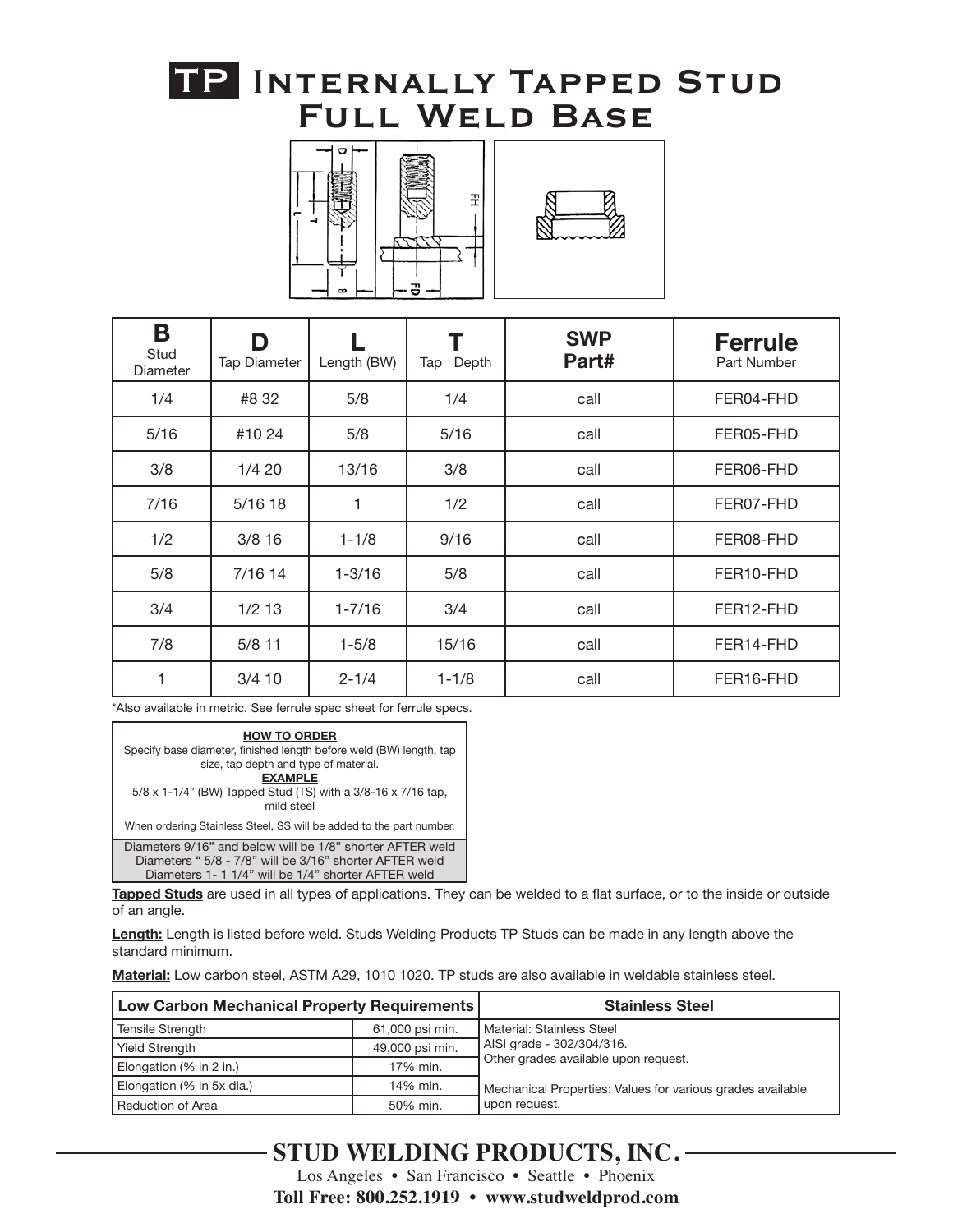### **TP. Internally Tapped Stud Reduced Weld Base**



| D   | <b>Min</b>     | <b>TD</b>   | <b>TL*</b> | <b>SWP</b><br>Part# | <b>BD</b> | <b>BL</b> | <b>Ferrule</b><br>Part Number |
|-----|----------------|-------------|------------|---------------------|-----------|-----------|-------------------------------|
| 3/8 | $1 - 1/2$      | $1/4 - 20$  | 3/8        | call                | .250      | 7/16      | <b>FS250</b>                  |
| 1/2 | $1 - 1/2$      | $3/8 - 16$  | 9/16       | call                | .375      | 7/16      | <b>FS375</b>                  |
| 5/8 | $1 - 1/2$      | $7/16 - 14$ | 21/32      | call                | .500      | 1/2       | <b>FS500</b>                  |
| 3/4 | $1 - 1/2$      | $7/16 - 14$ | 21/32      | call                | .500      | 1/2       | <b>FS500</b>                  |
| 7/8 | $\overline{c}$ | $5/8 - 11$  | 15/16      | call                | .625      | 5/8       | <b>FS625</b>                  |
| 1   | $2 - 1/2$      | $3/4 - 10$  | 1          | call                | .75       | 5/8       | <b>FS750</b>                  |

\*Maximum standard tap depth equals 1-1/2 times tap diameter.

Taps: Standard tap is UNC-2B, other taps are available.



**Tapped Studs** are used in all types of applications. They can be welded to a flat surface, or to the inside or outside of an angle.

**Length:** Length is listed before weld. Studs Welding Products TP Studs can be made in any length above the standard minimum.

**Material:** Low carbon steel, ASTM A29, 1010 1020. TP studs are also available in weldable stainless steel.

| Low Carbon Mechanical Property Requirements |                 | <b>Stainless Steel</b>                                     |
|---------------------------------------------|-----------------|------------------------------------------------------------|
| Tensile Strength                            | 61,000 psi min. | Material: Stainless Steel                                  |
| <b>Yield Strength</b>                       | 49,000 psi min. | AISI grade - 302/304/305 std.                              |
| Elongation (% in 2 in.)                     | 17% min.        | Other grades available upon request.                       |
| Elongation (% in 5x dia.)                   | 14% min.        | Mechanical Properties: Values for various grades available |
| Reduction of Area                           | 50% min.        | upon request.                                              |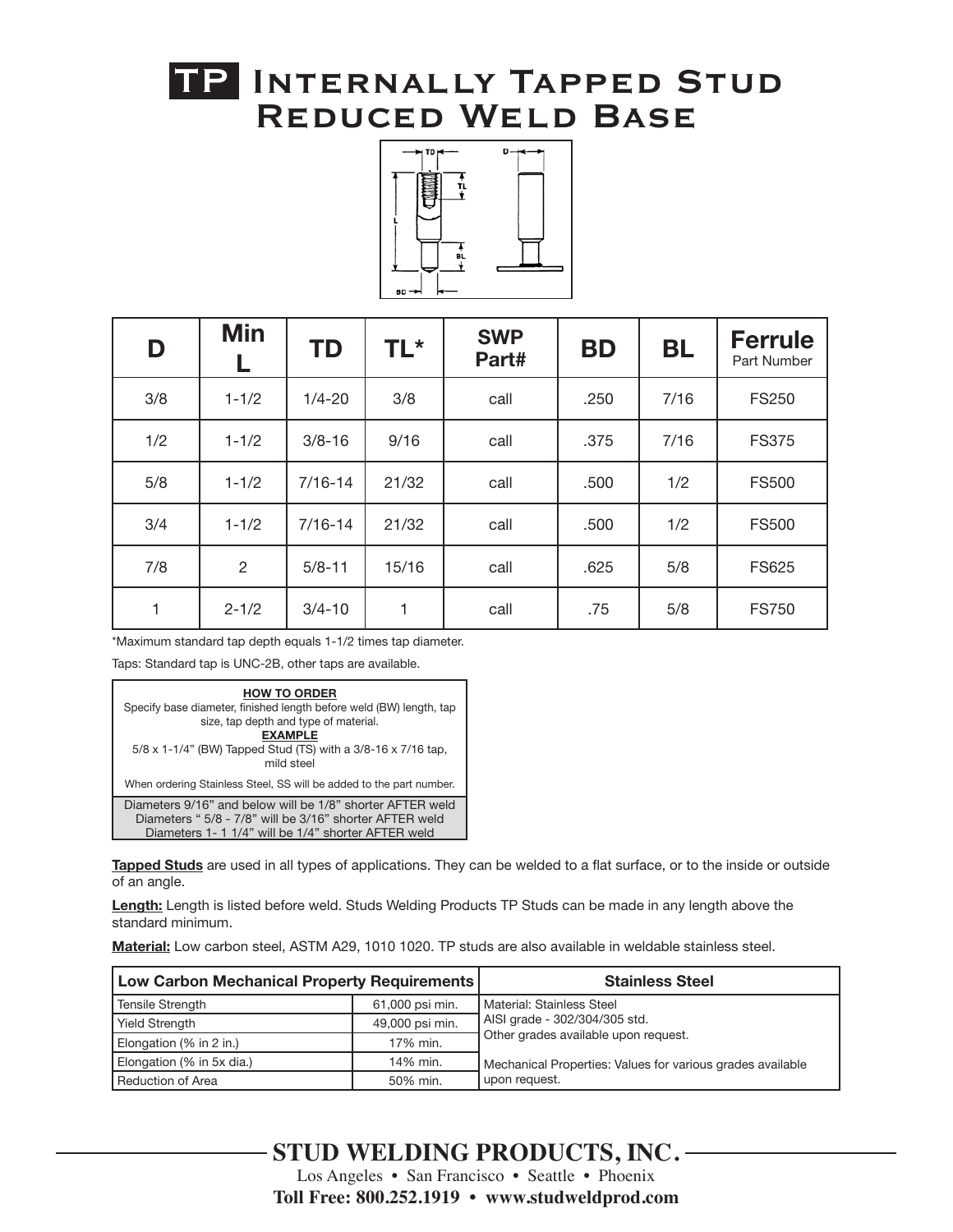### **NT. No Thread Stud Full Weld Base**



| D<br><b>Stud Diameter</b> | Length (BW) | <b>SWP</b><br>Part# | <b>FD</b><br><b>Weld Fillet</b><br>Diameter | FH<br><b>Weld Fillet</b><br>Height | <b>Ferrule</b><br>Part Number |
|---------------------------|-------------|---------------------|---------------------------------------------|------------------------------------|-------------------------------|
| 1/4                       | 3/4         | NT 1478             | 23/64                                       | 7/64                               | FER04-FHD                     |
| 5/16                      | 3/4         | NT 51678            | 7/16                                        | 7/64                               | FER05-FHD                     |
| 3/8                       | 3/4         | NT 38 34            | 1/2                                         | 1/8                                | FER06-FHD                     |
| 7/16                      | 3/4         | NT 716 34           | 19/32                                       | 9/64                               | FER07-FHD                     |
| 1/2                       | 3/4         | NT 12 34            | 11/16                                       | 5/32                               | FER08-FHD                     |
| 5/8                       | 1           | NT 581              | 7/8                                         | 3/16                               | FER10-FHD                     |
| 3/4                       | 1           | NT 341              | $1 - 1/16$                                  | 1/4                                | FER12-F                       |
| 7/8                       | $1 - 1/2$   | NT 78 112           | $1 - 1/8$                                   | 5/16                               | FER14-F                       |
|                           | $1 - 1/2$   | NT 1 112            | $1 - 3/8$                                   | 3/8                                | FER16-F                       |

\*Also available in metric. See ferrule spec sheet for ferrule specs.

**NT Studs** are used in all types of applications. They can be welded to a flat surface, or to the inside or outside of an angle.

**Length:** Length is listed before weld. Stud Welding Products NT Studs can be made in any length above the standard minimum.

**Material:** Low carbon steel, ASTM A29, 1010 1020. NT studs are also available in weldable stainless steel.

| Low Carbon Mechanical Property Requirements |                 | <b>HOW TO ORDER</b><br>Specify diameter, thread size before weld (BW) length,                                        |  |
|---------------------------------------------|-----------------|----------------------------------------------------------------------------------------------------------------------|--|
| 55,000 psi min.<br><b>Tensile Strength</b>  |                 | type of material.<br><b>EXAMPLE</b>                                                                                  |  |
| <b>Yield Strength</b>                       | 50,000 psi min. | 1/2 x 1 No Thread Pin                                                                                                |  |
| Elongation (% in 2 in.)                     | 17% min.        | When ordering Stainless Steel, SS will be added to the<br>part number.                                               |  |
| Elongation (% in 5x dia.)                   | 14% min.        | Diameters 9/16" and below will be 1/8" shorter AFTER weld<br>Diameters " 5/8 - 7/8" will be 3/16" shorter AFTER weld |  |
| Reduction of Area                           | 50% min.        | Diameters 1- 1 1/4" will be 1/4" shorter AFTER weld                                                                  |  |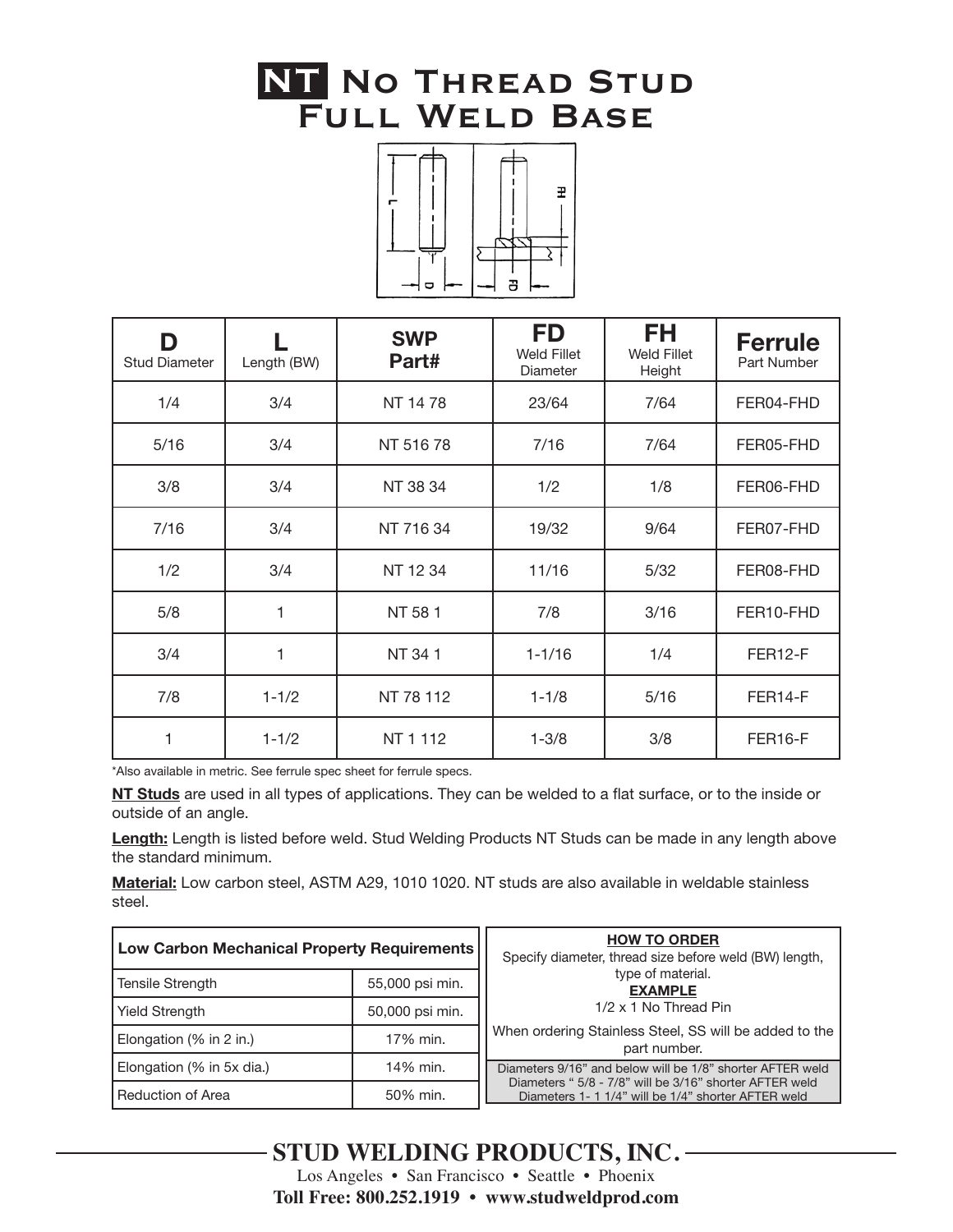



| D   | Length<br>before weld | <b>SWP</b><br>Part# | <b>Ferrule</b><br>Part Number |
|-----|-----------------------|---------------------|-------------------------------|
| 3/8 | 3/4                   | NT 38 34            | FER06-F                       |
| 1/2 | 3/4                   | NT 12 34            | FER08-F                       |

Pipe diameter equals radius x 2.

**Boiler Tube Heat Transfer Pins** are designed for power, or waste boiler/incinerator lining and re-lining. Specify auto feed quality required.

**Material:** Low carbon steel, ASTM 108. Stainless steel 430, 302, 304, 310, 316 and 320.

| <b>Low Carbon Mechanical Property Requirements</b> |                 | <b>Stainless Steel</b>                                     |
|----------------------------------------------------|-----------------|------------------------------------------------------------|
| 61,000 psi min.<br><b>Tensile Strength</b>         |                 | Material: Stainless Steel<br>AISI grade - 302/304/305 std. |
| <b>Yield Strength</b>                              | 49,000 psi min. | Other grades available upon request.                       |
| Elongation (% in 2 in.)                            | 17% min.        | Mechanical Properties: Values for various grades           |
| Elongation (% in 5x dia.)                          | 14% min.        | available upon request.                                    |
| <b>Reduction of Area</b>                           | 50% min.        |                                                            |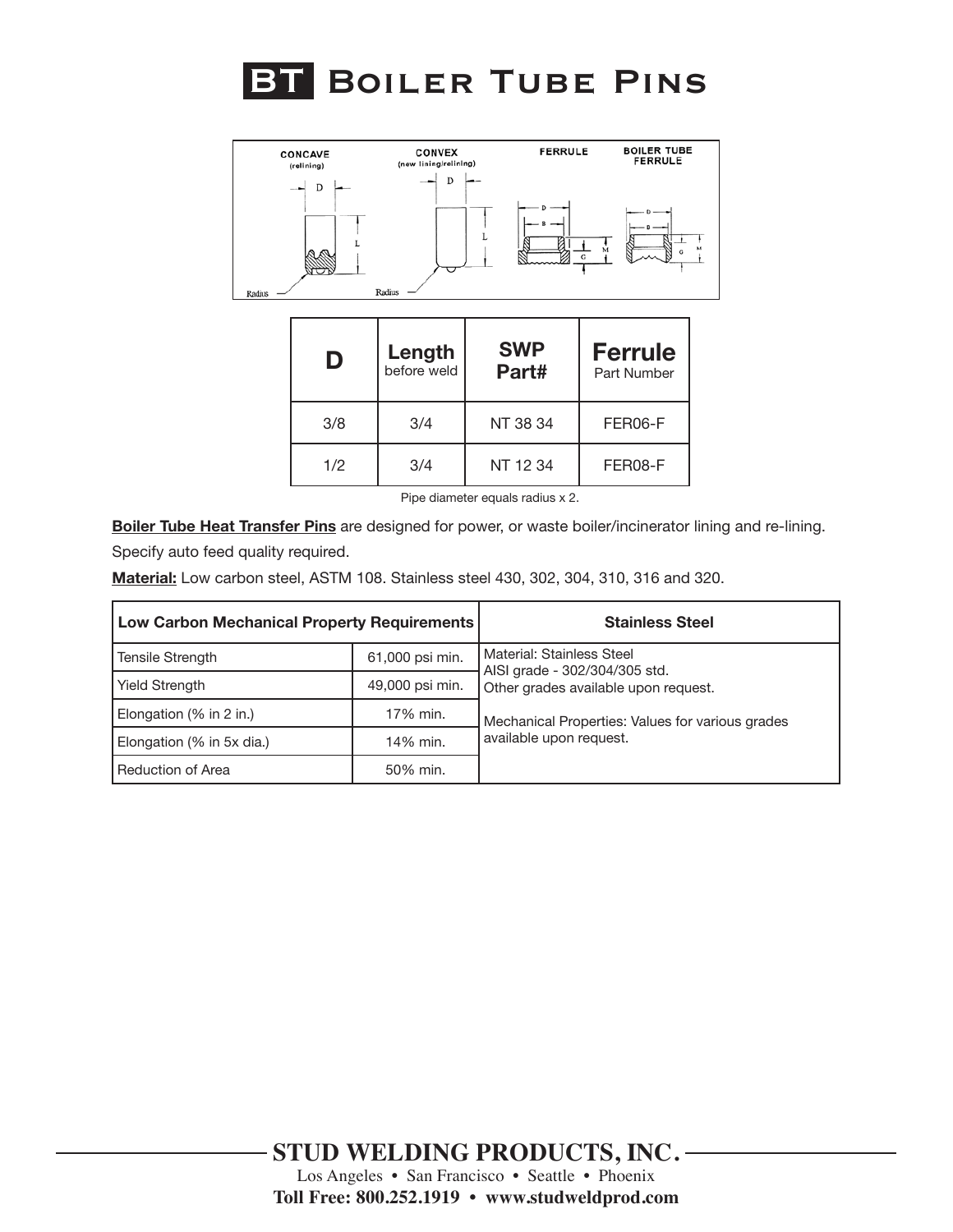# **RH. Rope Hook Studs**



| D    | В    |       | <b>SWP</b><br>Part# | <b>Ferrule</b><br>Part Number |
|------|------|-------|---------------------|-------------------------------|
| 7/16 | .687 | 1.875 | RH 716 90 B         | FER07-FHD                     |

**Rope hook studs** are designed to be welded to trucks, trailers and other vehicles to provide a means of securing tarpaulins with ropes. Studs can be rapidly applied, compared to manual welding of J-bent rods, the Rope Hook studs are ideal in situations where large quantities of studs must be applied.

Rope Hook studs can be welded to the perimeter of multistory buildings to facilitate the securing of ropes during building construction. Rope Hook studs meet OSHA regulations for such applications.

**Material:** Available in low carbon mild steel and stainless steel 302 and 306.

| <b>Low Carbon Mechanical Property Requirements</b> |                 | <b>Stainless Steel</b>                                                      |
|----------------------------------------------------|-----------------|-----------------------------------------------------------------------------|
| Tensile Strength                                   | 61,000 psi min. | Material: Stainless Steel<br>AISI grade - 302/304/305 std.                  |
| 49,000 psi min.<br><b>Yield Strength</b>           |                 | Other grades available upon request.                                        |
| 17% min.<br>Elongation $(\%$ in 2 in.)             |                 | Mechanical Properties: Values for various grades<br>available upon request. |
| Elongation (% in 5x dia.)                          | 14% min.        |                                                                             |
| Reduction of Area                                  | 50% min.        |                                                                             |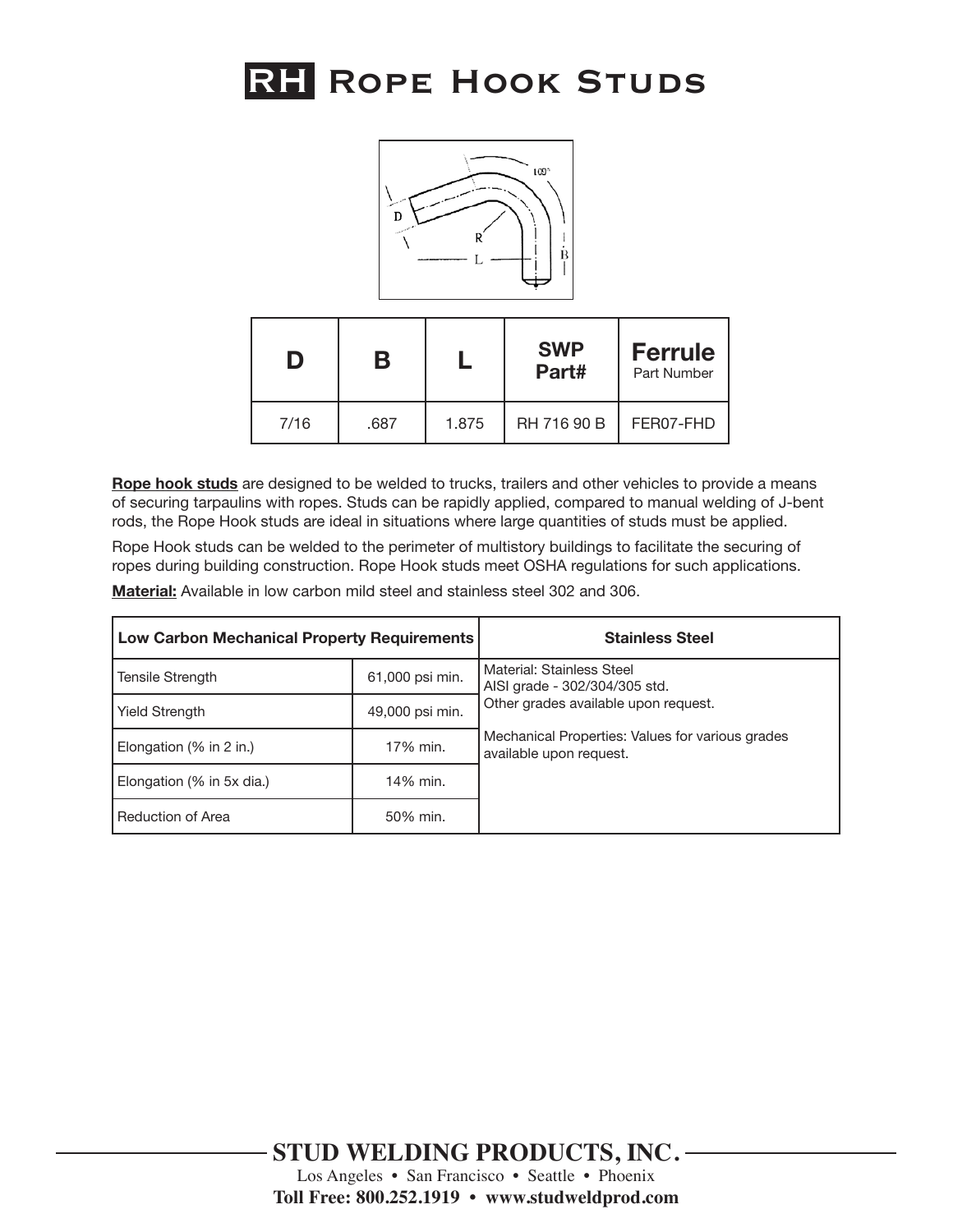



| D    | <b>MIN</b>     | <b>SWP</b><br>Part# | <b>MIN</b><br>ID | <b>MIN</b><br>Е | <b>Ferrule</b><br>Part Number |
|------|----------------|---------------------|------------------|-----------------|-------------------------------|
| 1/4  | $1 - 1/4$      | JB 14 114           | 5/8              | $1 - 1/8$       | FER04-FHD                     |
| 5/16 | $1 - 1/2$      | JB 516 112          | 3/4              | $1 - 1/4$       | FER05-FHD                     |
| 3/8  | $1 - 5/8$      | JB 38 158           | 7/8              | $1 - 3/8$       | FER06-FHD                     |
| 7/16 | $1 - 3/4$      | JB 716 134          | 1                | $1 - 1/2$       | FER07-FHD                     |
| 1/2  | $\overline{2}$ | JB 12 2             | 1                | $1 - 1/2$       | FER08-FHD                     |
| 5/8  | $2 - 1/2$      | JB 58-212           | $1 - 1/2$        | $1 - 7/8$       | FER10-FHD                     |

| <b>Low Carbon Mechanical Property Requirements</b> |                 | <b>Stainless Steel</b>                                                      |  |
|----------------------------------------------------|-----------------|-----------------------------------------------------------------------------|--|
| 60,000 psi min.<br>Tensile Strength                |                 | Material: Stainless Steel<br>AISI grade - 302/304/316 std.                  |  |
| <b>Yield Strength</b>                              | 50,000 psi min. | Other grades available upon request.                                        |  |
| 20% (in 2")<br>Elongation $(\%$ in 2 in.)          |                 | Mechanical Properties: Values for various grades<br>available upon request. |  |
| 20% (in 2")<br>Elongation (% in 5x dia.)           |                 |                                                                             |  |
|                                                    |                 |                                                                             |  |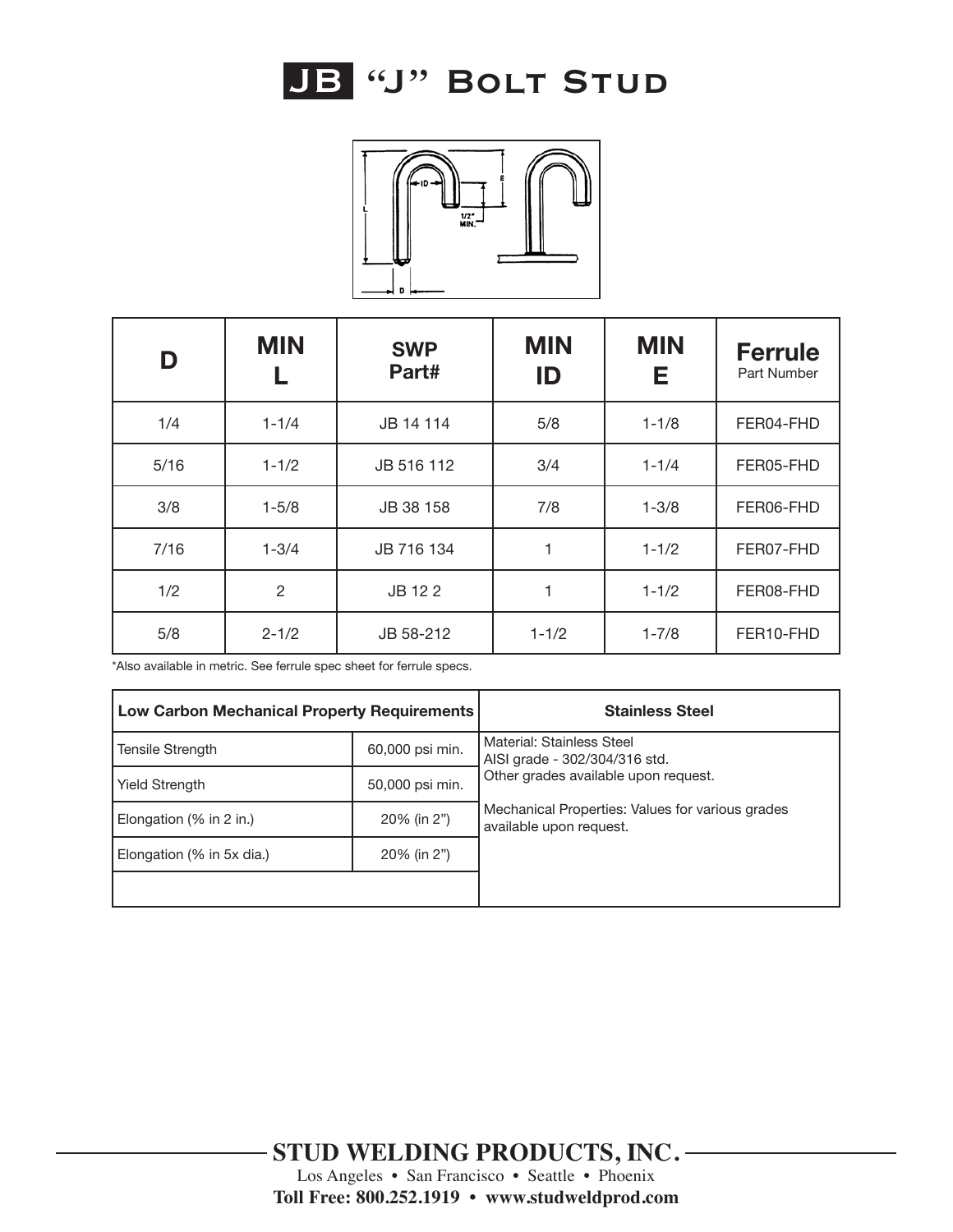



| Stud<br><b>Diameter</b><br>D | Length | <b>Min</b><br>R | <b>Min</b><br>A | Max<br>Opening | <b>SWP</b><br>Part# | <b>Ferrule</b><br>Part Number |
|------------------------------|--------|-----------------|-----------------|----------------|---------------------|-------------------------------|
| .187                         | 1.875  | .750            | .750            | .187           | call                | FER03-FHD                     |
| .250                         | 1.750  | .500            | .750            | .250           | call                | FER04-FHD                     |
| .312                         | 1.812  | .437            | .750            | .312           | call                | FER05-FHD                     |
| .375                         | 2.562  | .875            | .937            | .375           | call                | FER06-FHD                     |
| .437                         | 3.000  | 1.000           | 1.125           | .437           | call                | FER07-FHD                     |
| .500                         | 3.562  | 1.250           | 1.312           | .500           | call                | FER08-FHD                     |

**Eyebold studs** are welded to a variety of parts or structures to provide a means of attachment to the assembly or a means of lifting parts.

The length of the weld base portion of the stud is needed for the ferrule height and the burn off, or length reduction, during the stud welding process.

**Material:** Available in low carbon mild steel and stainless steel 302 and 304.

| <b>Low Carbon Mechanical Property Requirements</b> |                 | <b>Stainless Steel</b>                                                      |  |
|----------------------------------------------------|-----------------|-----------------------------------------------------------------------------|--|
| Tensile Strength                                   | 61,000 psi min. | Material: Stainless Steel<br>AISI grade - 302/304/305 std.                  |  |
| <b>Yield Strength</b>                              | 49,000 psi min. | Other grades available upon request.                                        |  |
| Elongation $(\%$ in 2 in.)                         | 17% min.        | Mechanical Properties: Values for various grades<br>available upon request. |  |
| Elongation (% in 5x dia.)                          | 14% min.        |                                                                             |  |
| Reduction of Area                                  | 50% min.        |                                                                             |  |